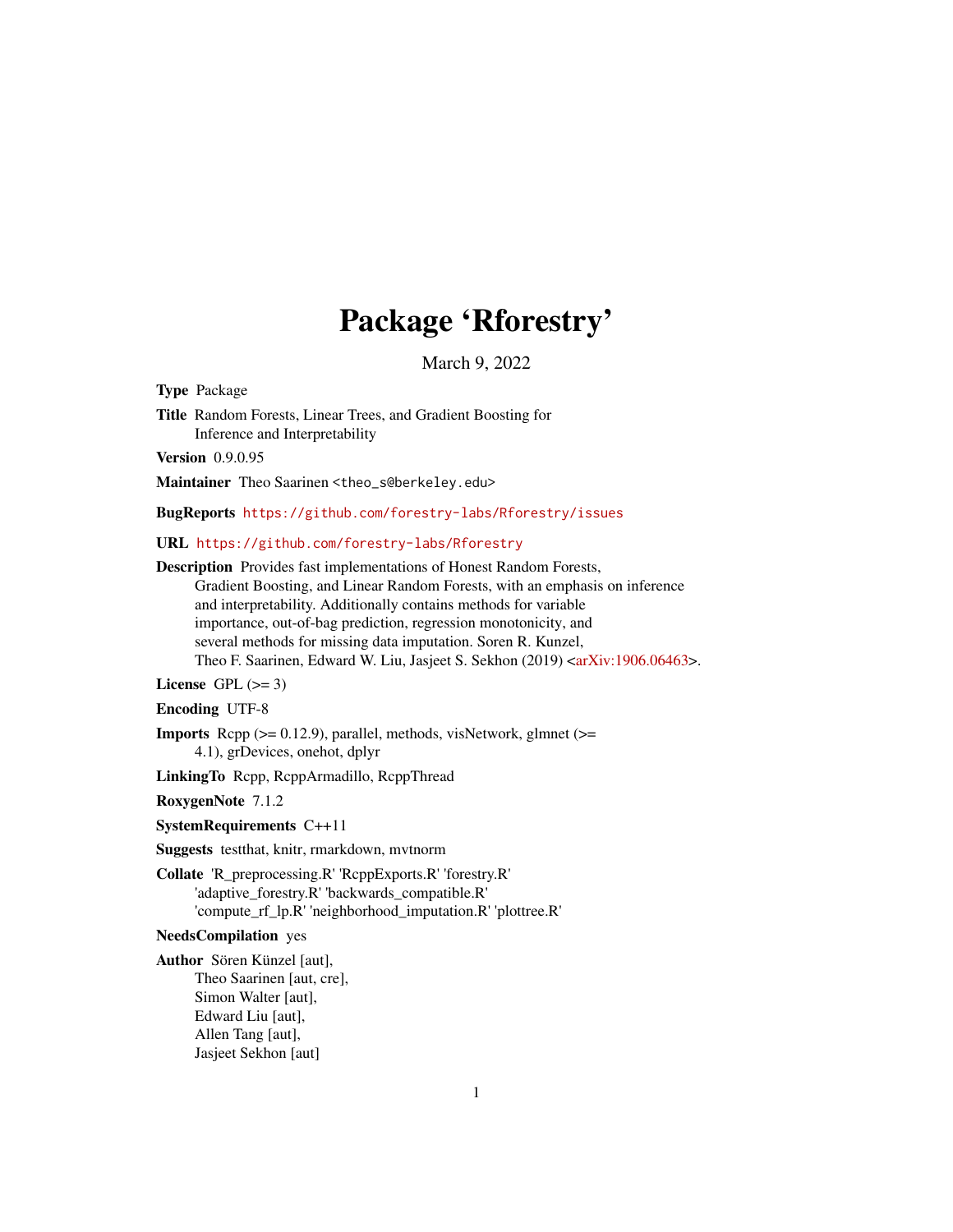Repository CRAN

Date/Publication 2022-03-09 10:10:02 UTC

# R topics documented:

| 3              |
|----------------|
| $\overline{7}$ |
| $\overline{7}$ |
| 8              |
| 9              |
| 10             |
| 12             |
| 12             |
| 17             |
| 18             |
| 18             |
| <b>19</b>      |
| <b>20</b>      |
| 20             |
| 21             |
| 22             |
|                |
| 23             |
| 24             |
|                |
|                |
|                |
| 31             |
|                |
|                |
| 35             |
| 35             |
|                |
|                |
|                |
|                |
|                |
|                |
|                |

**Index** [42](#page-41-0)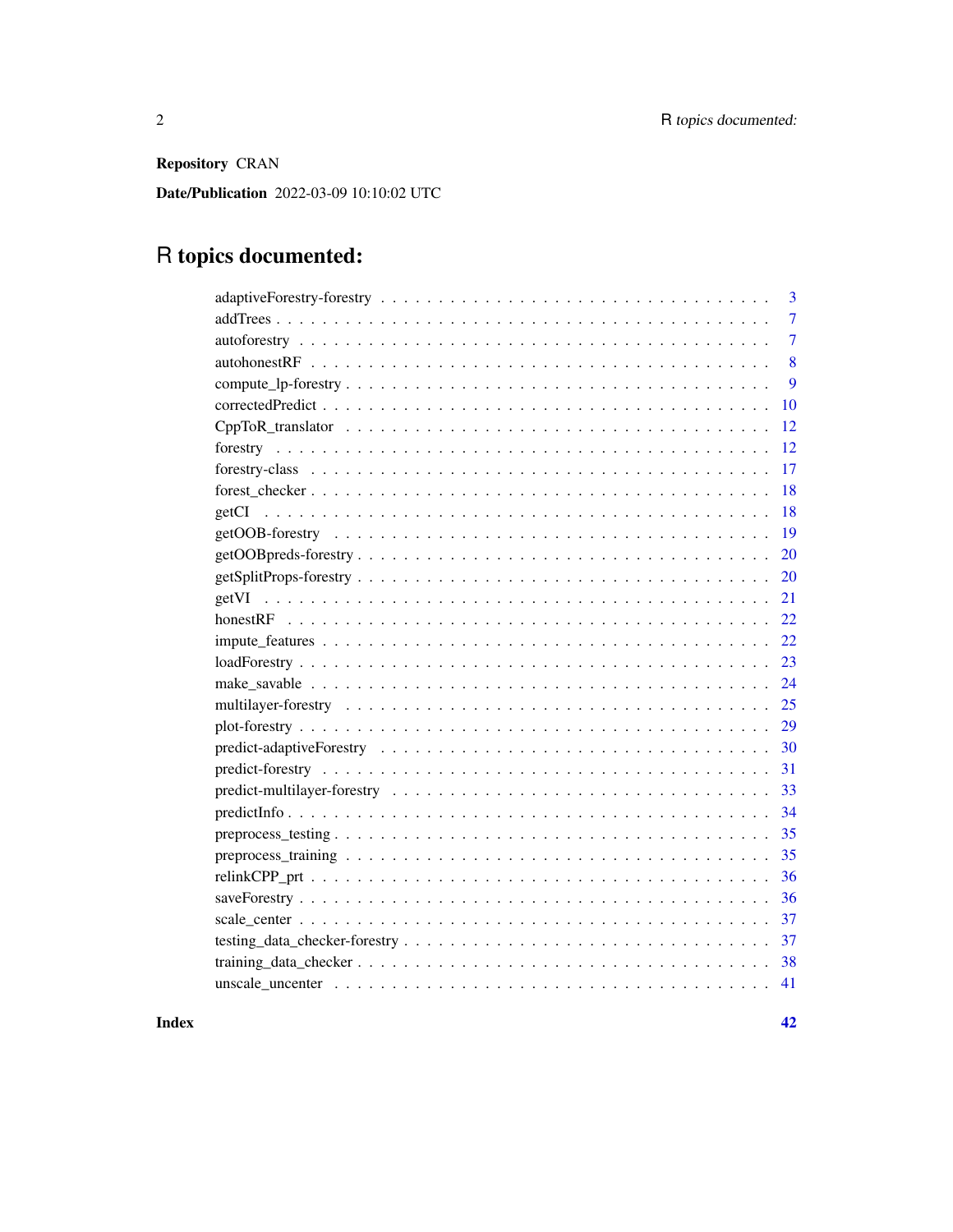<span id="page-2-0"></span>adaptiveForestry-forestry

*forestry with adaptive featureWeights*

#### Description

This is an experimental function where we run forestry in two stages, first estimating the feature weights by calculating the relative splitting proportions of each feature using a small forest, and then growing a much bigger forest using the first forest splitting proportions as the featureWeights in the second forest.

### Usage

```
adaptiveForestry(
  x,
 y,
 ntree = 500,
 ntree.first = 25,
  ntree.second = 500,
  replace = TRUE,
  sampsize = if (replace) nrow(x) else ceiling(0.632 * nrow(x)),
  sample.fraction = NULL,
  mtry = max(float(ncol(x)/3), 1),nodesizeSpl = 5,
  nodesizeAvg = 5,
  nodesizeStrictSpl = 1,
  nodesizeStrictAvg = 1,
  minSplitGain = 0,
  maxDepth = round(nrow(x)/2) + 1,interactionDepth = maxDepth,
  interactionsVariables = numeric(0),
  featureWeights = NULL,
  deepFeatureWeights = NULL,
  observationWeights = NULL,
  splitratio = 1,
  OOBhonest = FALSE,
  seed = as.integer(runif(1) * 1000),
  verbose = FALSE,
  nthread = 0,
  splitrule = "variance",
 middleSplit = FALSE,
 maxObs = length(y),
  linear = FALSE,
  linFeatures = 0:(ncol(x) - 1),monotonicConstraints = rep(\emptyset, ncol(x)),monotoneAvg = FALSE,
  overfitPenalty = 1,
```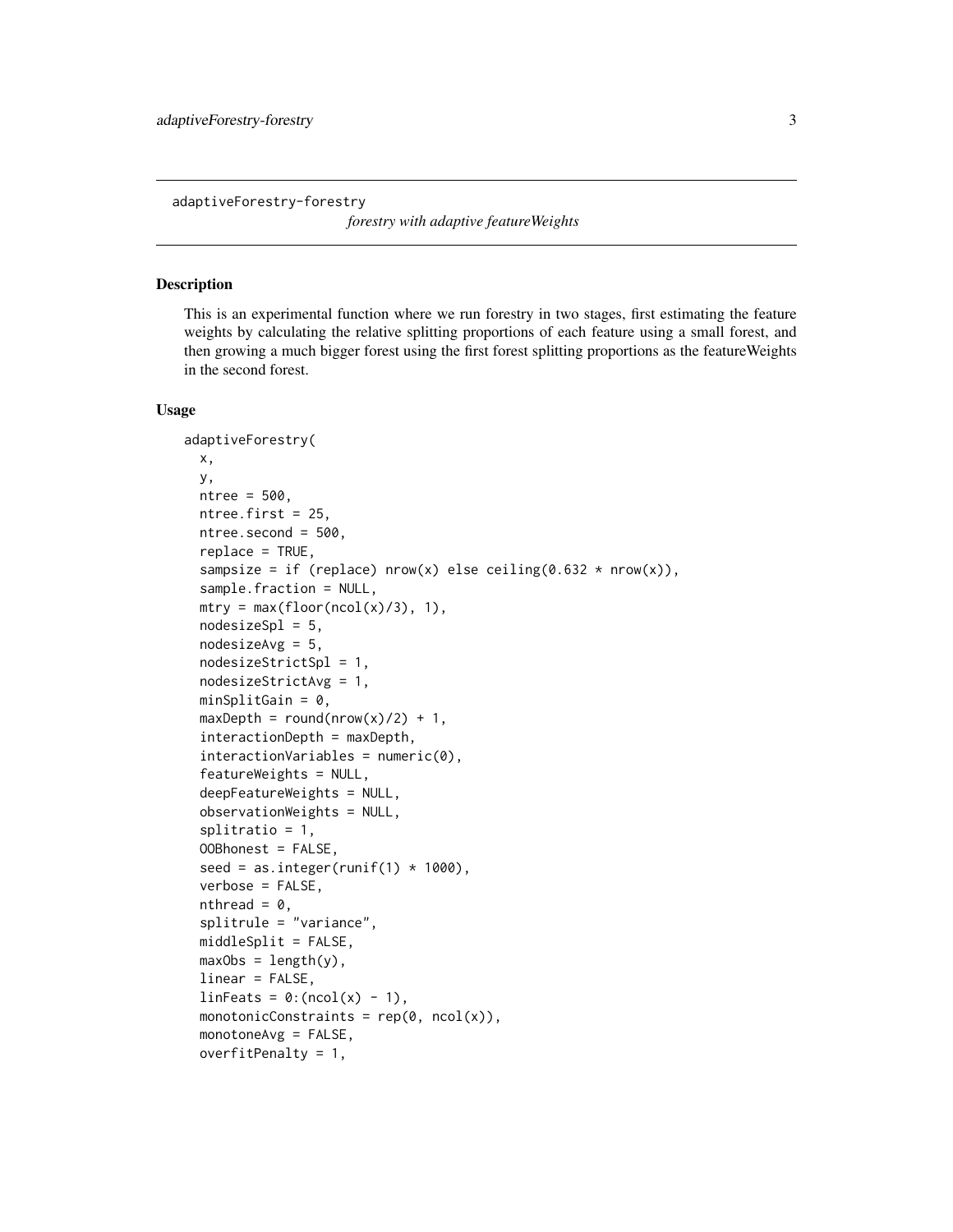```
scale = FALSE,
  doubleTree = FALSE,
 reuseforestry = NUL,
  savable = TRUE,
 saveable = TRUE\mathcal{L}
```

| х                 | A data frame of all training predictors.                                                                                                                                                                                                                                                                                                                                                                                                                                                                                                       |  |
|-------------------|------------------------------------------------------------------------------------------------------------------------------------------------------------------------------------------------------------------------------------------------------------------------------------------------------------------------------------------------------------------------------------------------------------------------------------------------------------------------------------------------------------------------------------------------|--|
| у                 | A vector of all training responses.                                                                                                                                                                                                                                                                                                                                                                                                                                                                                                            |  |
| ntree             | The number of trees to grow in the forest. The default value is 500.                                                                                                                                                                                                                                                                                                                                                                                                                                                                           |  |
| ntree.first       | The number of trees to grow in the first forest when trying to determine which<br>features are important.                                                                                                                                                                                                                                                                                                                                                                                                                                      |  |
| ntree.second      | The number of features to use in the second stage when we grow a second forest<br>using the weights of the first stage.                                                                                                                                                                                                                                                                                                                                                                                                                        |  |
| replace           | An indicator of whether sampling of training data is with replacement. The<br>default value is TRUE.                                                                                                                                                                                                                                                                                                                                                                                                                                           |  |
| sampsize          | The size of total samples to draw for the training data. If sampling with replace-<br>ment, the default value is the length of the training data. If sampling without<br>replacement, the default value is two-thirds of the length of the training data.                                                                                                                                                                                                                                                                                      |  |
| sample.fraction   |                                                                                                                                                                                                                                                                                                                                                                                                                                                                                                                                                |  |
|                   | If this is given, then sampsize is ignored and set to be round(length(y) $*$ sam-<br>ple.fraction). It must be a real number between 0 and 1                                                                                                                                                                                                                                                                                                                                                                                                   |  |
| mtry              | The number of variables randomly selected at each split point. The default value<br>is set to be one-third of the total number of features of the training data.                                                                                                                                                                                                                                                                                                                                                                               |  |
| nodesizeSpl       | Minimum observations contained in terminal nodes. The default value is 5.                                                                                                                                                                                                                                                                                                                                                                                                                                                                      |  |
| nodesizeAvg       | Minimum size of terminal nodes for averaging dataset. The default value is 5.                                                                                                                                                                                                                                                                                                                                                                                                                                                                  |  |
| nodesizeStrictSpl |                                                                                                                                                                                                                                                                                                                                                                                                                                                                                                                                                |  |
|                   | Minimum observations to follow strictly in terminal nodes. The default value is<br>1.                                                                                                                                                                                                                                                                                                                                                                                                                                                          |  |
| nodesizeStrictAvg |                                                                                                                                                                                                                                                                                                                                                                                                                                                                                                                                                |  |
|                   | The minimum size of terminal nodes for averaging data set to follow when pre-<br>dicting. No splits are allowed that result in nodes with observations less than<br>this parameter. This parameter enforces overlap of the averaging data set with<br>the splitting set when training. When using honesty, splits that leave less than<br>nodesizeStrictAvg averaging observations in either child node will be rejected,<br>ensuring every leaf node also has at least nodesizeStrictAvg averaging observa-<br>tions. The default value is 1. |  |
| minSplitGain      | Minimum loss reduction to split a node further in a tree.                                                                                                                                                                                                                                                                                                                                                                                                                                                                                      |  |
| maxDepth          | Maximum depth of a tree. The default value is 99.                                                                                                                                                                                                                                                                                                                                                                                                                                                                                              |  |
| interactionDepth  |                                                                                                                                                                                                                                                                                                                                                                                                                                                                                                                                                |  |
|                   | All splits at or above interaction depth must be on variables that are not weight-<br>ing variables (as provided by the interaction Variables argument).                                                                                                                                                                                                                                                                                                                                                                                       |  |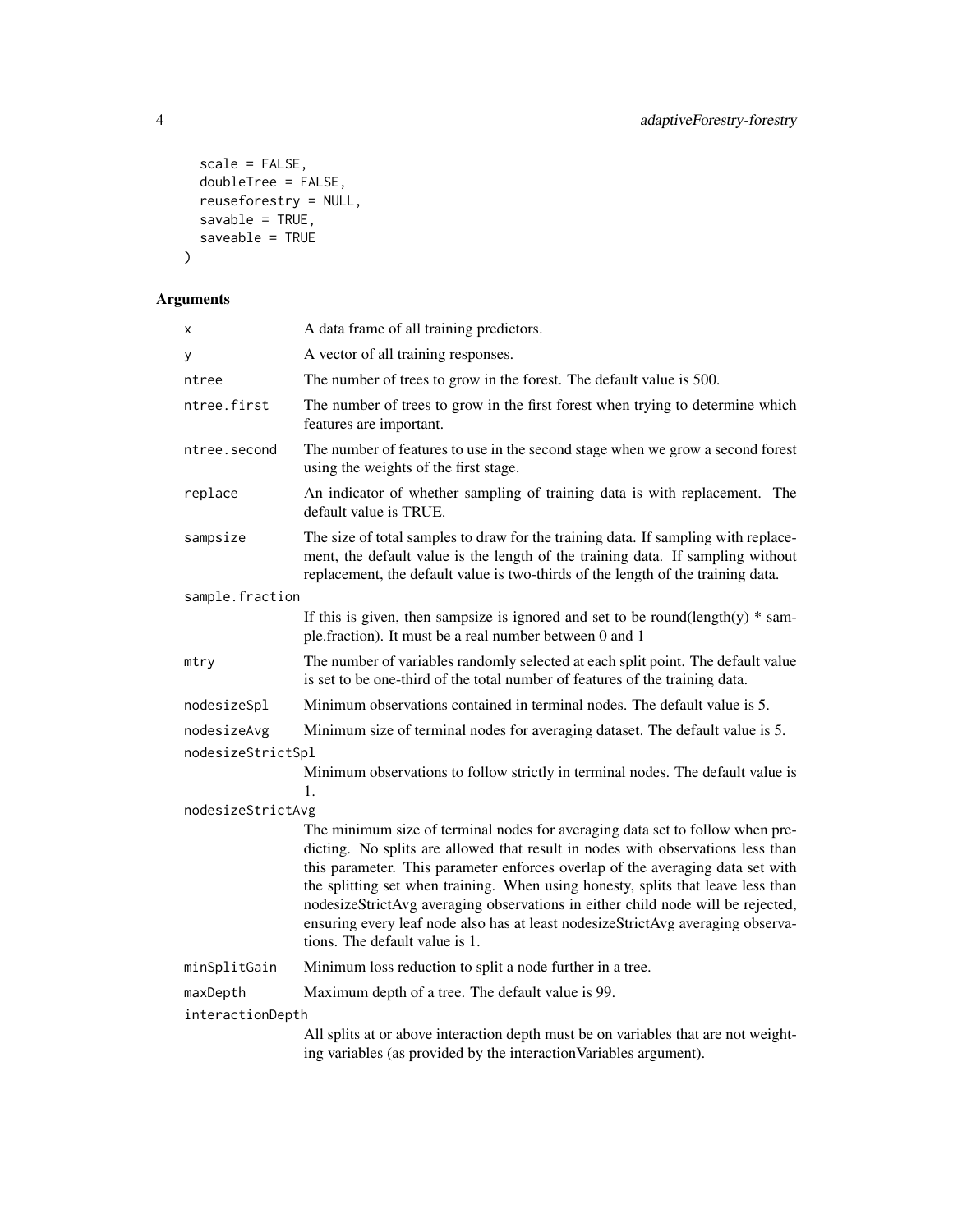interactionVariables

Indices of weighting variables.

- featureWeights (optional) vector of sampling probabilities/weights for each feature used when subsampling mtry features at each node above or at interactionDepth. The default is to use uniform probabilities.
- deepFeatureWeights

Used in place of featureWeights for splits below interactionDepth.

observationWeights

Denotes the weights for each training observation that determine how likely the observation is to be selected in each bootstrap sample. This option is not allowed when sampling is done without replacement.

- splitratio Proportion of the training data used as the splitting dataset. It is a ratio between 0 and 1. If the ratio is 1 (the default), then the splitting set uses the entire data, as does the averaging set—i.e., the standard Breiman RF setup. If the ratio is 0, then the splitting data set is empty, and the entire dataset is used for the averaging set (This is not a good usage, however, since there will be no data available for splitting).
- OOBhonest In this version of honesty, the out-of-bag observations for each tree are used as the honest (averaging) set. This setting also changes how predictions are constructed. When predicting for observations that are out-of-sample (using predict(..., aggregation = "average")), all the trees in the forest are used to construct predictions. When predicting for an observation that was in-sample (using predict(..., aggregation = "oob")), only the trees for which that observation was not in the averaging set are used to construct the prediction for that observation. aggregation="oob" (out-of-bag) ensures that the outcome value for an observation is never used to construct predictions for a given observation even when it is in sample. This property does not hold in standard honesty, which relies on an asymptotic subsampling argument. By default, when OOBhonest = TRUE, the out-of-bag observations for each tree are resamples with replacement to be used for the honest (averaging) set. This results in a third set of observations that are left out of both the splitting and averaging set, we call these the double out-ofbag (doubleOOB) observations. In order to get the predictions of only the trees in which each observation fell into this doubleOOB set, one can run predict(... , aggregation = "doubleOOB"). In order to not do this second bootstrap sample, the doubleBootstrap flag can be set to FALSE.

| seed        | random seed                                                                                                                                                                                            |
|-------------|--------------------------------------------------------------------------------------------------------------------------------------------------------------------------------------------------------|
| verbose     | Indicator to train the forest in verbose mode                                                                                                                                                          |
| nthread     | Number of threads to train and predict the forest. The default number is 0 which<br>represents using all cores.                                                                                        |
| splitrule   | Only variance is implemented at this point and it specifies the loss function<br>according to which the splits of random forest should be made.                                                        |
| middleSplit | Indicator of whether the split value is takes the average of two feature values. If<br>FALSE, it will take a point based on a uniform distribution between two feature<br>values. (Default = $FALSE$ ) |
| maxObs      | The max number of observations to split on.                                                                                                                                                            |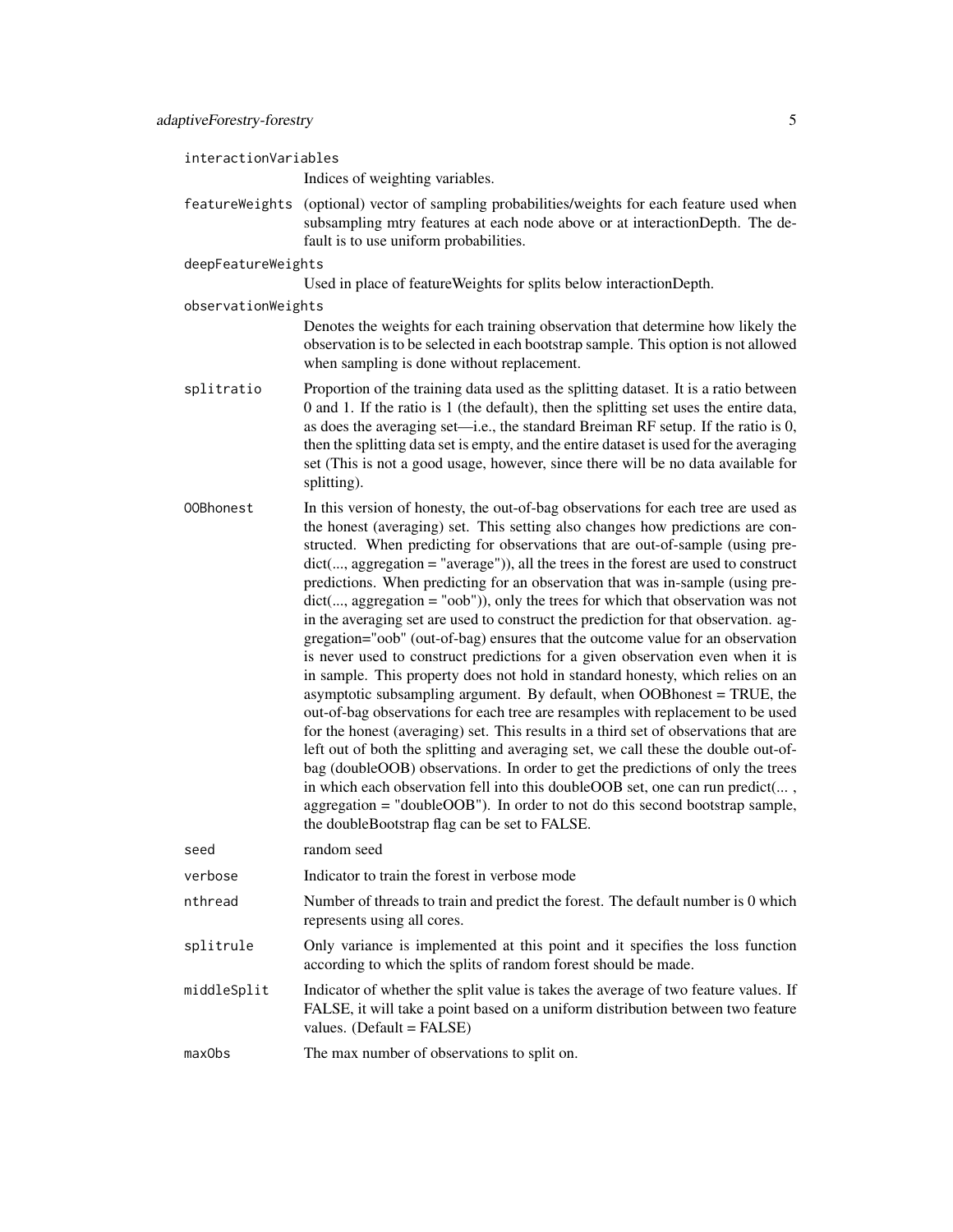| linear               | Indicator that enables Ridge penalized splits and linear aggregation functions in<br>the leaf nodes. This is recommended for data with linear outcomes. For imple-<br>mentation details, see: https://arxiv.org/abs/1906.06463. Default is FALSE.                                                                                                                     |
|----------------------|-----------------------------------------------------------------------------------------------------------------------------------------------------------------------------------------------------------------------------------------------------------------------------------------------------------------------------------------------------------------------|
| linFeats             | A vector containing the indices of which features to split linearly on when using<br>linear penalized splits (defaults to use all numerical features).                                                                                                                                                                                                                |
| monotonicConstraints |                                                                                                                                                                                                                                                                                                                                                                       |
|                      | Specifies monotonic relationships between the continuous features and the out-<br>come. Supplied as a vector of length p with entries in 1,0,-1 which 1 indicating<br>an increasing monotonic relationship, -1 indicating a decreasing monotonic re-<br>lationship, and 0 indicating no constraint. Constraints supplied for categorical<br>variable will be ignored. |
| monotoneAvg          | This is a boolean flag that indicates whether or not monotonic constraints should<br>be enforced on the averaging set in addition to the splitting set. This flag is<br>meaningless unless both honesty and monotonic constraints are in use. The<br>default is FALSE.                                                                                                |
| overfitPenalty       | Value to determine how much to penalize the magnitude of coefficients in ridge<br>regression when using linear splits.                                                                                                                                                                                                                                                |
| scale                | A parameter which indicates whether or not we want to scale and center the<br>covariates and outcome before doing the regression. This can help with stability,<br>so by default is TRUE.                                                                                                                                                                             |
| doubleTree           | if the number of tree is doubled as averaging and splitting data can be exchanged<br>to create decorrelated trees. (Default = FALSE)                                                                                                                                                                                                                                  |
| reuseforestry        | Pass in an 'forestry' object which will recycle the dataframe the old object cre-<br>ated. It will save some space working on the same data set.                                                                                                                                                                                                                      |
| savable              | If TRUE, then RF is created in such a way that it can be saved and loaded using<br>save() and load(). However, setting it to TRUE (default) will take longer and<br>use more memory. When training many RF, it makes sense to set this to FALSE<br>to save time and memory.                                                                                           |
| saveable             | deprecated. Do not use.                                                                                                                                                                                                                                                                                                                                               |

### Details

adaptiveForestry

## Value

Two forestry objects, the first forest, and the adaptive forest, as well as the splitting proportions used to grow the second forest.

### Examples

```
# Set seed for reproductivity
set.seed(292313)
# Use Iris Data
test_idx <- sample(nrow(iris), 11)
```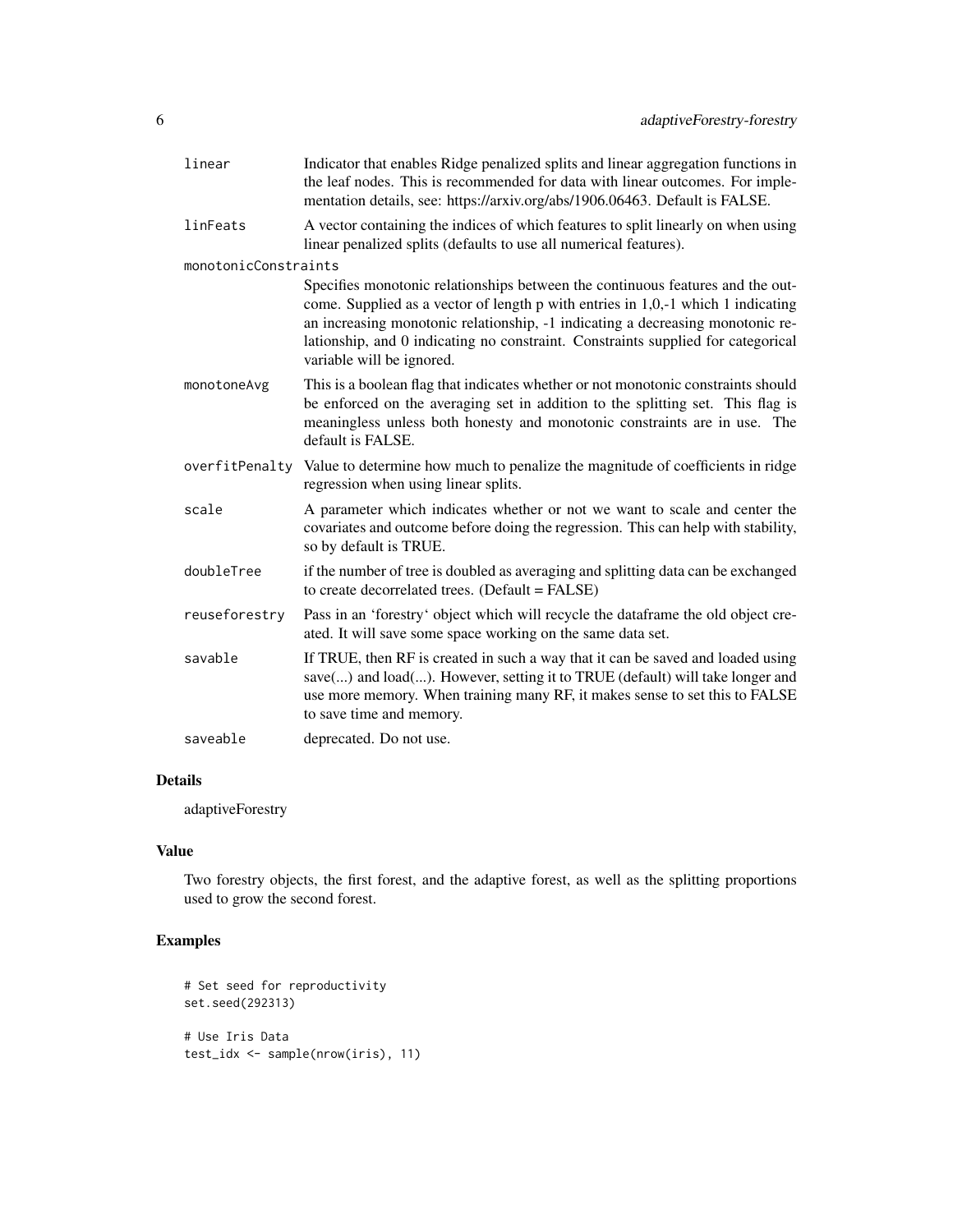#### <span id="page-6-0"></span>addTrees 7

```
x_train <- iris[-test_idx, -1]
y_train <- iris[-test_idx, 1]
x_test <- iris[test_idx, -1]
rf <- adaptiveForestry(x = x_train,
                        y = y_{rtrain},
                        ntree.first = 25,
                        ntree.second = 500,
                        nthread = 2)
predict(rf@second.forest, x_test)
```
addTrees *addTrees-forestry*

### Description

Add more trees to the existing forest.

### Usage

addTrees(object, ntree)

### Arguments

| object | A 'forestry' object.       |
|--------|----------------------------|
| ntree  | Number of new trees to add |

### Value

A 'forestry' object

autoforestry *autoforestry-forestry*

### Description

autoforestry-forestry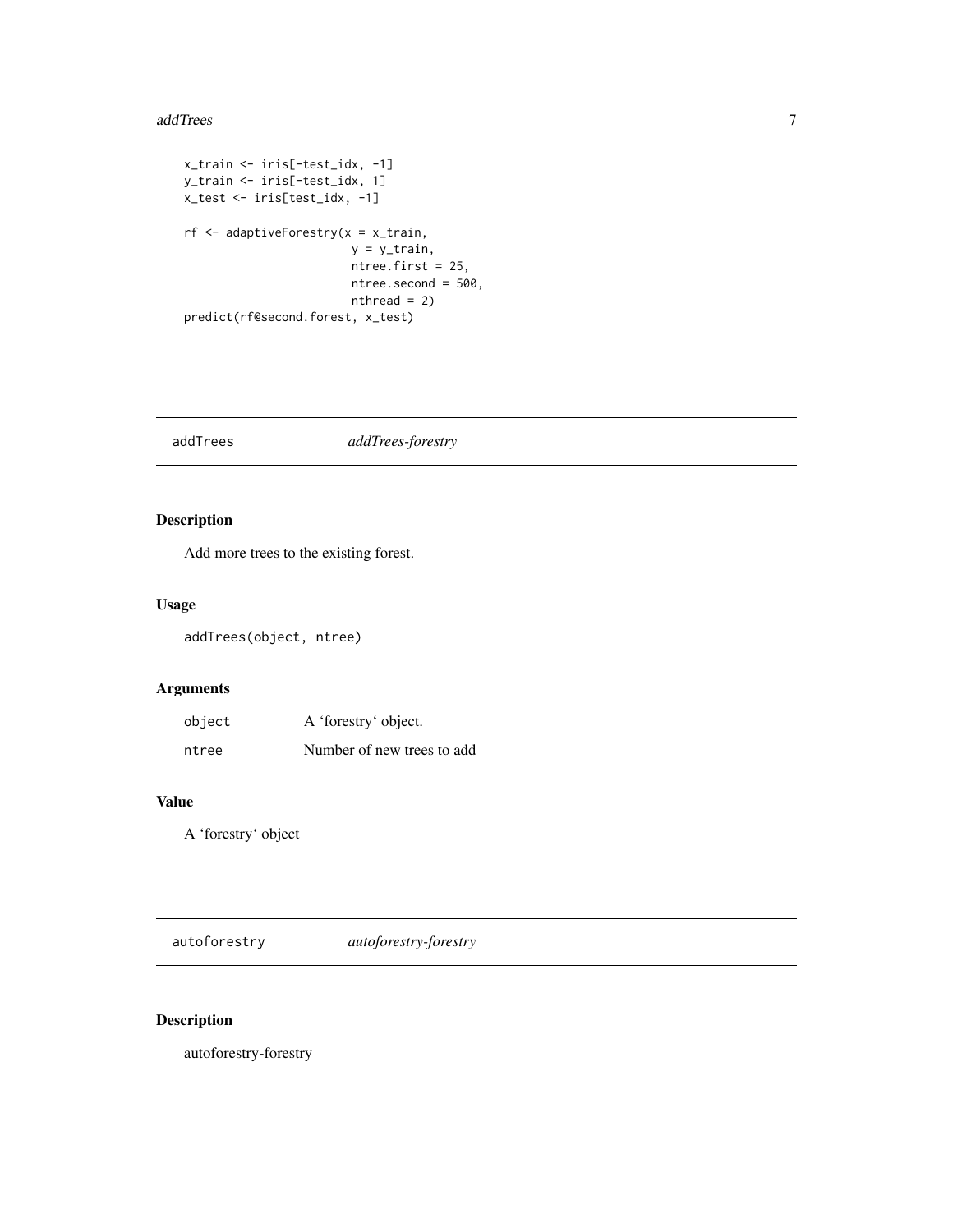### Usage

```
autoforestry(
 x,
 y,
  sampsize = as.integer(nrow(x) * 0.75),
 num\_iter = 1024,eta = 2,
 verbose = FALSE,
  seed = 24750371,
 nthread = 0
\mathcal{L}
```
### Arguments

| $\boldsymbol{\mathsf{x}}$ | A data frame of all training predictors.                                                                        |
|---------------------------|-----------------------------------------------------------------------------------------------------------------|
| y                         | A vector of all training responses.                                                                             |
| sampsize                  | The size of total samples to draw for the training data.                                                        |
| num_iter                  | Maximum iterations/epochs per configuration. Default is 1024.                                                   |
| eta                       | Downsampling rate. Default value is 2.                                                                          |
| verbose                   | if tuning process in verbose mode                                                                               |
| seed                      | random seed                                                                                                     |
| nthread                   | Number of threads to train and predict the forest. The default number is 0 which<br>represents using all cores. |

### Value

A 'forestry' object

autohonestRF *Honest Random Forest*

### Description

This function is deprecated and only exists for backwards backwards compatibility. The function you want to use is 'autoforestry'.

### Usage

```
autohonestRF(...)
```
### Arguments

... parameters which are passed directly to 'autoforestry'

### Value

A 'forestry' object

<span id="page-7-0"></span>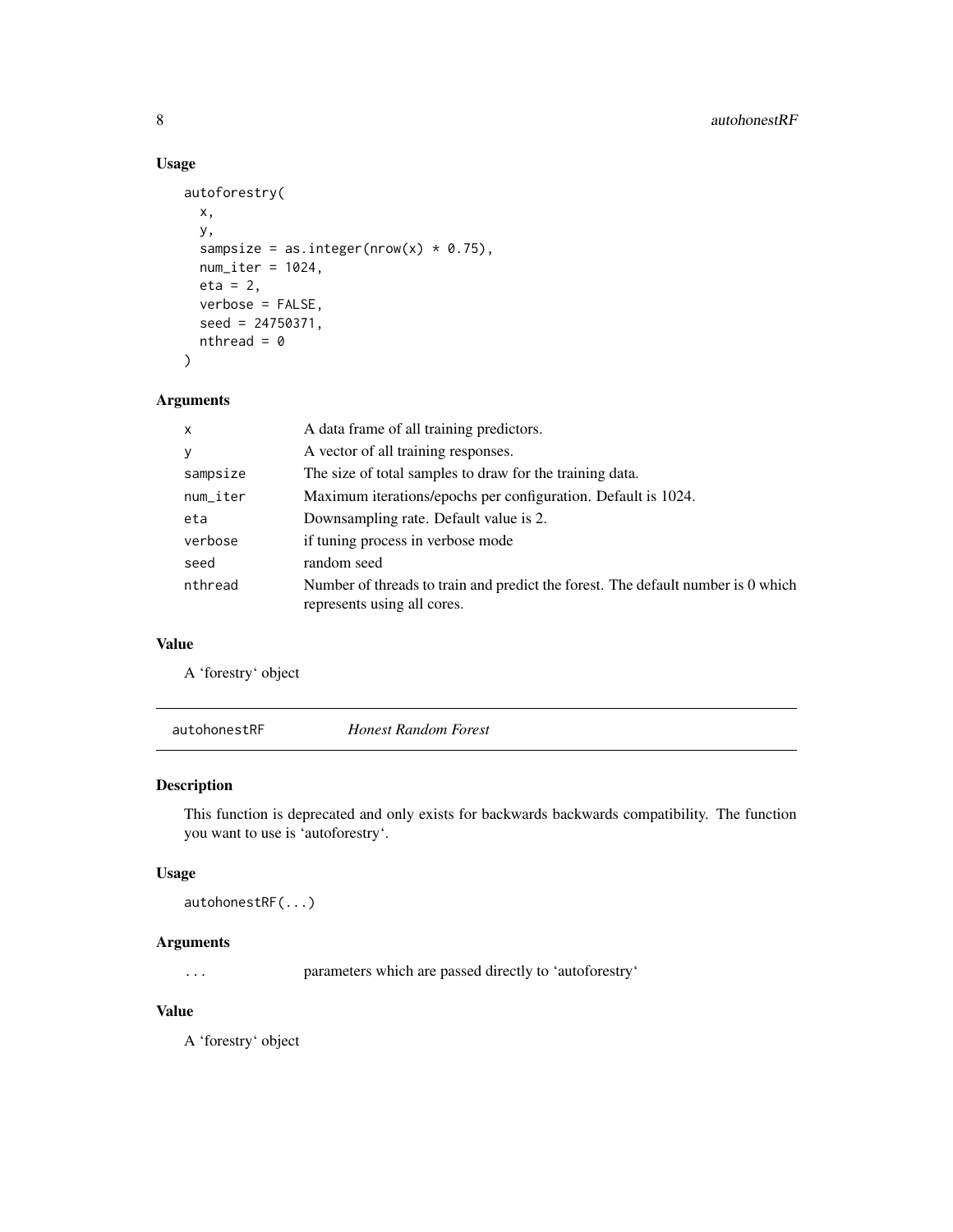### <span id="page-8-0"></span>compute\_lp-forestry *compute lp distances*

### Description

Return the L\_p norm distances of selected test observations relative to the training observations which the forest was trained on.

### Usage

compute\_lp(object, newdata, feature, p)

### Arguments

| object  | A 'forestry' object.                                        |
|---------|-------------------------------------------------------------|
| newdata | A data frame of test predictors.                            |
| feature | A string denoting the dimension for computing to distances. |
| р       | A positive real number determining the norm p-norm used.    |

### Value

A vector of the lp distances.

### Examples

```
# Set seed for reproductivity
set.seed(292313)
# Use Iris Data
test_idx <- sample(nrow(iris), 11)
x_train <- iris[-test_idx, -1]
y_train <- iris[-test_idx, 1]
x_test <- iris[test_idx, -1]
rf \le forestry(x = x_train, y = y_train, nthread = 2)
predict(rf, x_test)
# Compute the l2 distances in the "Petal.Length" dimension
distances_2 <- compute_lp(object = rf,
                          newdata = x_test,feature = "Petal.Length",
                          p = 2
```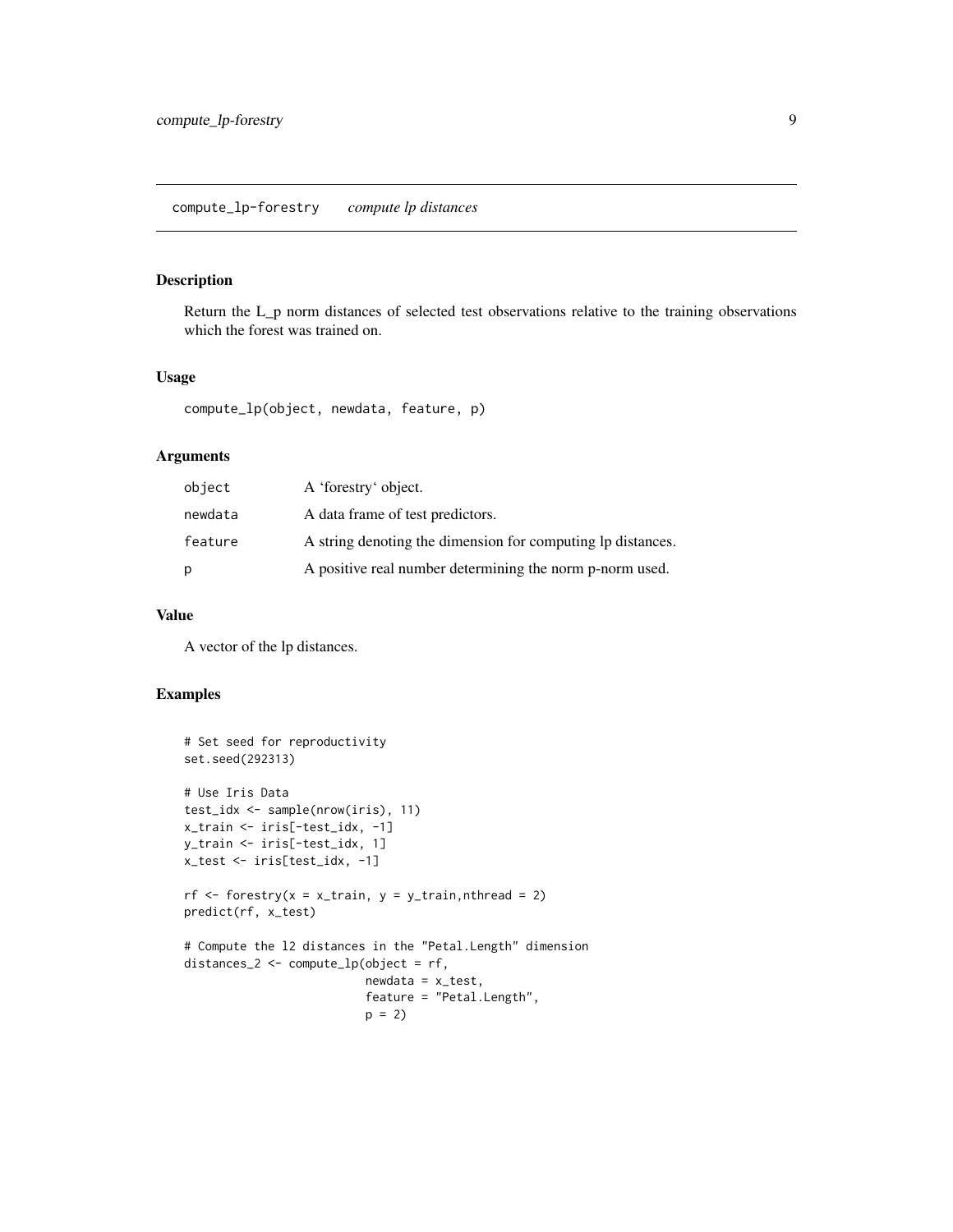<span id="page-9-0"></span>correctedPredict *correctedPredict-forestry*

### Description

Perform predictions given the forest using a bias correction based on the out of bag predictions on the training set. By default we use a final linear correction based on the leave-one-out hat matrix after doing 'nrounds' nonlinear corrections.

### Usage

```
correctedPredict(
 object,
  newdata = NULL,feats = NULL,
  observations = NULL,
  nrounds = 0,
  linear = TRUE,
  double = FALSE,
  simple = TRUE,
  verbose = FALSE,
  use_residuals = FALSE,
  adaptive = FALSE,
 monotone = FALSE,
  num\_quants = 5,
  params.forestry = list(),
  keep_fits = FALSE
)
```

| object       | A 'forestry' object.                                                                                                                                                                                                                             |
|--------------|--------------------------------------------------------------------------------------------------------------------------------------------------------------------------------------------------------------------------------------------------|
| newdata      | Dataframe on which to predict. If this is left NULL, we predict on the in sample<br>data.                                                                                                                                                        |
| feats        | A vector of feature indices which should be included in the bias correction. By<br>default only the outcome and predicted outcomes are used.                                                                                                     |
| observations | A vector of observation indices from the original data set that should be used for<br>the bias correction regression. This can be used for treatment effect estimation<br>to carry out separate regressions for the treatment and control group. |
| nrounds      | The number of nonlinear bias correction steps which should be taken. By default<br>this is zero, so just a single linear correction is used.                                                                                                     |
| linear       | A flag indicating whether or not we want to do a final linear bias correction after<br>doing the nonlinear corrections. Default is TRUE.                                                                                                         |
| double       | A flag indicating if one should use aggregation $=$ "doubleOOB" for the initial<br>predictions rather than aggregation = "oob." Default is FALSE.                                                                                                |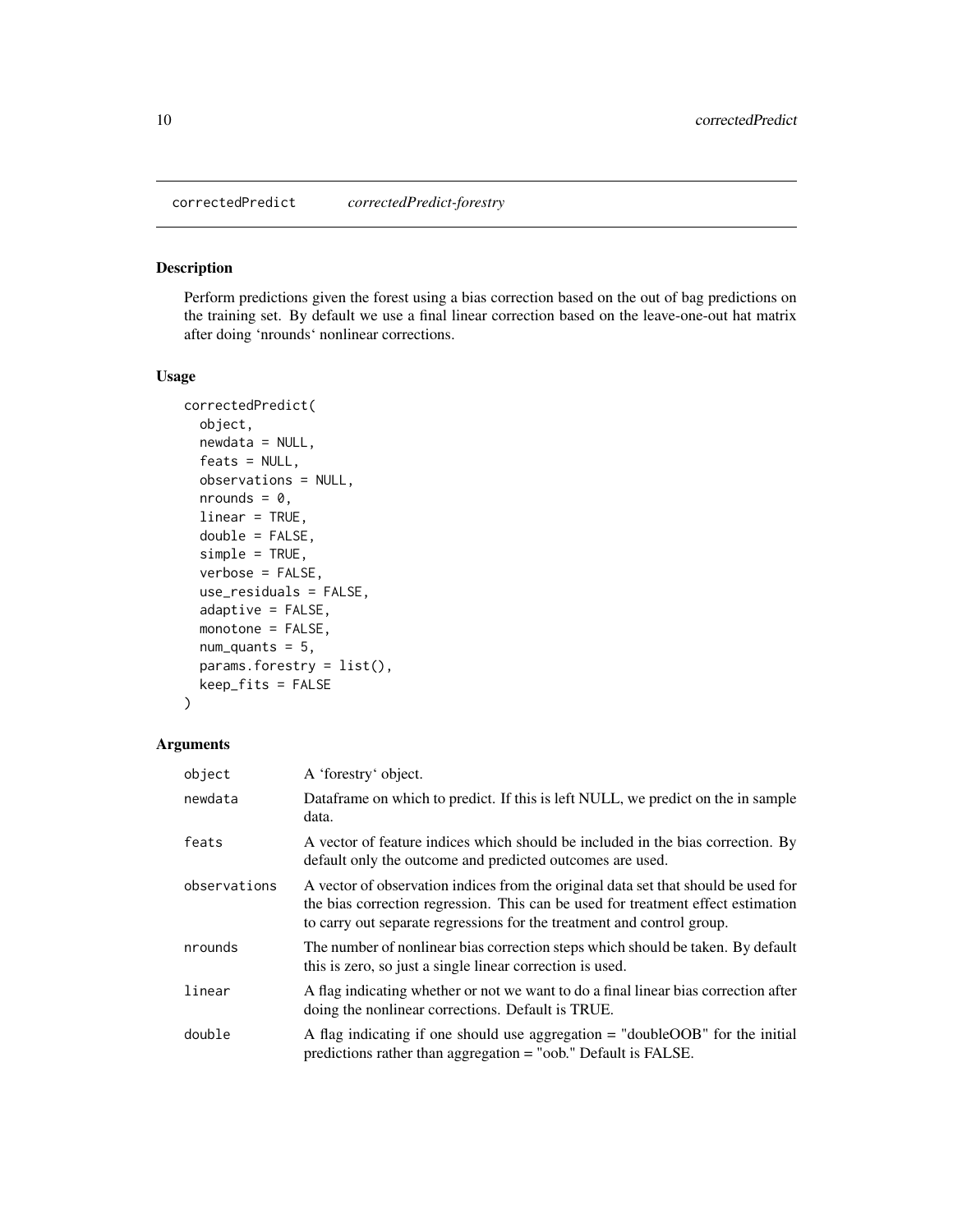| simple          | flag indicating whether we should do a simple linear adjustment or do different<br>adjustments by quantiles. Default is TRUE.                                                                                                                                                                                                                                                                                                                                                           |  |
|-----------------|-----------------------------------------------------------------------------------------------------------------------------------------------------------------------------------------------------------------------------------------------------------------------------------------------------------------------------------------------------------------------------------------------------------------------------------------------------------------------------------------|--|
| verbose         | flag which displays the bias of each qunatile.                                                                                                                                                                                                                                                                                                                                                                                                                                          |  |
| use_residuals   | flag indicating if we should use the residuals to fit the bias correction steps.<br>Defualt is FALSE which means that we will use Y rather than Y-Y hat as the<br>regression outcome in the bias correction steps.                                                                                                                                                                                                                                                                      |  |
| adaptive        | flag to indicate whether we use adaptiveForestry or not in the regression step.<br>Default is FALSE.                                                                                                                                                                                                                                                                                                                                                                                    |  |
| monotone        | flag to indicate whether or not we should use monotonicity in the regression<br>of Y on Y hat (when doing forest correction steps). If TRUE, will constrain<br>the corrected prediction for Y to be monotone in the original prediction of Y.<br>Default is FALSE.                                                                                                                                                                                                                      |  |
| num_quants      | Number of quantiles to use when doing quantile specific bias correction. Will<br>only be used if simple = FALSE. Default is 5.                                                                                                                                                                                                                                                                                                                                                          |  |
| params.forestry |                                                                                                                                                                                                                                                                                                                                                                                                                                                                                         |  |
|                 | A list of parameters to pass to the subsequent forestry calls. Note that these<br>forests will be trained on features of dimension length $(f$ eats $) + 1$ as the cor-<br>rection forests are trained on $Y \sim \text{cbind}(\text{newdata}[\text{,feats}], Y\text{.hat})$ . so monotonic<br>constraints etc given to this list should be of size length $(f$ eats $) + 1$ . Defaults to<br>the standard forestry parameters for any parameters that are not included in the<br>list. |  |
| keep_fits       | A flag that indicates if we should save the intermediate forests used for the bias<br>correction. If this is TRUE, we return a list of the forestry objects for each<br>iteration in the bias correction.                                                                                                                                                                                                                                                                               |  |

### Value

A vector of the bias corrected predictions

### Examples

```
library(Rforestry)
set.seed(121235312)
n < -50p \le -10x \leftarrow \text{matrix}(rnorm(n * p), ncol = p)beta \leq runif(p, min = 0, max = 1)
y \leftarrow as.matrix(x) %*% beta + rnorm(50)
x \leftarrow data-frame(x)forest \leq forestry(x =x,
                     y = y[, 1],OOBhonest = TRUE,
                     doubleBootstrap = TRUE)
p <- predict(forest, x)
# Corrected predictions
pred.bc <- correctedPredict(forest,
```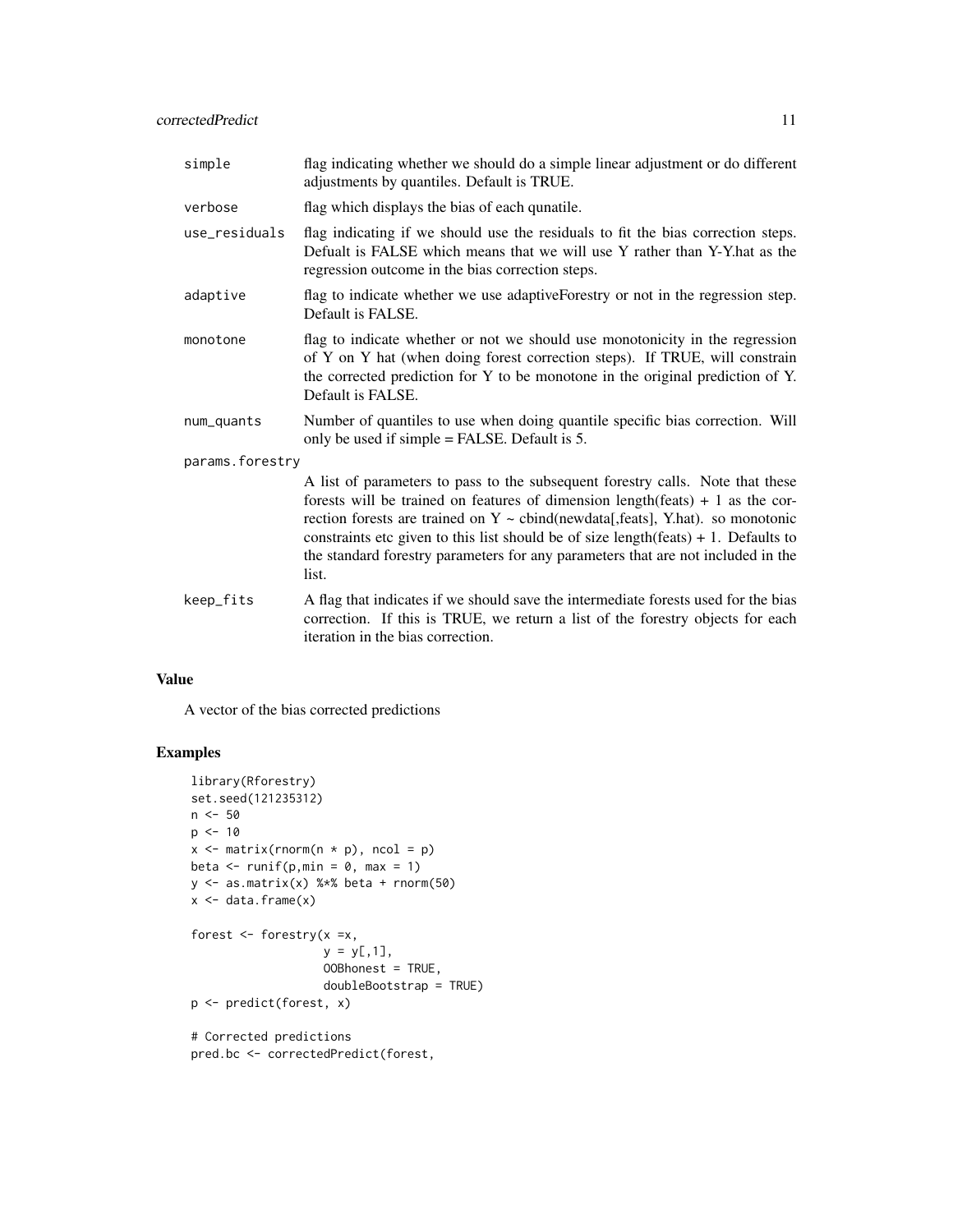```
newdata = x,
simple = TRUE,
nrounds = \theta)
```
<span id="page-11-0"></span>CppToR\_translator *Cpp to R translator*

#### Description

Add more trees to the existing forest.

#### Usage

```
CppToR_translator(object)
```
#### Arguments

object external CPP pointer that should be translated from Cpp to an R object

#### Value

A list of lists. Each sublist contains the information to span a tree.

<span id="page-11-1"></span>forestry *forestry*

### Description

forestry

#### Usage

```
forestry(
  x,
  y,
  ntree = 500,
  replace = TRUE,
  sampsize = if (replace) nrow(x) else ceiling(0.632 * nrow(x)),
  sample.fraction = NULL,
 mtry = max(float(ncol(x)/3), 1),nodesizeSpl = 5,
  nodesizeAvg = 5,
  nodesizeStrictSpl = 1,
  nodesizeStrictAvg = 1,
  minSplitGain = 0,
```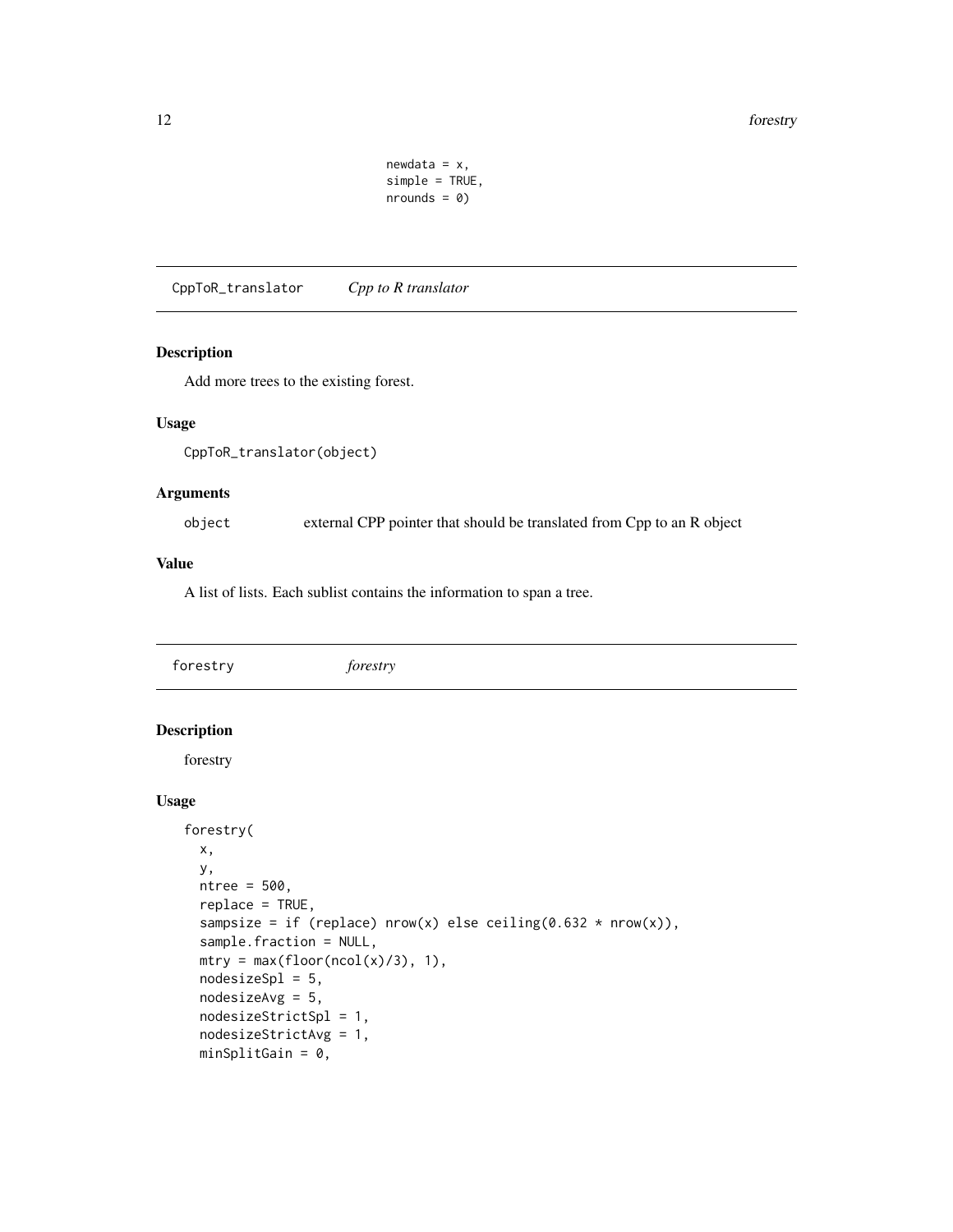#### forestry and the state of the state of the state of the state of the state of the state of the state of the state of the state of the state of the state of the state of the state of the state of the state of the state of t

```
maxDepth = round(nrow(x)/2) + 1,
interactionDepth = maxDepth,
interactionsVariables = numeric(0),featureWeights = NULL,
deepFeatureWeights = NULL,
observationWeights = NULL,
splitratio = 1,
OOBhonest = FALSE,
doubleBootstrap = if (OOBhonest) TRUE else FALSE,
seed = as.integer(runif(1) * 1000),
verbose = FALSE,
nthread = \theta,
splitrule = "variance",
middleSplit = FALSE,
maxObs = length(y),
linear = FALSE,
symmetric = rep(\emptyset, ncol(x)),linFeatures = 0:(ncol(x) - 1),monotonicConstraints = rep(\theta, ncol(x)),groups = NULL,
minTreeSPerGroup = 0,monotoneAvg = FALSE,
overfitPenalty = 1,
scale = TRUE,
doubleTree = FALSE,
reuseforestry = NULL,
savable = TRUE,saveable = TRUE
```
### $\mathcal{L}$

| $\mathsf{x}$    | A data frame of all training predictors.                                                                                                                                                                                                                  |  |
|-----------------|-----------------------------------------------------------------------------------------------------------------------------------------------------------------------------------------------------------------------------------------------------------|--|
| y               | A vector of all training responses.                                                                                                                                                                                                                       |  |
| ntree           | The number of trees to grow in the forest. The default value is 500.                                                                                                                                                                                      |  |
| replace         | An indicator of whether sampling of training data is with replacement. The<br>default value is TRUE.                                                                                                                                                      |  |
| sampsize        | The size of total samples to draw for the training data. If sampling with replace-<br>ment, the default value is the length of the training data. If sampling without<br>replacement, the default value is two-thirds of the length of the training data. |  |
| sample.fraction |                                                                                                                                                                                                                                                           |  |
|                 | If this is given, then sampsize is ignored and set to be round(length(y) $*$ sam-<br>ple.fraction). It must be a real number between 0 and 1                                                                                                              |  |
| mtry            | The number of variables randomly selected at each split point. The default value<br>is set to be one-third of the total number of features of the training data.                                                                                          |  |
| nodesizeSpl     | Minimum observations contained in terminal nodes. The default value is 5.                                                                                                                                                                                 |  |
| nodesizeAvg     | Minimum size of terminal nodes for averaging dataset. The default value is 5.                                                                                                                                                                             |  |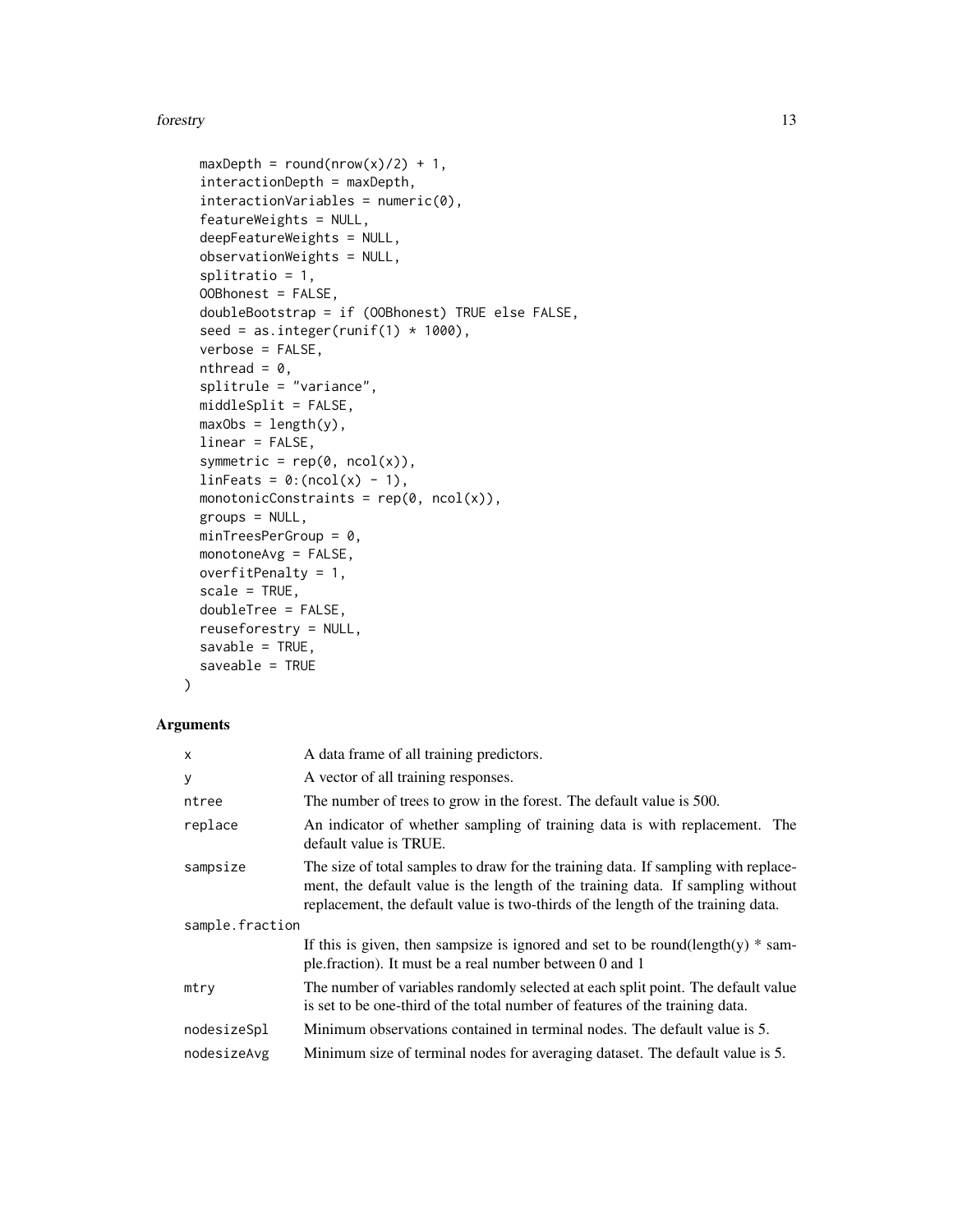| nodesizeStrictSpl |
|-------------------|
|-------------------|

Minimum observations to follow strictly in terminal nodes. The default value is 1.

#### nodesizeStrictAvg

The minimum size of terminal nodes for averaging data set to follow when predicting. No splits are allowed that result in nodes with observations less than this parameter. This parameter enforces overlap of the averaging data set with the splitting set when training. When using honesty, splits that leave less than nodesizeStrictAvg averaging observations in either child node will be rejected, ensuring every leaf node also has at least nodesizeStrictAvg averaging observations. The default value is 1.

- minSplitGain Minimum loss reduction to split a node further in a tree.
- maxDepth Maximum depth of a tree. The default value is 99.

#### interactionDepth

All splits at or above interaction depth must be on variables that are not weighting variables (as provided by the interactionVariables argument).

interactionVariables

Indices of weighting variables.

- featureWeights (optional) vector of sampling probabilities/weights for each feature used when subsampling mtry features at each node above or at interactionDepth. The default is to use uniform probabilities.
- deepFeatureWeights

Used in place of featureWeights for splits below interactionDepth.

#### observationWeights

Denotes the weights for each training observation that determine how likely the observation is to be selected in each bootstrap sample. This option is not allowed when sampling is done without replacement.

- splitratio Proportion of the training data used as the splitting dataset. It is a ratio between 0 and 1. If the ratio is 1 (the default), then the splitting set uses the entire data, as does the averaging set—i.e., the standard Breiman RF setup. If the ratio is 0, then the splitting data set is empty, and the entire dataset is used for the averaging set (This is not a good usage, however, since there will be no data available for splitting).
- OOBhonest In this version of honesty, the out-of-bag observations for each tree are used as the honest (averaging) set. This setting also changes how predictions are constructed. When predicting for observations that are out-of-sample (using predict(..., aggregation = "average")), all the trees in the forest are used to construct predictions. When predicting for an observation that was in-sample (using predict(..., aggregation = "oob")), only the trees for which that observation was not in the averaging set are used to construct the prediction for that observation. aggregation="oob" (out-of-bag) ensures that the outcome value for an observation is never used to construct predictions for a given observation even when it is in sample. This property does not hold in standard honesty, which relies on an asymptotic subsampling argument. By default, when OOBhonest = TRUE, the out-of-bag observations for each tree are resamples with replacement to be used for the honest (averaging) set. This results in a third set of observations that are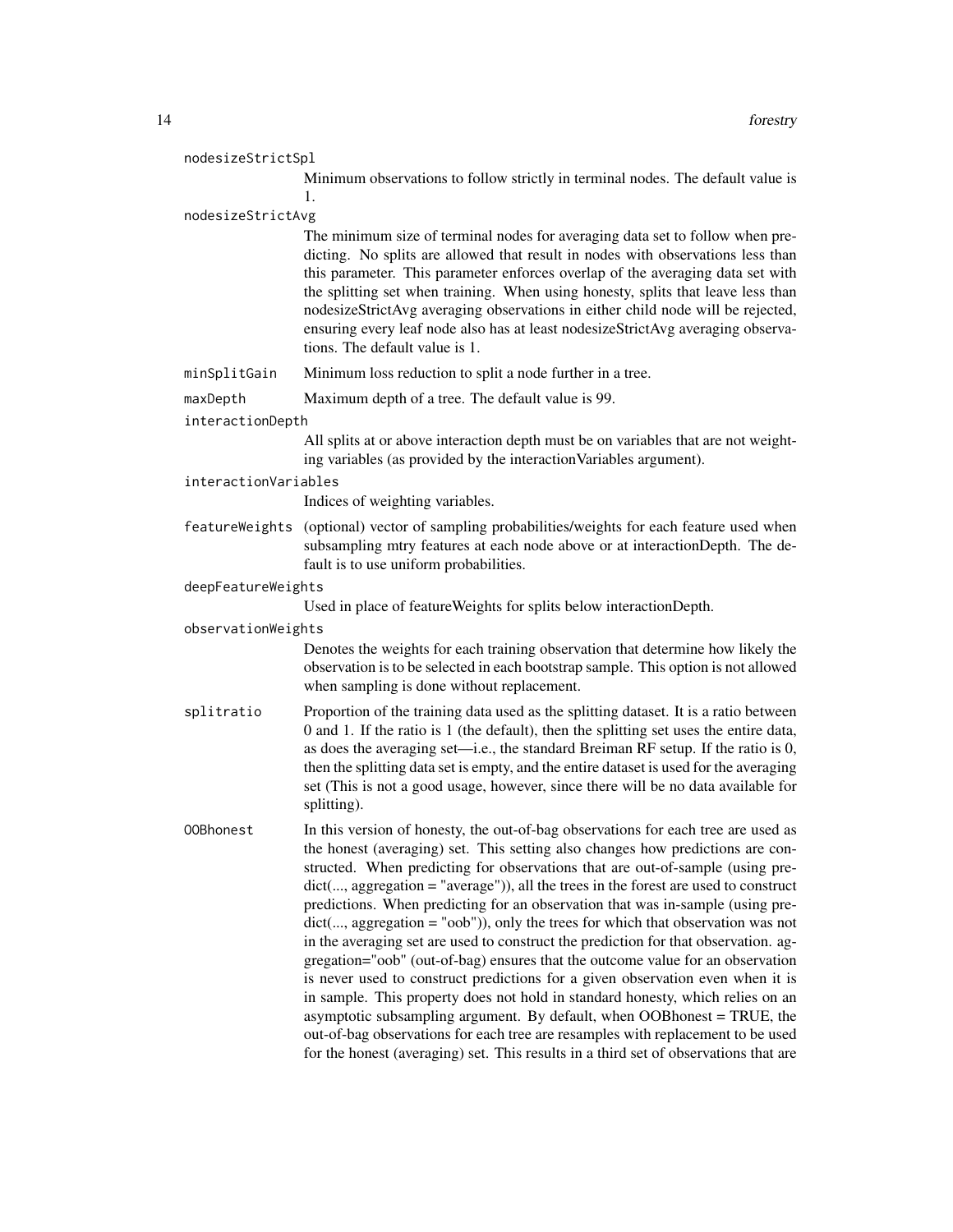|                      | left out of both the splitting and averaging set, we call these the double out-of-<br>bag (doubleOOB) observations. In order to get the predictions of only the trees<br>in which each observation fell into this doubleOOB set, one can run predict(,<br>aggregation = "doubleOOB"). In order to not do this second bootstrap sample,<br>the doubleBootstrap flag can be set to FALSE.                                                                                                                                                                                                                                                                         |
|----------------------|-----------------------------------------------------------------------------------------------------------------------------------------------------------------------------------------------------------------------------------------------------------------------------------------------------------------------------------------------------------------------------------------------------------------------------------------------------------------------------------------------------------------------------------------------------------------------------------------------------------------------------------------------------------------|
| doubleBootstrap      |                                                                                                                                                                                                                                                                                                                                                                                                                                                                                                                                                                                                                                                                 |
|                      | The doubleBootstrap flag provides the option to resample with replacement from<br>the out-of-bag observations set for each tree to construct the averaging set when<br>using OOBhonest. If this is FALSE, the out-of-bag observations are used as<br>the averaging set. By default this option is TRUE when running OOBhonest =<br>TRUE. This option increases diversity across trees.                                                                                                                                                                                                                                                                          |
| seed                 | random seed                                                                                                                                                                                                                                                                                                                                                                                                                                                                                                                                                                                                                                                     |
| verbose              | Indicator to train the forest in verbose mode                                                                                                                                                                                                                                                                                                                                                                                                                                                                                                                                                                                                                   |
| nthread              | Number of threads to train and predict the forest. The default number is 0 which<br>represents using all cores.                                                                                                                                                                                                                                                                                                                                                                                                                                                                                                                                                 |
| splitrule            | Only variance is implemented at this point and it specifies the loss function<br>according to which the splits of random forest should be made.                                                                                                                                                                                                                                                                                                                                                                                                                                                                                                                 |
| middleSplit          | Indicator of whether the split value is takes the average of two feature values. If<br>FALSE, it will take a point based on a uniform distribution between two feature<br>values. (Default = FALSE)                                                                                                                                                                                                                                                                                                                                                                                                                                                             |
| maxObs               | The max number of observations to split on.                                                                                                                                                                                                                                                                                                                                                                                                                                                                                                                                                                                                                     |
| linear               | Indicator that enables Ridge penalized splits and linear aggregation functions in<br>the leaf nodes. This is recommended for data with linear outcomes. For imple-<br>mentation details, see: https://arxiv.org/abs/1906.06463. Default is FALSE.                                                                                                                                                                                                                                                                                                                                                                                                               |
| symmetric            | Used for the experimental feature which imposes strict symmetric marginal<br>structure on the predictions of the forest through only selecting symmetric splits<br>with symmetric aggregation functions. Should be a vector of size $ncol(x)$ with<br>a single 1 entry denoting the feature to enforce symmetry on. Defaults to all<br>zeroes. For version $\geq 0.9.0.83$ , we experimentally allow more than one feature<br>to enforce symmetry at a time. This should only be used for a small number<br>of features as it has a runtime that is exponential in the number of symmetric<br>features $(O(N 2A S))$ where S is the set of symmetric features). |
| linFeats             | A vector containing the indices of which features to split linearly on when using<br>linear penalized splits (defaults to use all numerical features).                                                                                                                                                                                                                                                                                                                                                                                                                                                                                                          |
| monotonicConstraints |                                                                                                                                                                                                                                                                                                                                                                                                                                                                                                                                                                                                                                                                 |
|                      | Specifies monotonic relationships between the continuous features and the out-<br>come. Supplied as a vector of length p with entries in 1,0,-1 which 1 indicating<br>an increasing monotonic relationship, -1 indicating a decreasing monotonic re-<br>lationship, and 0 indicating no constraint. Constraints supplied for categorical<br>variable will be ignored.                                                                                                                                                                                                                                                                                           |
| groups               | A vector of factors specifying the group membership of each training observa-<br>tion. these groups are used in the aggregation when doing out of bag predictions<br>in order to predict with only trees where the entire group was not used for ag-<br>gregation. This allows the user to specify custom subgroups which will be used<br>to create predictions which do not use any data from a common group to make                                                                                                                                                                                                                                           |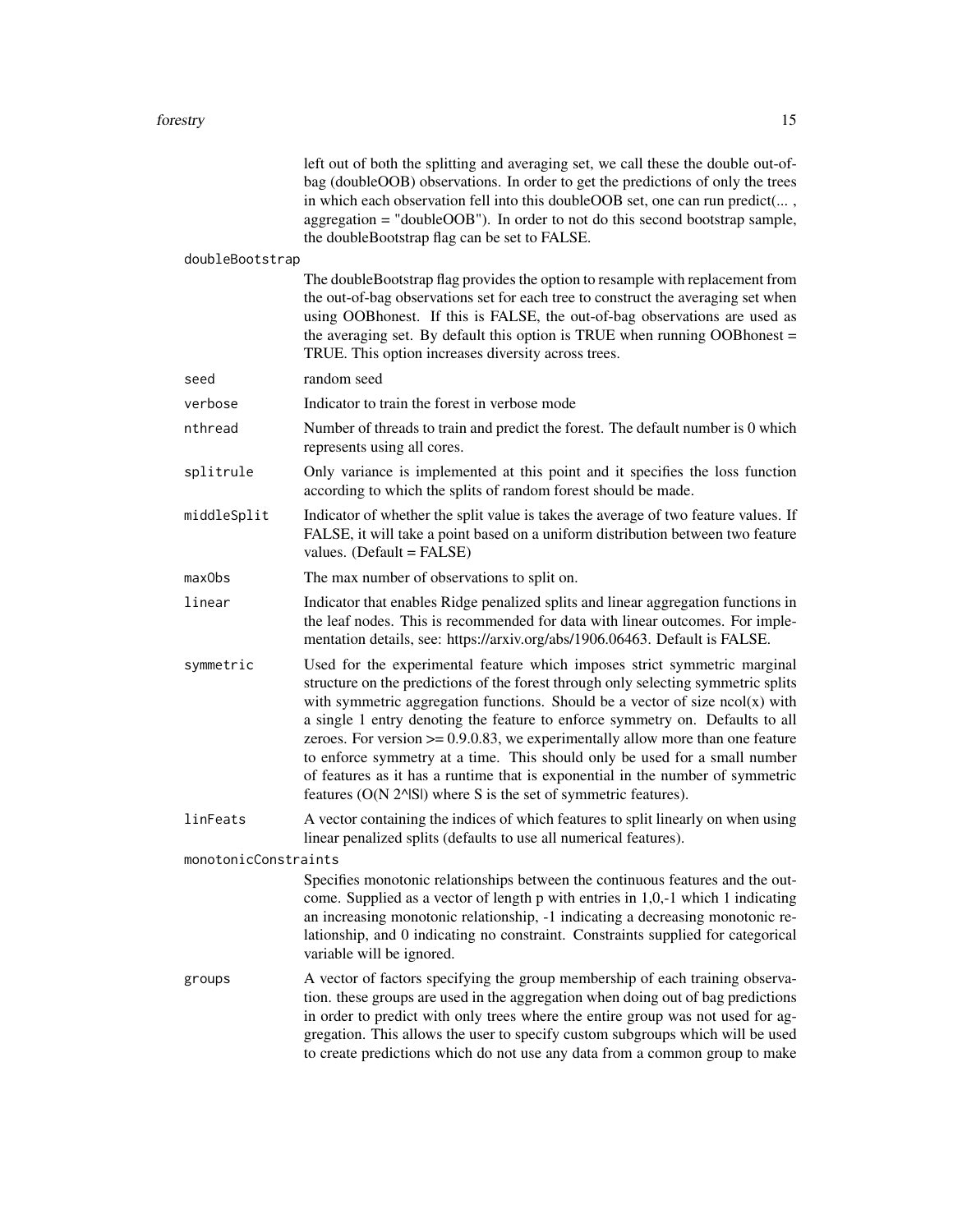predictions for any observation in the group. This can be used to create general custom resampling schemes, and provide predictions consistent with the Out-of-Group set.

minTreesPerGroup

The number of trees which we make sure have been created leaving out each group. This is 0 by default, so we will not give any special treatment to the groups when sampling, however if this is set to a positive integer, we modify the bootstrap sampling scheme to ensure that exactly that many trees have the group left out. We do this by, for each group, creating minTreesPerGroup trees which are built on observations sampled from the set of training observations which are not in the current group. This means we create at least # groups  $*$ minTreesPerGroup trees for the forest. If ntree > # groups \* minTreesPerGroup, we create max(# groups \* minTreesPerGroup,ntree) total trees, in which at least minTreesPerGroup are created leaving out each group. For debugging purposes, these group sampling trees are stored at the end of the R forest, in blocks based on the left out group.

- monotoneAvg This is a boolean flag that indicates whether or not monotonic constraints should be enforced on the averaging set in addition to the splitting set. This flag is meaningless unless both honesty and monotonic constraints are in use. The default is FALSE.
- overfitPenalty Value to determine how much to penalize the magnitude of coefficients in ridge regression when using linear splits.
- scale A parameter which indicates whether or not we want to scale and center the covariates and outcome before doing the regression. This can help with stability, so by default is TRUE.
- doubleTree if the number of tree is doubled as averaging and splitting data can be exchanged to create decorrelated trees. (Default = FALSE)
- reuseforestry Pass in an 'forestry' object which will recycle the dataframe the old object created. It will save some space working on the same data set.
- savable If TRUE, then RF is created in such a way that it can be saved and loaded using save(...) and load(...). However, setting it to TRUE (default) will take longer and use more memory. When training many RF, it makes sense to set this to FALSE to save time and memory.

saveable deprecated. Do not use.

#### Value

A 'forestry' object.

#### **Note**

#### Treatment of Missing Data

In version 0.9.0.34, we have modified the handling of missing data. Instead of the greedy approach used in previous iterations, we now test any potential split by putting all NA's to the right, and all NA's to the left, and taking the choice which gives the best MSE for the split. Under this version of handling the potential splits, we will still respect monotonic constraints. So if we put all NA's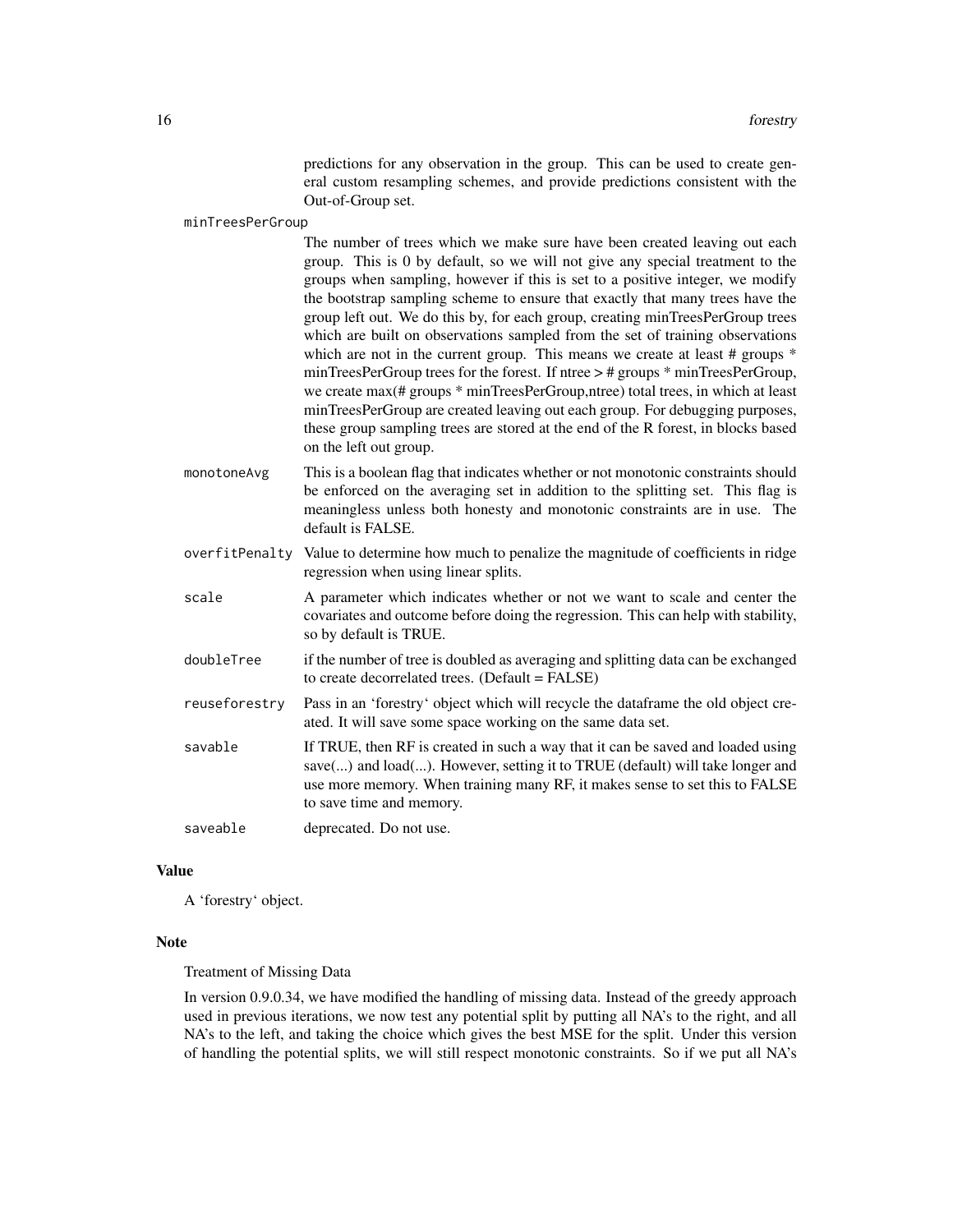### <span id="page-16-0"></span>forestry-class 17

to either side, and the resulting leaf nodes have means which violate the monotone constraints, the split will be rejected.

#### Examples

```
set.seed(292315)
library(Rforestry)
test_idx <- sample(nrow(iris), 3)
x_train <- iris[-test_idx, -1]
y_train <- iris[-test_idx, 1]
x_test <- iris[test_idx, -1]
rf \leftarrow forestry(x = x_train, y = y_train, nthread = 2)
predict(rf, x_test)
set.seed(49)
library(Rforestry)
n < -c(100)a \leftarrow \text{norm}(n)b \leftarrow \text{norm}(n)c \leq -rnorm(n)y \le -4 \times a + 5.5 \times b - .78 \times cx \leftarrow data.frame(a, b, c)forest <- forestry(
           x,
           y,
           ntree = 10,
           replace = TRUE,
           nodesizeStrictSpl = 5,
           nodesizeStrictAvg = 5,
           nthread = 2,
           linear = TRUE
           \mathcal{L}predict(forest, x)
```
forestry-class *forestry class*

### Description

'honestRF' class only exists for backwards compatibility reasons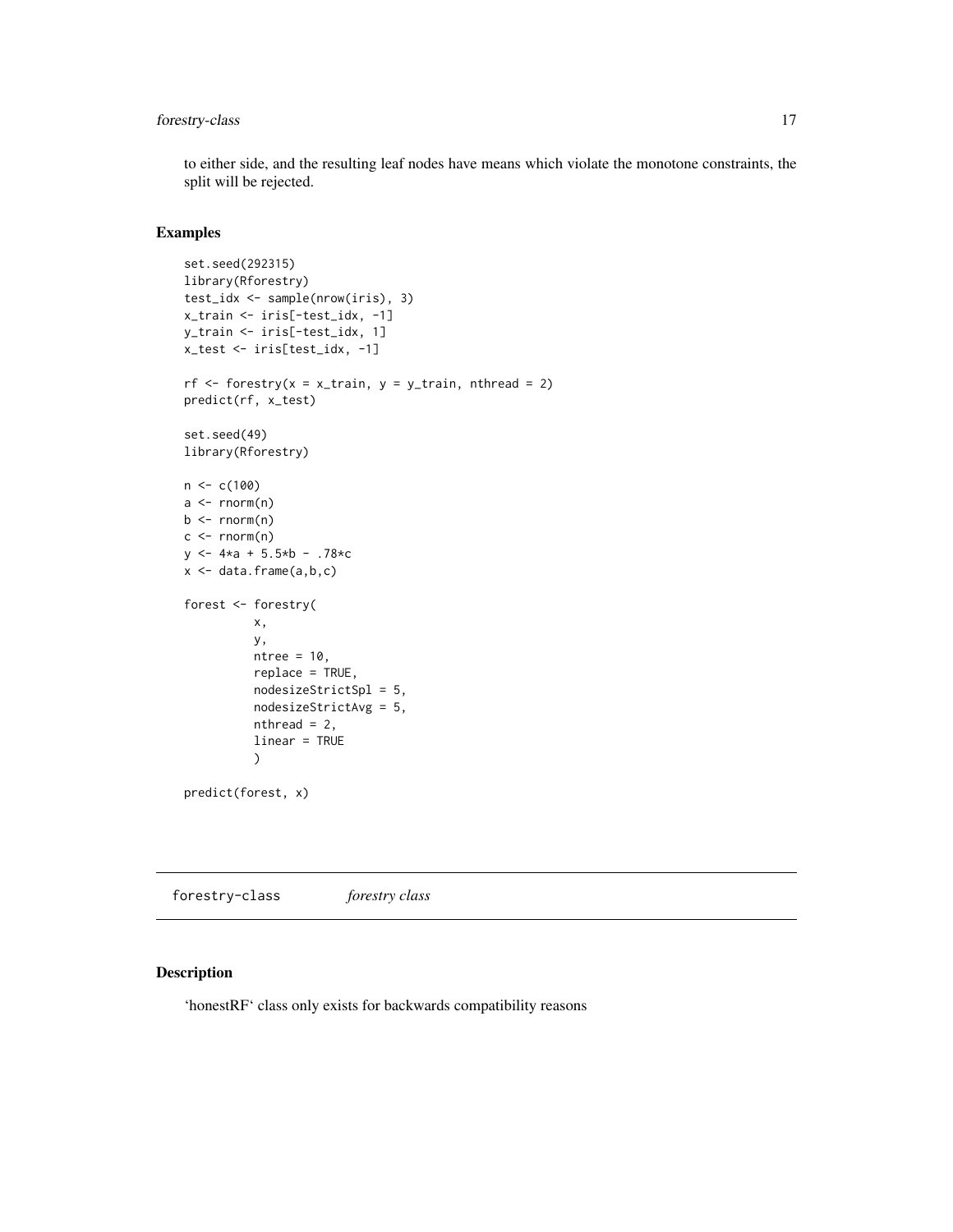<span id="page-17-0"></span>

### Description

Checks if forestry object has valid pointer for C++ object.

### Usage

```
forest_checker(object)
```
### Arguments

object a forestry object

### Value

A message if the forest does not have a valid C++ pointer.

getCI *getCI-forestry*

### Description

For a new set of features, calculate the confidence intervals for each new observation.

### Usage

```
getCI(
 object,
 newdata,
 level = 0.95,B = 100,
 method = "OOB-conformal",
  noWarning = FALSE
)
```

| object  | A 'forestry' object.                                                                                                                           |
|---------|------------------------------------------------------------------------------------------------------------------------------------------------|
| newdata | A set of new observations for which we want to predict the outcomes and use<br>confidence intervals.                                           |
| level   | The confidence level at which we want to make our intervals. Default is to use<br>.95 which corresponds to 95 percentile confidence intervals. |
| B       | Number of bootstrap draws to use when using method = "OOB-bootstrap"                                                                           |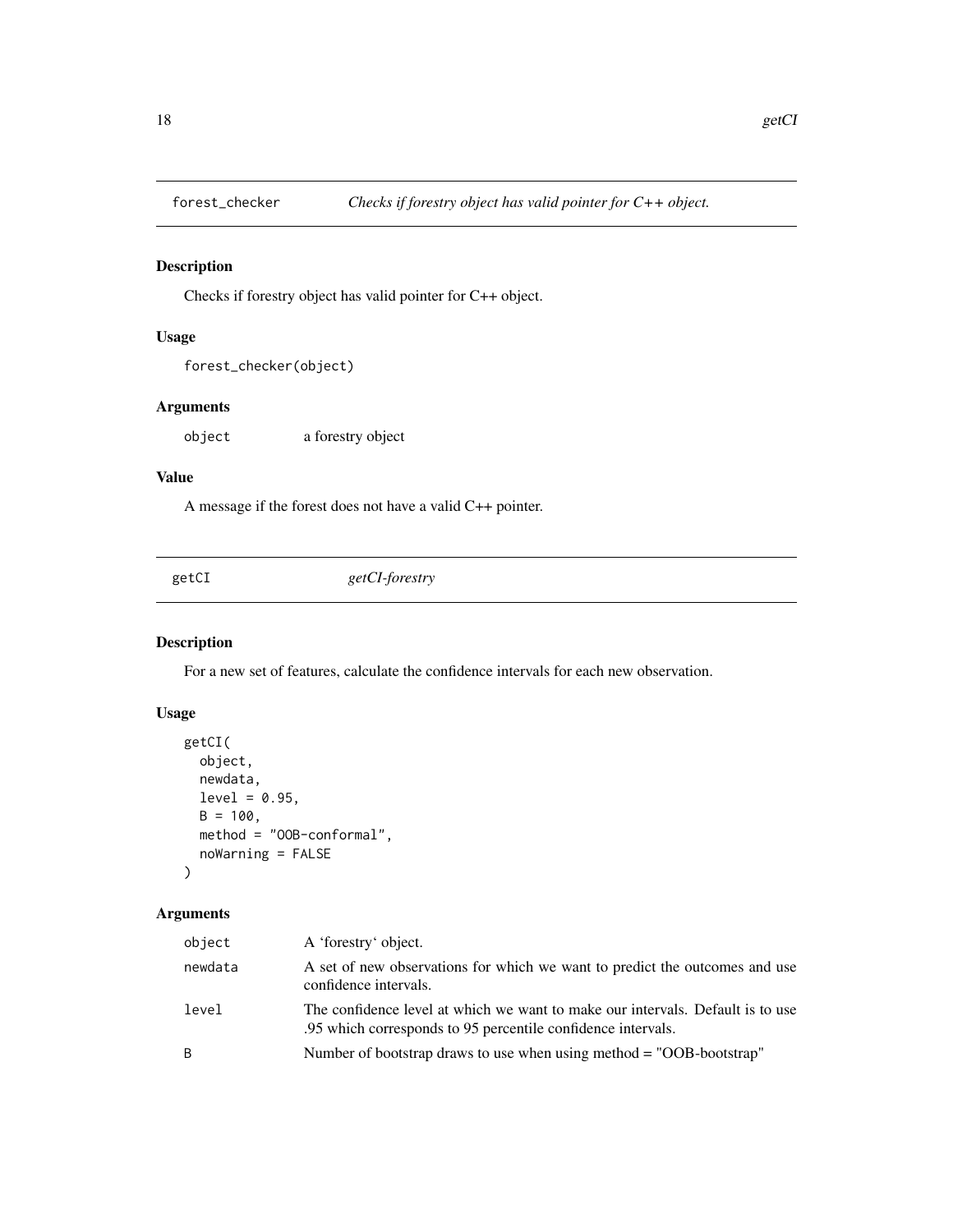<span id="page-18-0"></span>

| method    | A flag for the different ways to create the confidence intervals. Right now we<br>have two ways of doing this. One is the 'OOB-bootstrap' flag which uses many<br>bootstrap pulls from the set of OOB trees then with these different pulls, we<br>use the set of trees to predict for the new feature and give the confidence set<br>over the many bootstrap draws. The other method- 'OOB-conformal'- creates<br>intervals by taking the set of doubleOOB trees for each observation, and using<br>the predictions of these trees to give conformal intervals. So for an observation<br>$obs_i$ , let S <sub>i</sub> be the set of trees for which obs <sub>i</sub> was in neither the splitting set<br>nor the averaging set (or the set of trees for which obs_i was "doubleOOB"), we<br>then predict for obs_i with only the trees in $S_i$ . doubleOOB_tree_preds <- pre-<br>$dict(S_i, obs_i):$ Then $CI(obs_i, alpha = .95) = quantile(doubleOOB_tree_preds)$<br>- $y_i$ , probs = .95). The 'local-conformal' option takes the residuals of each<br>training point (using) OOB predictions, and then uses the weights of the random<br>forest to determine the quantiles of the residuals in the local neighborhood of<br>the predicted point. Default is 'OOB-conformal'. |
|-----------|-------------------------------------------------------------------------------------------------------------------------------------------------------------------------------------------------------------------------------------------------------------------------------------------------------------------------------------------------------------------------------------------------------------------------------------------------------------------------------------------------------------------------------------------------------------------------------------------------------------------------------------------------------------------------------------------------------------------------------------------------------------------------------------------------------------------------------------------------------------------------------------------------------------------------------------------------------------------------------------------------------------------------------------------------------------------------------------------------------------------------------------------------------------------------------------------------------------------------------------------------------------------------------------|
| noWarning | flag to not display warnings                                                                                                                                                                                                                                                                                                                                                                                                                                                                                                                                                                                                                                                                                                                                                                                                                                                                                                                                                                                                                                                                                                                                                                                                                                                        |

### Value

The confidence intervals for each observation in newdata.

getOOB-forestry *getOOB-forestry*

### Description

Calculate the out-of-bag error of a given forest. This is done by using the out-of-bag predictions for each observation, and calculating the MSE over the entire forest.

### Usage

```
getOOB(object, noWarning)
```
### Arguments

| object    | A 'forestry' object.         |
|-----------|------------------------------|
| noWarning | flag to not display warnings |

### Value

The OOB error of the forest.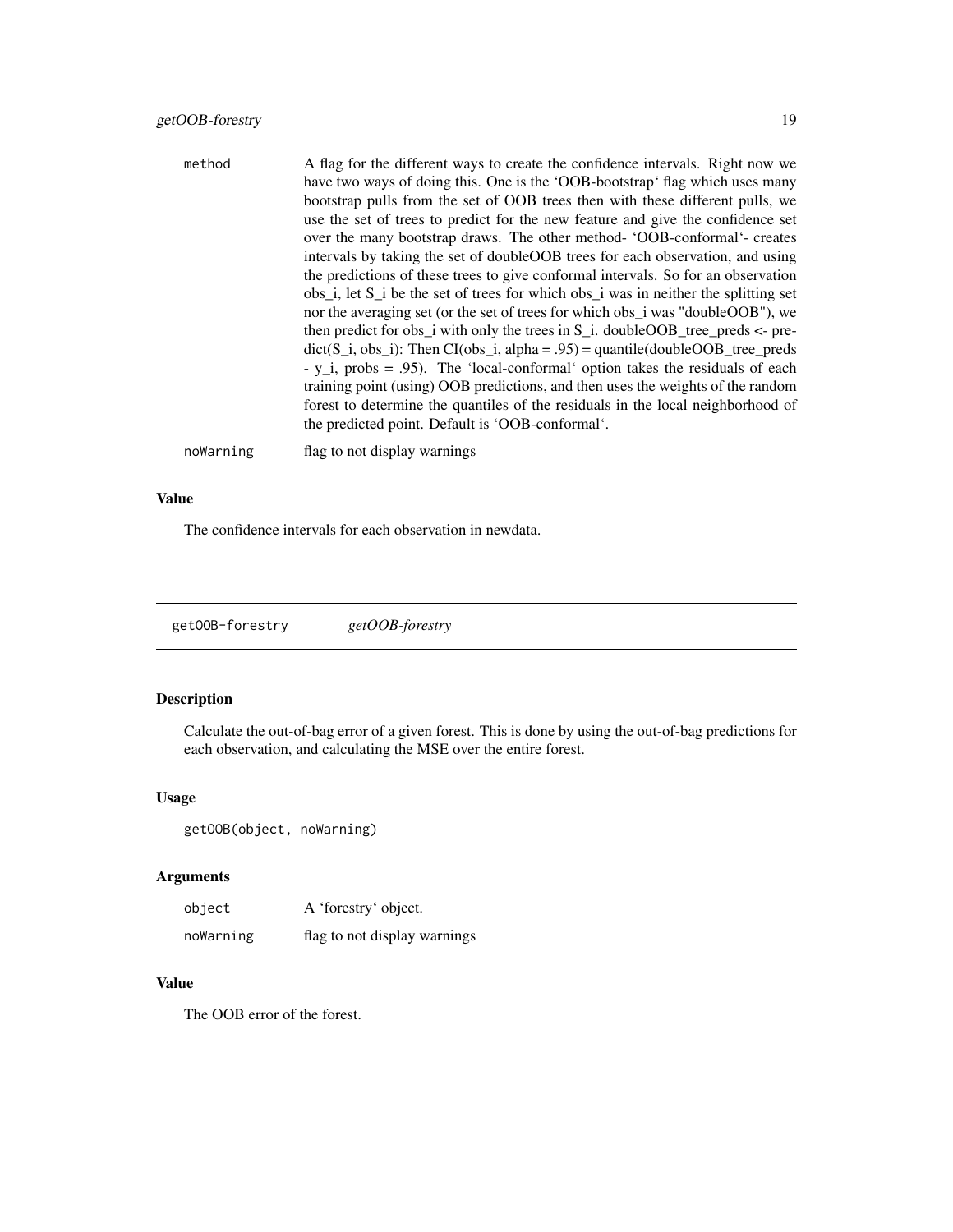<span id="page-19-0"></span>getOOBpreds-forestry *getOOBpreds-forestry*

### Description

Calculate the out-of-bag predictions of a given forest.

#### Usage

```
getOOBpreds(object, newdata = NULL, doubleOOB = FALSE, noWarning = FALSE)
```
### Arguments

| object    | A trained model object of class "forestry".                                                                                                                                                                                                                                                                                        |
|-----------|------------------------------------------------------------------------------------------------------------------------------------------------------------------------------------------------------------------------------------------------------------------------------------------------------------------------------------|
| newdata   | A possible new data frame on which to run out of bag predictions. If this is not<br>NULL, we assume that the indices of newdata are the same as the indices of the<br>training set, and will use these to find which trees the observation is considered<br>in/out of bag for.                                                     |
| double00B | A flag specifying whether or not we should use the double OOB set for the OOB<br>predictions. This is the set of observations for each tree which were in neither<br>the averaging set nor the splitting set. Note that the forest must have been trained<br>with double Bootstrap $=$ TRUE for this to be used. Default is FALSE. |
| noWarning | Flag to not display warnings.                                                                                                                                                                                                                                                                                                      |

#### Value

The vector of all training observations, with their out of bag predictions. Note each observation is out of bag for different trees, and so the predictions will be more or less stable based on the observation. Some observations may not be out of bag for any trees, and here the predictions are returned as NA.

### See Also

[forestry](#page-11-1)

getSplitProps-forestry

*getSplitProps-forestry*

### Description

Retrieves the proportion of splits for each feature in the given forestry object. These proportions are calculated as the number of splits on feature i in the entire forest over total the number of splits in the forest.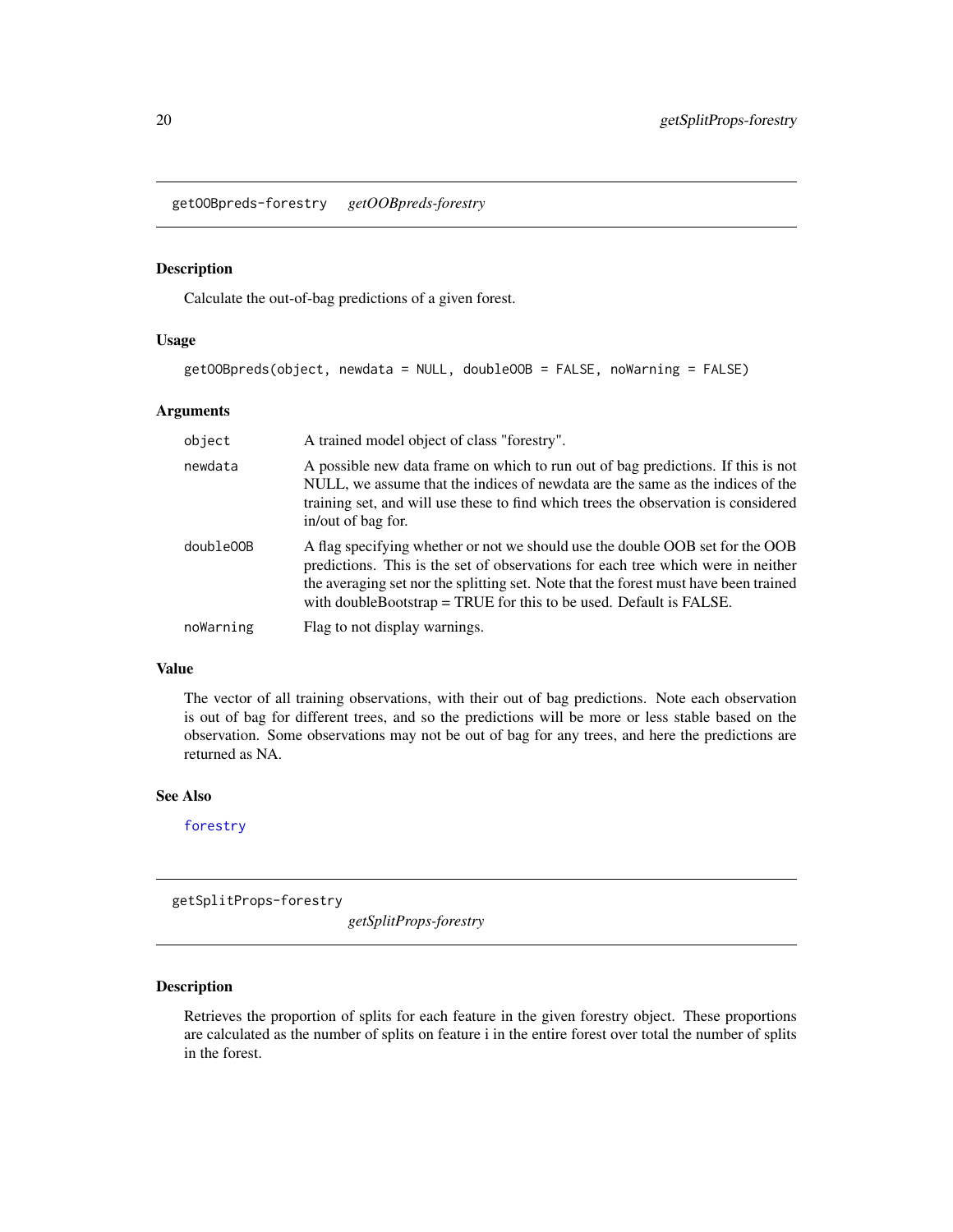#### <span id="page-20-0"></span> $getVI$  21

### Usage

getSplitProps(object)

### Arguments

object A trained model object of class "forestry".

### Value

A vector of length equal to the number of columns

### See Also

[forestry](#page-11-1)

### getVI *getVI-forestry*

### Description

Calculate the percentage increase in OOB error of the forest when each feature is shuffled.

#### Usage

getVI(object, noWarning)

### Arguments

| object    | A 'forestry' object.         |
|-----------|------------------------------|
| noWarning | flag to not display warnings |

#### Value

The variable importance of the forest.

### Note

No seed is passed to this function so it is not possible in the current implementation to replicate the vector permutations used when measuring feature importance.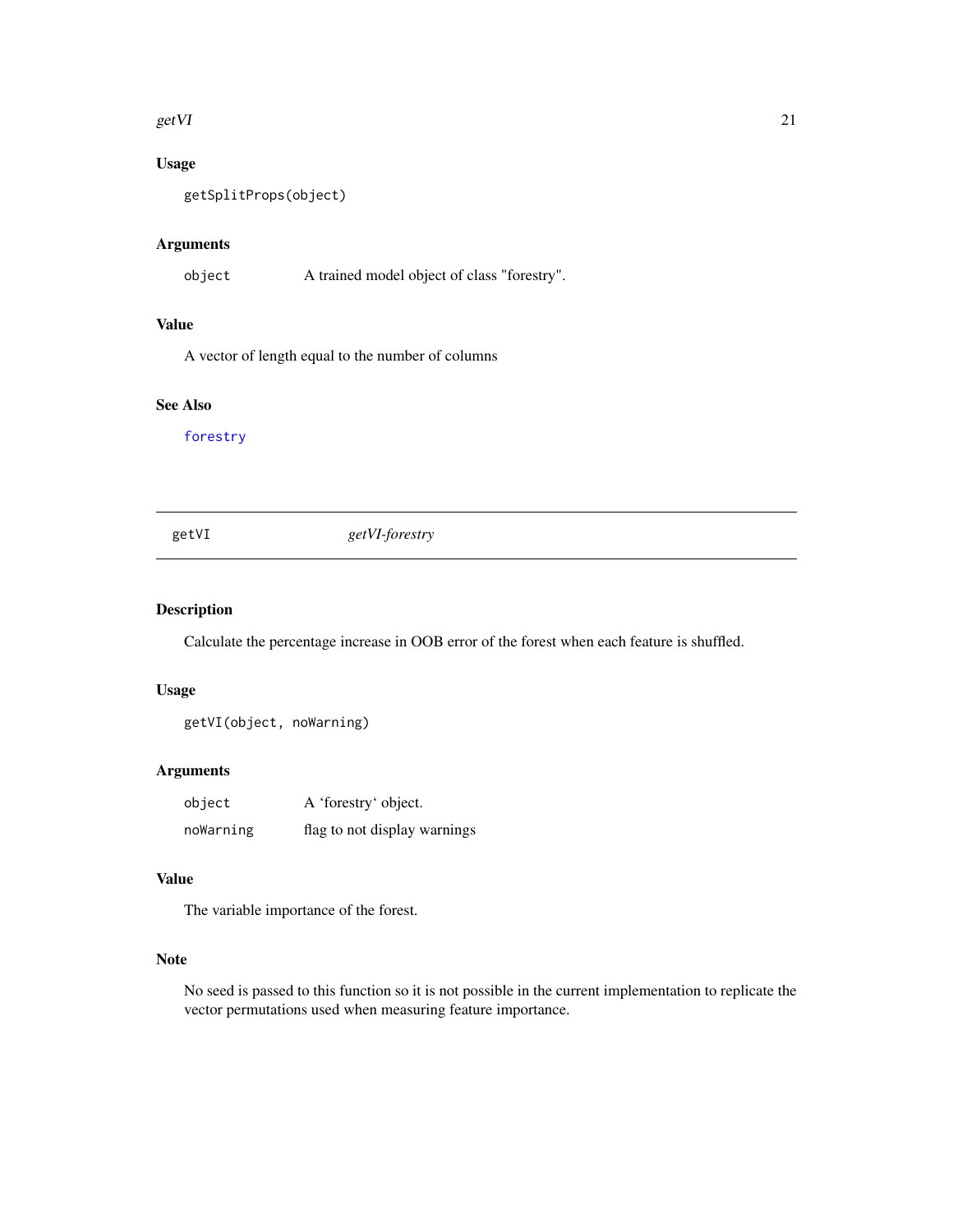<span id="page-21-0"></span>

### Description

This function is deprecated and only exists for backwards backwards compatibility. The function you want to use is 'forestry'.

#### Usage

honestRF(...)

#### Arguments

... parameters which are passed directly to 'forestry'

#### Value

A 'forestry' object

impute\_features *Feature imputation using random forests neighborhoods*

### Description

This function uses the neighborhoods implied by a random forest to impute missing features. The neighbors of a data point are all the training points assigned to the same leaf in at least one tree in the forest. The weight of each neighbor is the fraction of trees in the forest for which it was assigned to the same leaf. We impute a missing feature for a point by computing the weighted average feature value, using neighborhood weights, using all of the point's neighbors.

#### Usage

```
impute_features(
 object,
 newdata,
  seed = round(runif(1) * 10000),
  use_mean_imputation_fallback = FALSE
)
```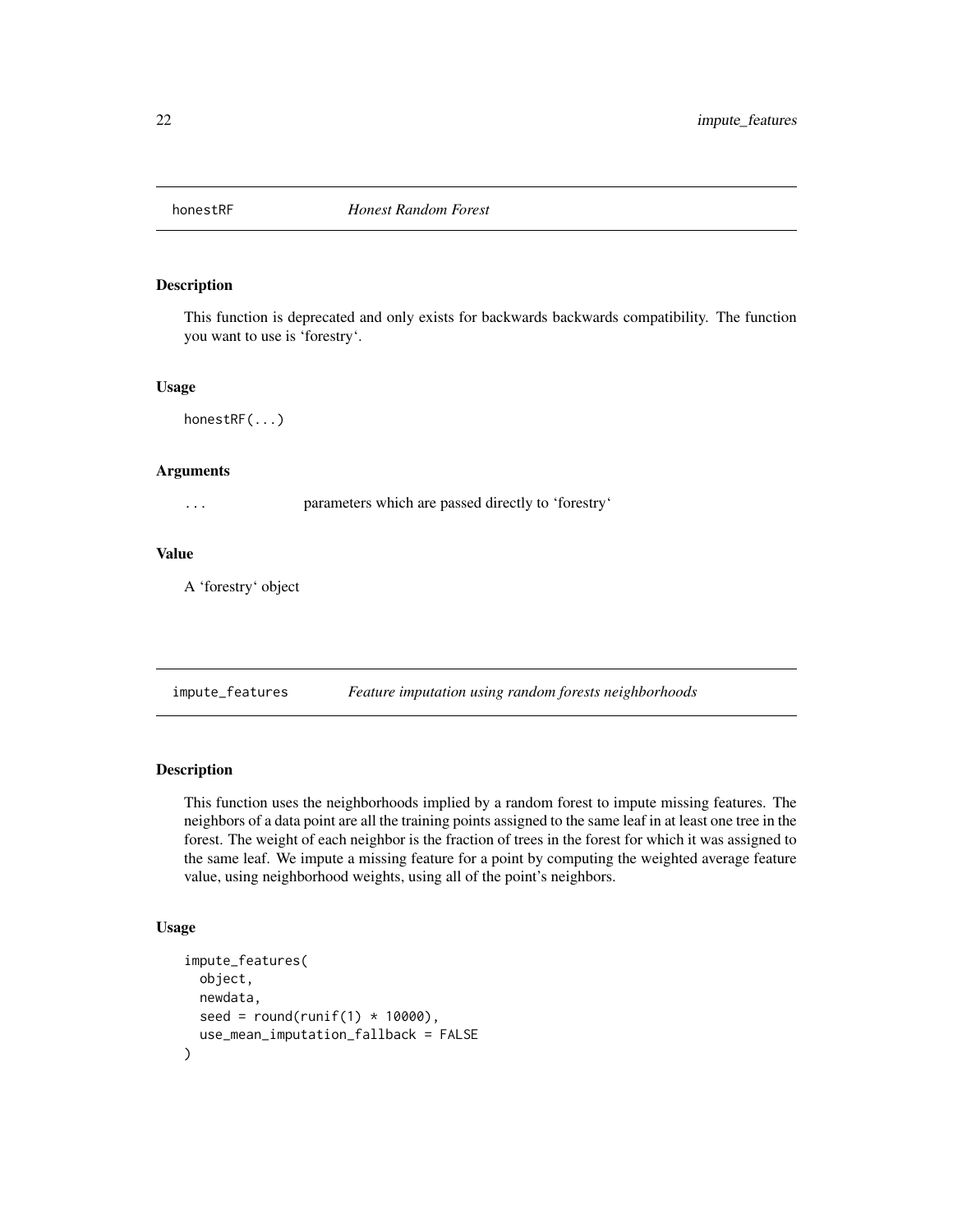### <span id="page-22-0"></span>loadForestry 23

#### Arguments

| object                       | an object of class 'forestry'                                                       |
|------------------------------|-------------------------------------------------------------------------------------|
| newdata                      | the feature data frame we will impute missing features for.                         |
| seed                         | a random seed passed to the predict method of forestry                              |
| use_mean_imputation_fallback |                                                                                     |
|                              | if TRUE, mean imputation (for numeric variables) and mode imputation (for           |
|                              | factor variables) is used for missing features for which all neighbors also had the |
|                              | corresponding feature missing; if FALSE these missing features remain NAs in        |
|                              | the data frame returned by 'impute_features'.                                       |

#### Value

A data.frame that is newdata with imputed missing values.

### Examples

```
iris_with_missing <- iris
idx_miss_factor <- sample(nrow(iris), 25, replace = TRUE)
iris_with_missing[idx_miss_factor, 5] <- NA
idx_miss_numeric <- sample(nrow(iris), 25, replace = TRUE)
iris_with_missing[idx_miss_numeric, 3] <- NA
x <- iris_with_missing[,-1]
y <- iris_with_missing[, 1]
forest \leq forestry(x, y, ntree = 500, seed = 2, nthread = 2)
imputed_x <- impute_features(forest, x, seed = 2)
```
loadForestry *load RF*

#### Description

This wrapper function checks the forestry object, makes it saveable if needed, and then saves it.

#### Usage

```
loadForestry(filename)
```
#### Arguments

filename a filename in which to store the 'forestry' object

### Value

The loaded forest from filename.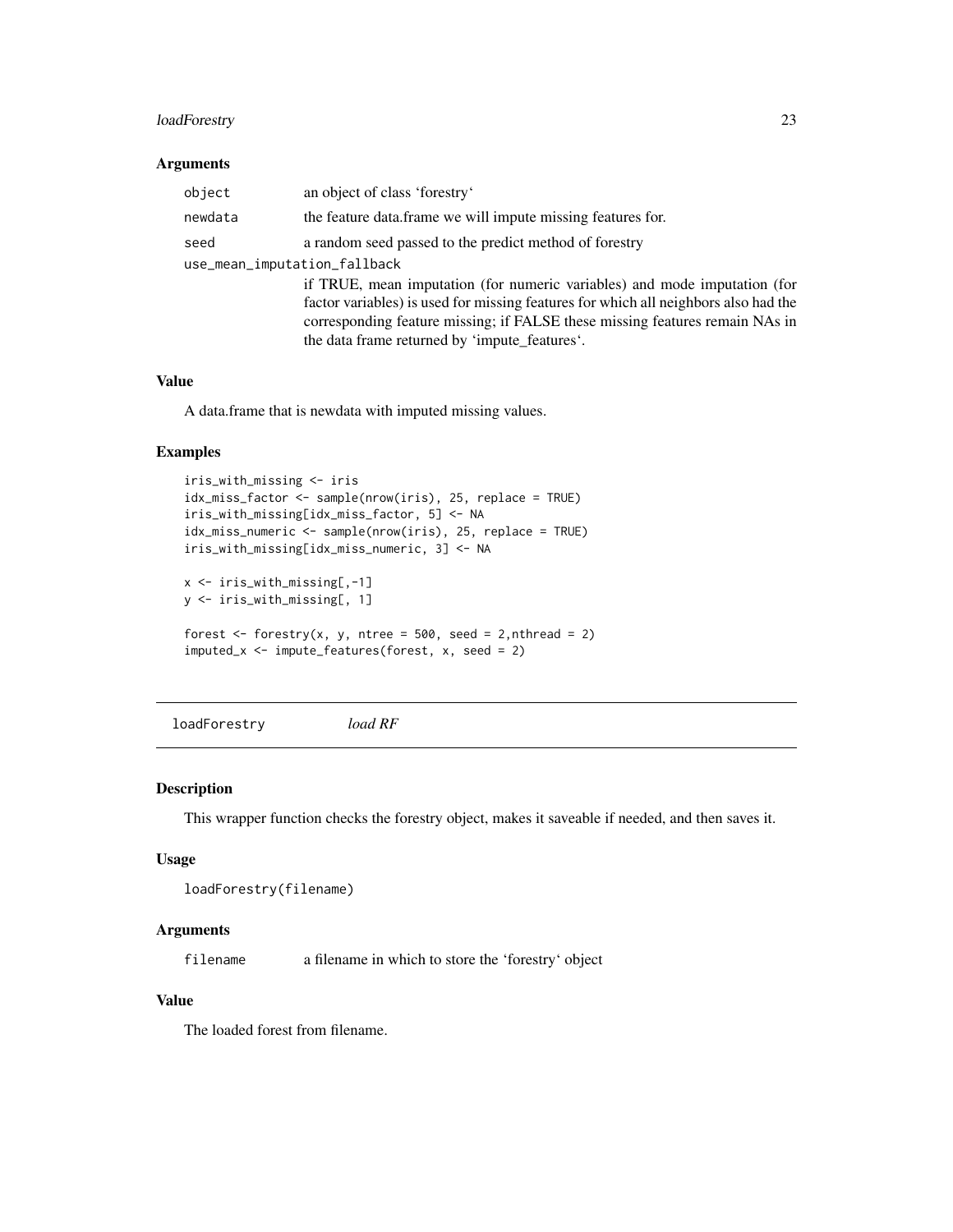<span id="page-23-0"></span>make\_savable *make\_savable*

### Description

When a 'foresty' object is saved and then reloaded the Cpp pointers for the data set and the Cpp forest have to be reconstructed

#### Usage

```
make_savable(object)
```
#### Arguments

object an object of class 'forestry'

### Value

A list of lists. Each sublist contains the information to span a tree.

### Note

'make\_savable' does not translate all of the private member variables of the C++ forestry object so when the forest is reconstructed with 'relinkCPP\_prt' some attributes are lost. For example, 'nthreads' will be reset to zero. This makes it impossible to disable threading when predicting for forests loaded from disk.

### Examples

```
set.seed(323652639)
x \leftarrow \text{iris}[, -1]y \leftarrow \text{iris}[, 1]forest \leq forestry(x, y, ntree = 3, nthread = 2)
y_pred_before <- predict(forest, x)
forest <- make_savable(forest)
wd <- tempdir()
saveForestry(forest, filename = file.path(wd, "forest.Rda"))
rm(forest)
forest <- loadForestry(file.path(wd, "forest.Rda"))
y_pred_after <- predict(forest, x)
file.remove(file.path(wd, "forest.Rda"))
```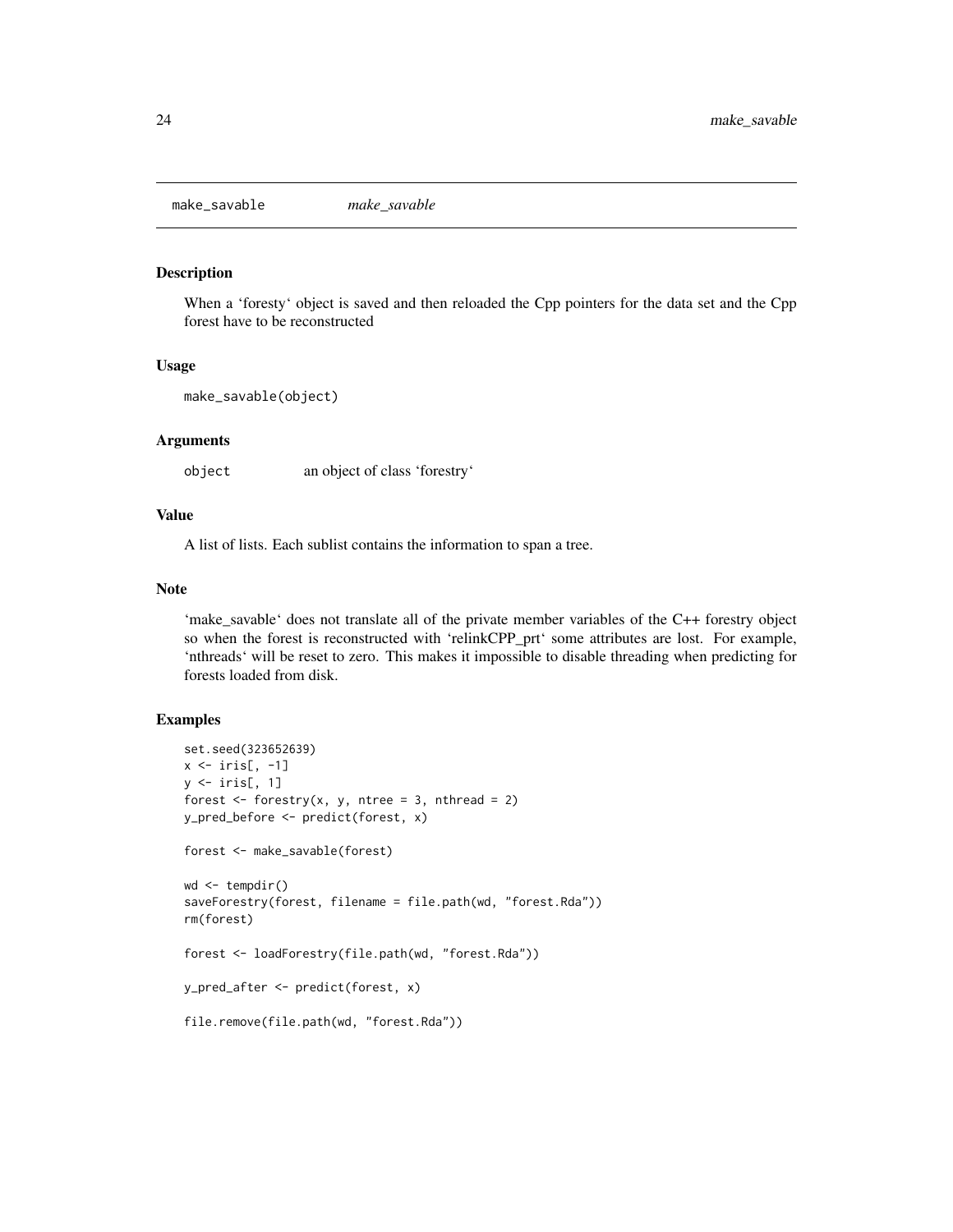#### <span id="page-24-0"></span>Description

Construct a gradient boosted ensemble with random forest base learners.

#### Usage

```
multilayerForestry(
  x,
 y,
 ntree = 500,
 nrounds = 1,
 eta = 0.3,
  replace = FALSE,
  samplesize = nrow(x),
  sample.fraction = NULL,
 mtry = ncol(x),
 nodesizeSpl = 3,nodesizeAvg = 3,nodesizeStrictSpl = max(row(nrow(x)/128), 1),nodesizeStrictAvg = max(row(nrow(x)/128), 1),minSplitGain = 0,
 maxDepth = 99,
  splitratio = 1,
  OOBhonest = FALSE,
  doubleBootstrap = if (OOBhonest) TRUE else FALSE,
  seed = as.integer(runif(1) * 1000),
  verbose = FALSE,
  nthread = \theta,
  splitrule = "variance",
 middleSplit = TRUE,
 maxObs = length(y),
  linear = FALSE,
  symmetric = rep(\emptyset, ncol(x)),linFeatures = 0:(ncol(x) - 1),monotonicConstraints = rep(\emptyset, ncol(x)),groups = NULL,
 minTreeSPerGroup = 0,monotoneAvg = FALSE,
  featureWeights = rep(1, ncol(x)),deepFeatureWeights = featureWeights,
  observationWeights = NULL,
  overfitPenalty = 1,
  scale = FALSE,
  doubleTree = FALSE,
```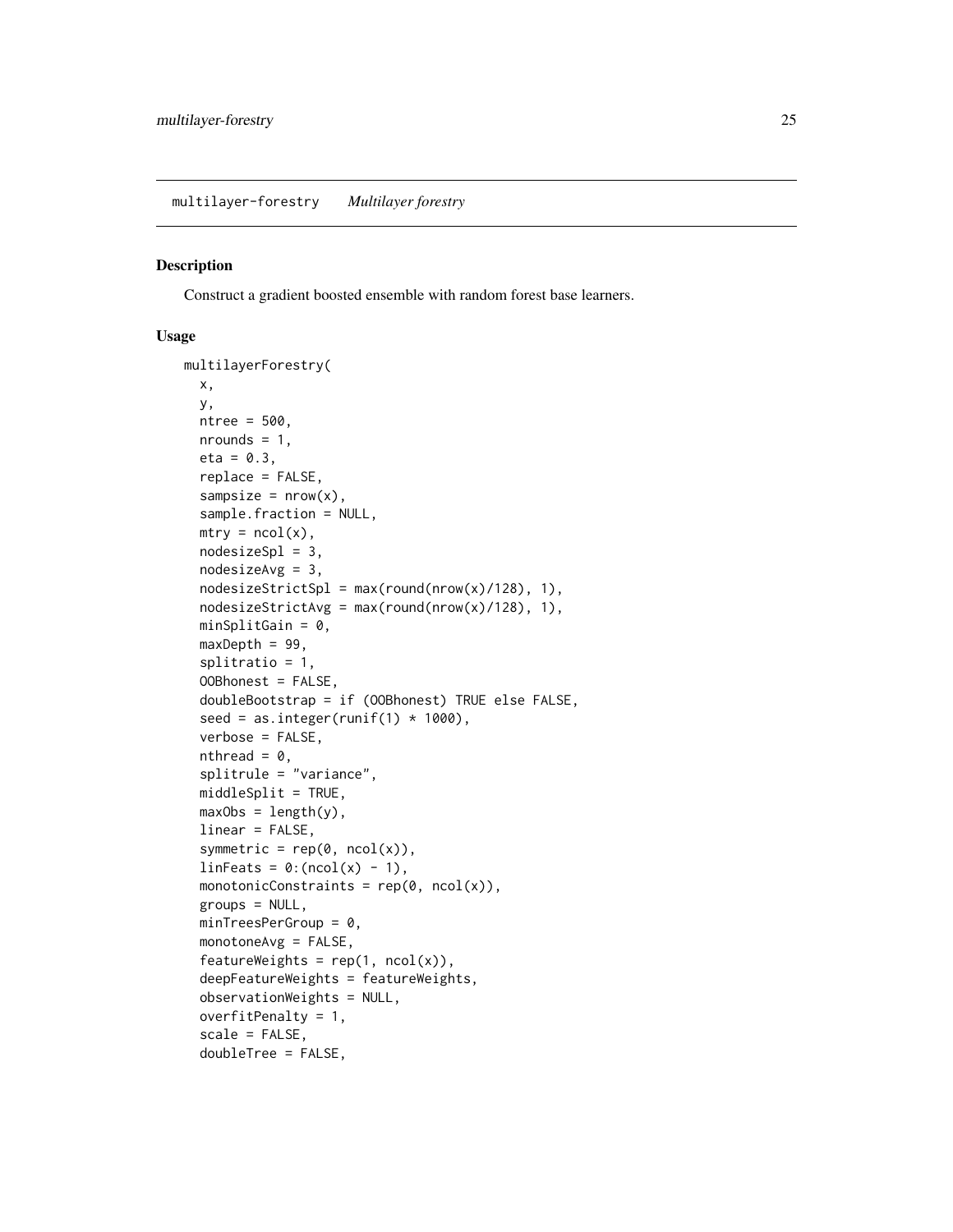```
reuseforestry = NULL,
   savable = TRUE,
  saveable = TRUE\mathcal{L}
```

| Χ                 | A data frame of all training predictors.                                                                                                                                                                                                                                                                                                                                                                                                                                                                                                       |  |
|-------------------|------------------------------------------------------------------------------------------------------------------------------------------------------------------------------------------------------------------------------------------------------------------------------------------------------------------------------------------------------------------------------------------------------------------------------------------------------------------------------------------------------------------------------------------------|--|
| у                 | A vector of all training responses.                                                                                                                                                                                                                                                                                                                                                                                                                                                                                                            |  |
| ntree             | The number of trees to grow in the forest. The default value is 500.                                                                                                                                                                                                                                                                                                                                                                                                                                                                           |  |
| nrounds           | Number of iterations used for gradient boosting.                                                                                                                                                                                                                                                                                                                                                                                                                                                                                               |  |
| eta               | Step size shrinkage used in gradient boosting update.                                                                                                                                                                                                                                                                                                                                                                                                                                                                                          |  |
| replace           | An indicator of whether sampling of training data is with replacement. The<br>default value is TRUE.                                                                                                                                                                                                                                                                                                                                                                                                                                           |  |
| sampsize          | The size of total samples to draw for the training data. If sampling with replace-<br>ment, the default value is the length of the training data. If sampling without<br>replacement, the default value is two-thirds of the length of the training data.                                                                                                                                                                                                                                                                                      |  |
| sample.fraction   |                                                                                                                                                                                                                                                                                                                                                                                                                                                                                                                                                |  |
|                   | If this is given, then sampsize is ignored and set to be round(length(y) $*$ sam-<br>ple.fraction). It must be a real number between 0 and 1                                                                                                                                                                                                                                                                                                                                                                                                   |  |
| mtry              | The number of variables randomly selected at each split point. The default value<br>is set to be one-third of the total number of features of the training data.                                                                                                                                                                                                                                                                                                                                                                               |  |
| nodesizeSpl       | Minimum observations contained in terminal nodes. The default value is 5.                                                                                                                                                                                                                                                                                                                                                                                                                                                                      |  |
| nodesizeAvg       | Minimum size of terminal nodes for averaging dataset. The default value is 5.                                                                                                                                                                                                                                                                                                                                                                                                                                                                  |  |
| nodesizeStrictSpl |                                                                                                                                                                                                                                                                                                                                                                                                                                                                                                                                                |  |
|                   | Minimum observations to follow strictly in terminal nodes. The default value is<br>1.                                                                                                                                                                                                                                                                                                                                                                                                                                                          |  |
| nodesizeStrictAvg |                                                                                                                                                                                                                                                                                                                                                                                                                                                                                                                                                |  |
|                   | The minimum size of terminal nodes for averaging data set to follow when pre-<br>dicting. No splits are allowed that result in nodes with observations less than<br>this parameter. This parameter enforces overlap of the averaging data set with<br>the splitting set when training. When using honesty, splits that leave less than<br>nodesizeStrictAvg averaging observations in either child node will be rejected,<br>ensuring every leaf node also has at least nodesizeStrictAvg averaging observa-<br>tions. The default value is 1. |  |
| minSplitGain      | Minimum loss reduction to split a node further in a tree.                                                                                                                                                                                                                                                                                                                                                                                                                                                                                      |  |
| maxDepth          | Maximum depth of a tree. The default value is 99.                                                                                                                                                                                                                                                                                                                                                                                                                                                                                              |  |
| splitratio        | Proportion of the training data used as the splitting dataset. It is a ratio between<br>0 and 1. If the ratio is 1 (the default), then the splitting set uses the entire data,<br>as does the averaging set—i.e., the standard Breiman RF setup. If the ratio is 0,<br>then the splitting data set is empty, and the entire dataset is used for the averaging<br>set (This is not a good usage, however, since there will be no data available for<br>splitting).                                                                              |  |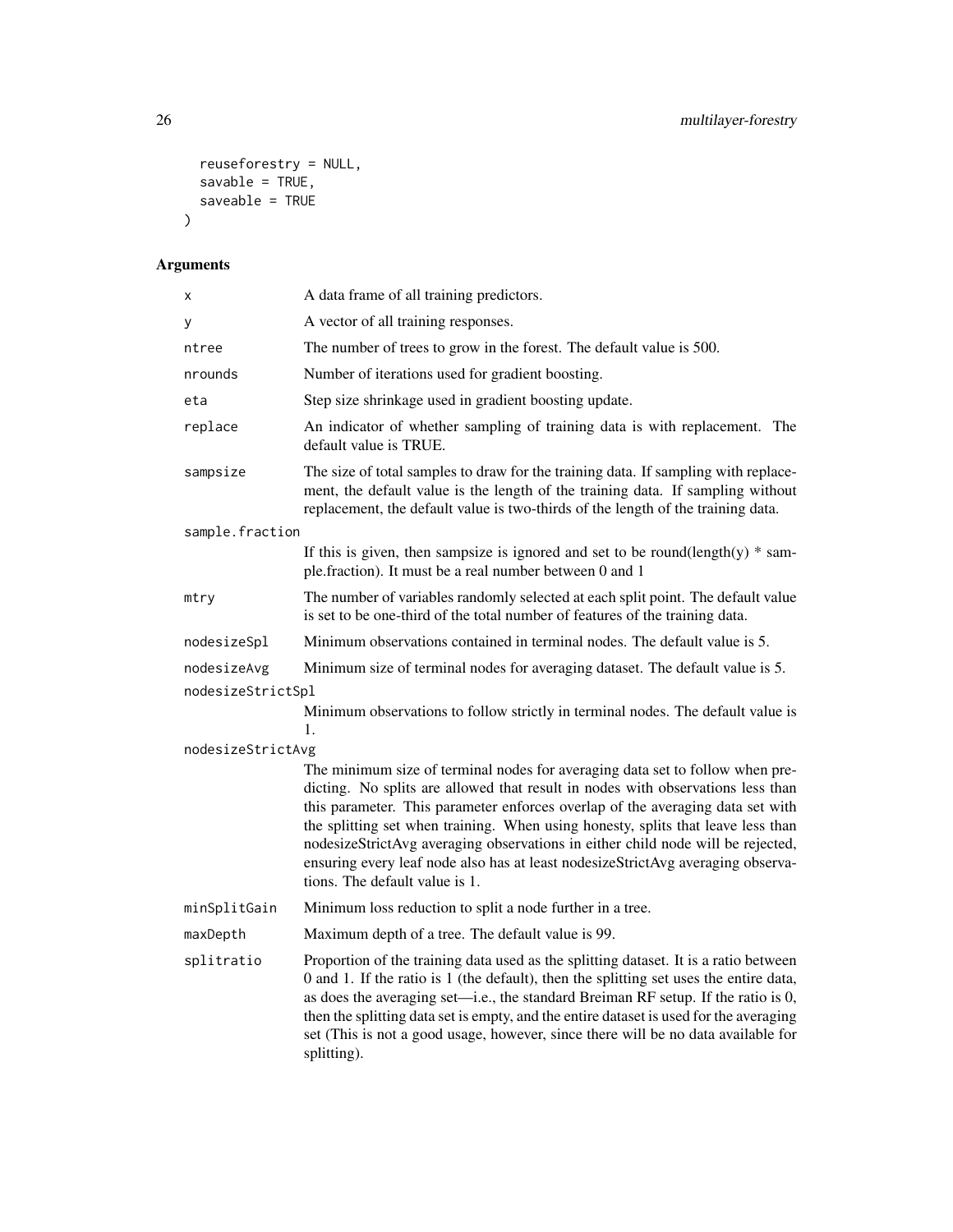| 00Bhonest       | In this version of honesty, the out-of-bag observations for each tree are used as      |
|-----------------|----------------------------------------------------------------------------------------|
|                 | the honest (averaging) set. This setting also changes how predictions are con-         |
|                 | structed. When predicting for observations that are out-of-sample (using pre-          |
|                 | $dict(, aggregation = "average"))$ , all the trees in the forest are used to construct |
|                 | predictions. When predicting for an observation that was in-sample (using pre-         |
|                 | $dict(, aggregation = "oob"))$ , only the trees for which that observation was not     |
|                 | in the averaging set are used to construct the prediction for that observation. ag-    |
|                 | gregation="oob" (out-of-bag) ensures that the outcome value for an observation         |
|                 | is never used to construct predictions for a given observation even when it is         |
|                 | in sample. This property does not hold in standard honesty, which relies on an         |
|                 | asymptotic subsampling argument. By default, when OOBhonest = TRUE, the                |
|                 | out-of-bag observations for each tree are resamples with replacement to be used        |
|                 | for the honest (averaging) set. This results in a third set of observations that are   |
|                 | left out of both the splitting and averaging set, we call these the double out-of-     |
|                 | bag (doubleOOB) observations. In order to get the predictions of only the trees        |
|                 | in which each observation fell into this doubleOOB set, one can run predict(,          |
|                 | $aggregation = "doubleOOB")$ . In order to not do this second bootstrap sample,        |
|                 | the doubleBootstrap flag can be set to FALSE.                                          |
| doubleBootstrap |                                                                                        |

The doubleBootstrap flag provides the option to resample with replacement from the out-of-bag observations set for each tree to construct the averaging set when using OOBhonest. If this is FALSE, the out-of-bag observations are used as the averaging set. By default this option is TRUE when running OOBhonest = TRUE. This option increases diversity across trees.

seed random seed

verbose Indicator to train the forest in verbose mode

- nthread Number of threads to train and predict the forest. The default number is 0 which represents using all cores.
- splitrule Only variance is implemented at this point and it specifies the loss function according to which the splits of random forest should be made.
- middleSplit Indicator of whether the split value is takes the average of two feature values. If FALSE, it will take a point based on a uniform distribution between two feature values. (Default = FALSE)
- maxObs The max number of observations to split on.
- linear Indicator that enables Ridge penalized splits and linear aggregation functions in the leaf nodes. This is recommended for data with linear outcomes. For implementation details, see: https://arxiv.org/abs/1906.06463. Default is FALSE.
- symmetric Used for the experimental feature which imposes strict symmetric marginal structure on the predictions of the forest through only selecting symmetric splits with symmetric aggregation functions. Should be a vector of size  $\text{ncol}(x)$  with a single 1 entry denoting the feature to enforce symmetry on. Defaults to all zeroes. For version  $\geq 0.9.0.83$ , we experimentally allow more than one feature to enforce symmetry at a time. This should only be used for a small number of features as it has a runtime that is exponential in the number of symmetric features (O(N 2^|S|) where S is the set of symmetric features).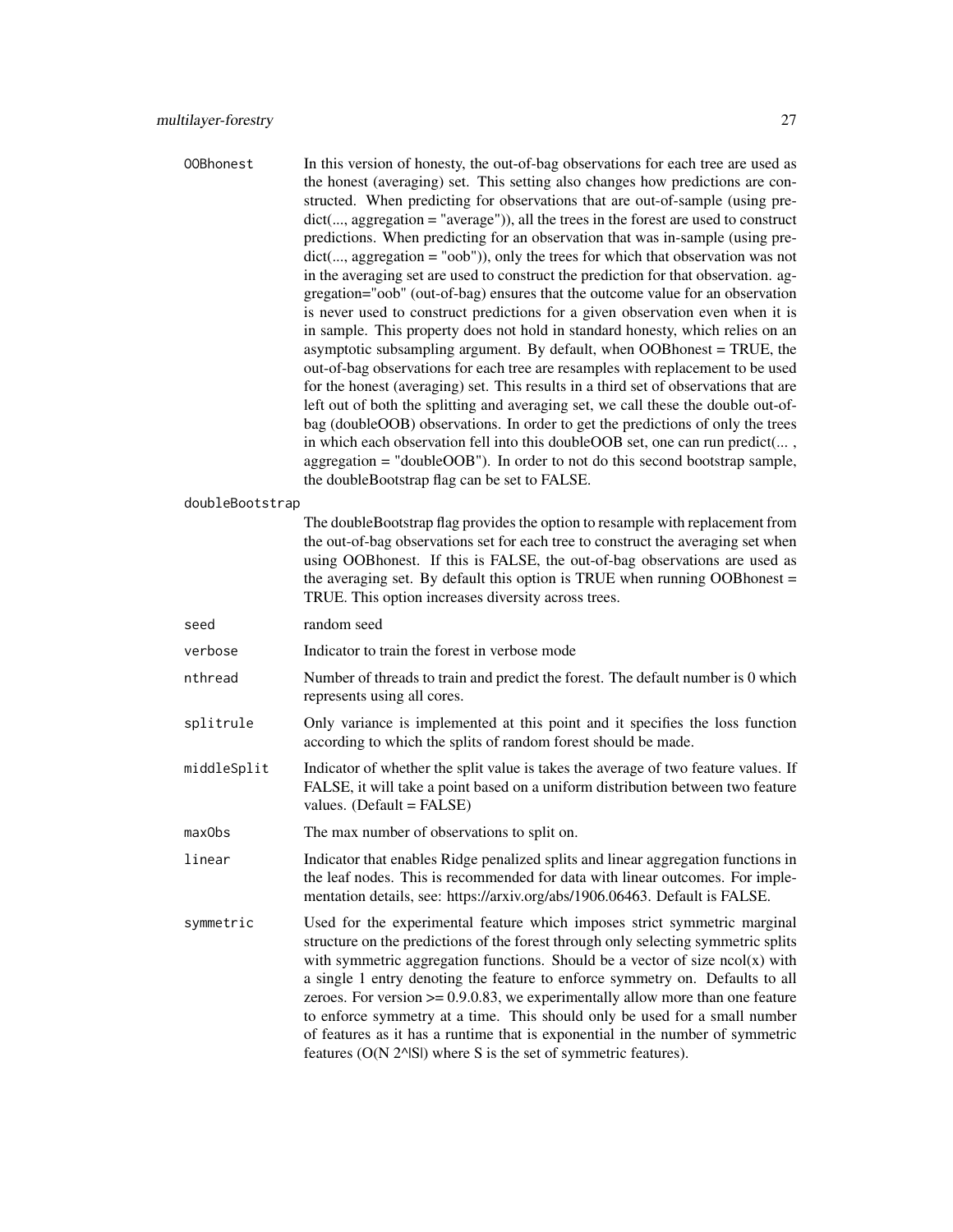linFeats A vector containing the indices of which features to split linearly on when using linear penalized splits (defaults to use all numerical features).

monotonicConstraints

Specifies monotonic relationships between the continuous features and the outcome. Supplied as a vector of length p with entries in 1,0,-1 which 1 indicating an increasing monotonic relationship, -1 indicating a decreasing monotonic relationship, and 0 indicating no constraint. Constraints supplied for categorical variable will be ignored.

groups A vector of factors specifying the group membership of each training observation. these groups are used in the aggregation when doing out of bag predictions in order to predict with only trees where the entire group was not used for aggregation. This allows the user to specify custom subgroups which will be used to create predictions which do not use any data from a common group to make predictions for any observation in the group. This can be used to create general custom resampling schemes, and provide predictions consistent with the Out-of-Group set.

#### minTreesPerGroup

The number of trees which we make sure have been created leaving out each group. This is 0 by default, so we will not give any special treatment to the groups when sampling, however if this is set to a positive integer, we modify the bootstrap sampling scheme to ensure that exactly that many trees have the group left out. We do this by, for each group, creating minTreesPerGroup trees which are built on observations sampled from the set of training observations which are not in the current group. This means we create at least # groups  $*$ minTreesPerGroup trees for the forest. If ntree > # groups \* minTreesPerGroup, we create max(# groups \* minTreesPerGroup,ntree) total trees, in which at least minTreesPerGroup are created leaving out each group. For debugging purposes, these group sampling trees are stored at the end of the R forest, in blocks based on the left out group.

monotoneAvg This is a boolean flag that indicates whether or not monotonic constraints should be enforced on the averaging set in addition to the splitting set. This flag is meaningless unless both honesty and monotonic constraints are in use. The default is FALSE.

featureWeights weights used when subsampling features for nodes above or at interactionDepth. deepFeatureWeights

weights used when subsampling features for nodes below interactionDepth.

observationWeights

Denotes the weights for each training observation that determine how likely the observation is to be selected in each bootstrap sample. This option is not allowed when sampling is done without replacement.

- overfitPenalty Value to determine how much to penalize the magnitude of coefficients in ridge regression when using linear splits.
- scale A parameter which indicates whether or not we want to scale and center the covariates and outcome before doing the regression. This can help with stability, so by default is TRUE.
- doubleTree if the number of tree is doubled as averaging and splitting data can be exchanged to create decorrelated trees. (Default = FALSE)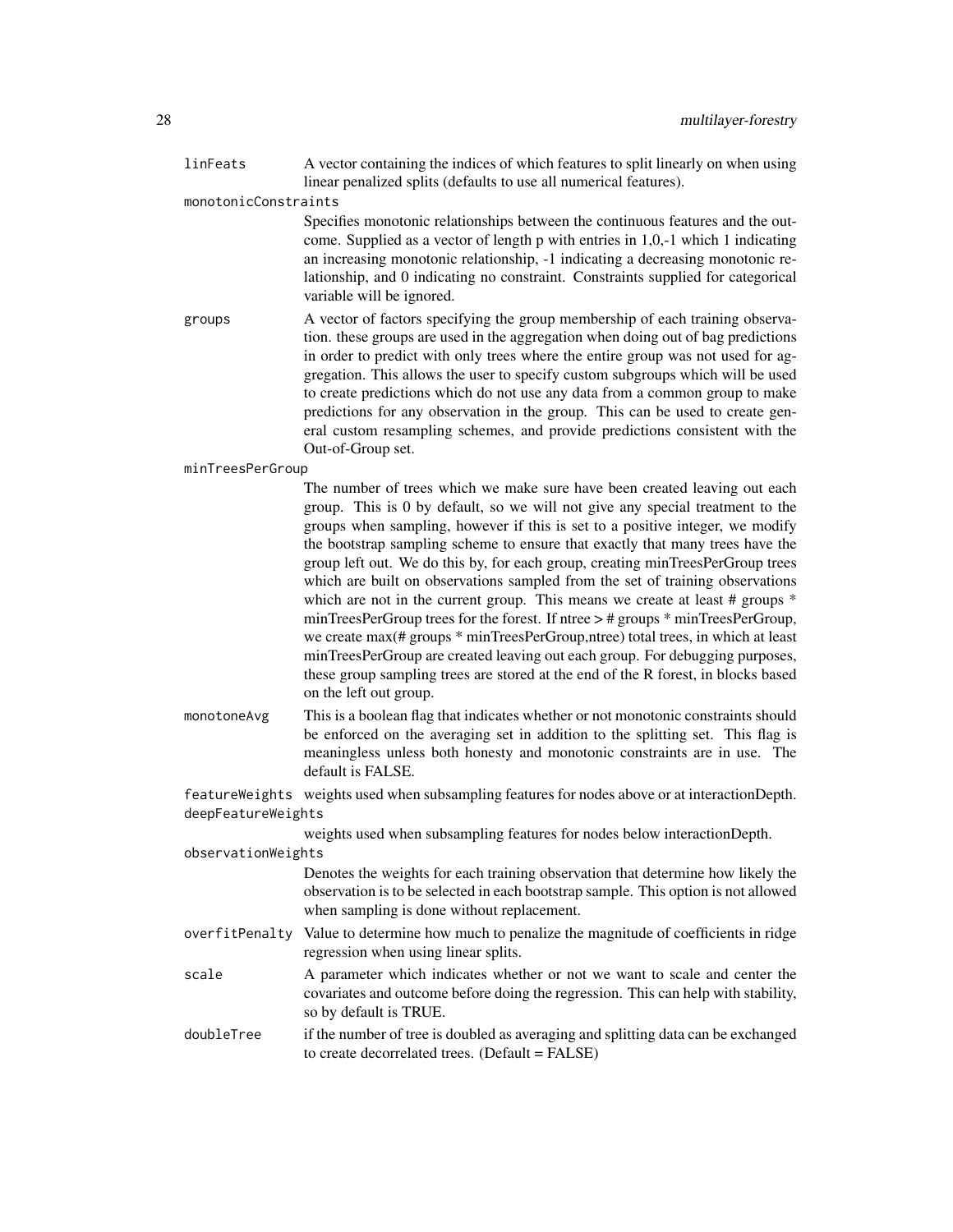### <span id="page-28-0"></span>plot-forestry 29

| reuseforestry | Pass in an 'forestry' object which will recycle the dataframe the old object cre-<br>ated. It will save some space working on the same data set.                                                                                                                            |
|---------------|-----------------------------------------------------------------------------------------------------------------------------------------------------------------------------------------------------------------------------------------------------------------------------|
| savable       | If TRUE, then RF is created in such a way that it can be saved and loaded using<br>save() and load(). However, setting it to TRUE (default) will take longer and<br>use more memory. When training many RF, it makes sense to set this to FALSE<br>to save time and memory. |
| saveable      | deprecated. Do not use.                                                                                                                                                                                                                                                     |

### Value

A 'multilayerForestry' object.

plot-forestry *visualize a tree*

### Description

plots a tree in the forest.

### Usage

```
## S3 method for class 'forestry'
plot(x, tree.id = 1, print.meta_data = FALSE, beta(char.length = 30, ...)
```
### Arguments

| $\mathsf{x}$  | A forestry x.                                                                                                                                                                 |
|---------------|-------------------------------------------------------------------------------------------------------------------------------------------------------------------------------|
| tree.id       | Specifies the tree number that should be visualized.                                                                                                                          |
|               | print.meta_dta A flag indicating whether the data for the plot should be printed.                                                                                             |
| beta.char.len | The length of the beta values in leaf node representation. This is only re-<br>quired when plotting a forestry object with linear aggregation functions (linear<br>$=$ TRUE). |
| $\ddotsc$     | additional arguments that are not used.                                                                                                                                       |

#### Value

A plot of the specified tree in the forest.

### Examples

```
set.seed(292315)
rf \leq forestry(x = iris[,-1],
               y = \text{iris}[, 1],nthread = 2)
plot(x = rf)plot(x = rf, tree.id = 2)
```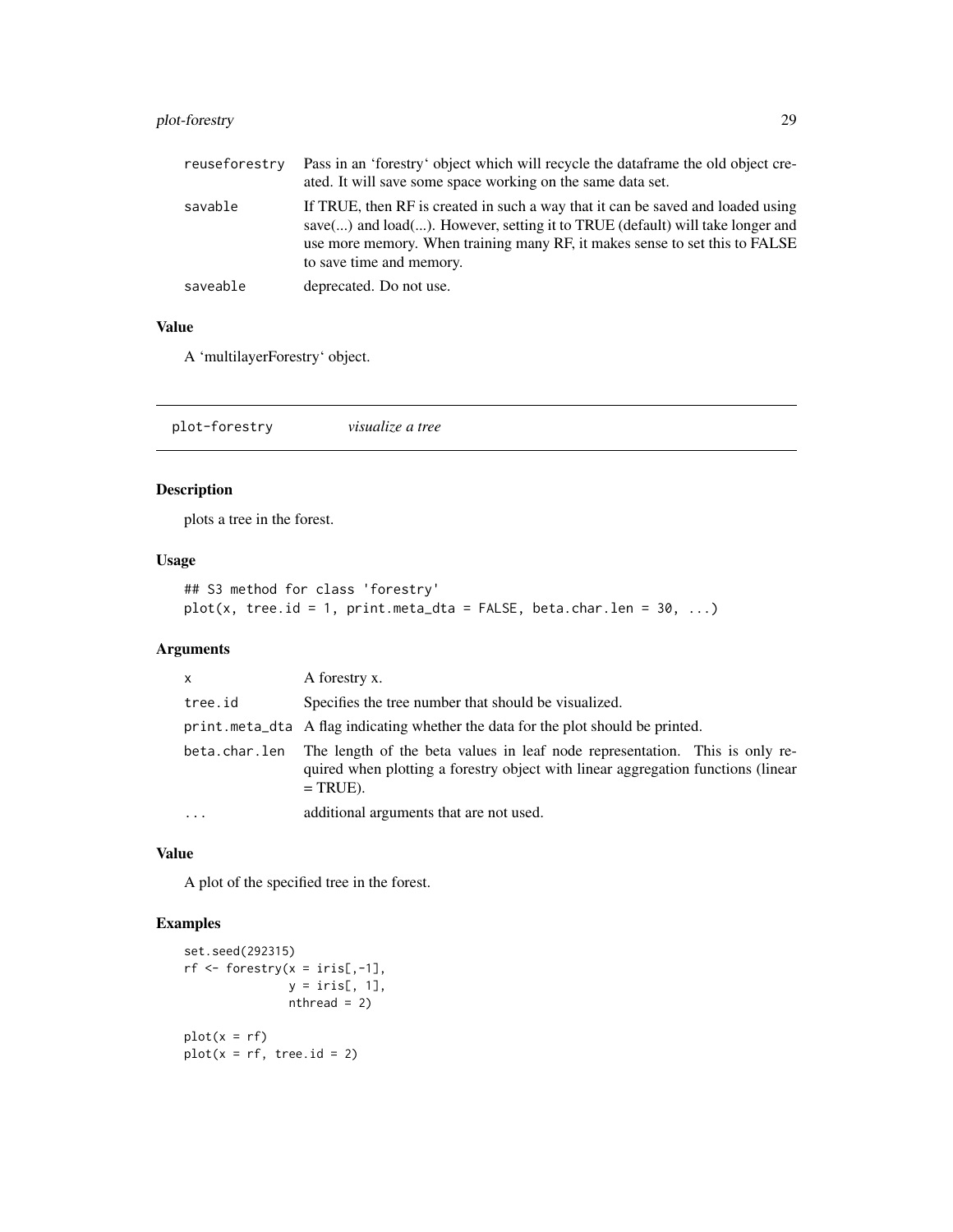```
plot(x = rf, tree.id = 500)ridge_rf <- forestry(
 x = \text{iris}[, -1],y = \text{iris}[, 1],replace = FALSE,
  nodesizeStrictSpl = 10,
  mtry = 4,
  ntree = 1000,
  minSplitGain = .004,
  linear = TRUE,
  nthread = 2,
  overfitPenalty = 1.65,
  linFeatures = 1:2)plot(x = ridge_r f)plot(x = ridge\_rf, tree.id = 2)plot(x = ridge\_rf, tree.id = 1000)
```
predict-adaptiveForestry

*predict-adaptiveForestry*

### Description

Return the prediction from the forest.

### Usage

```
## S3 method for class 'adaptiveForestry'
predict(
  object,
  newdata,
  aggregation = "average",
  seed = as.integer(runif(1) * 10000),
  nthread = \theta,
  exact = NULL,weighting = NULL,
  ...
\mathcal{L}
```

| object  | An 'adaptiveForestry' object.       |
|---------|-------------------------------------|
| newdata | A data frame of testing predictors. |

<span id="page-29-0"></span>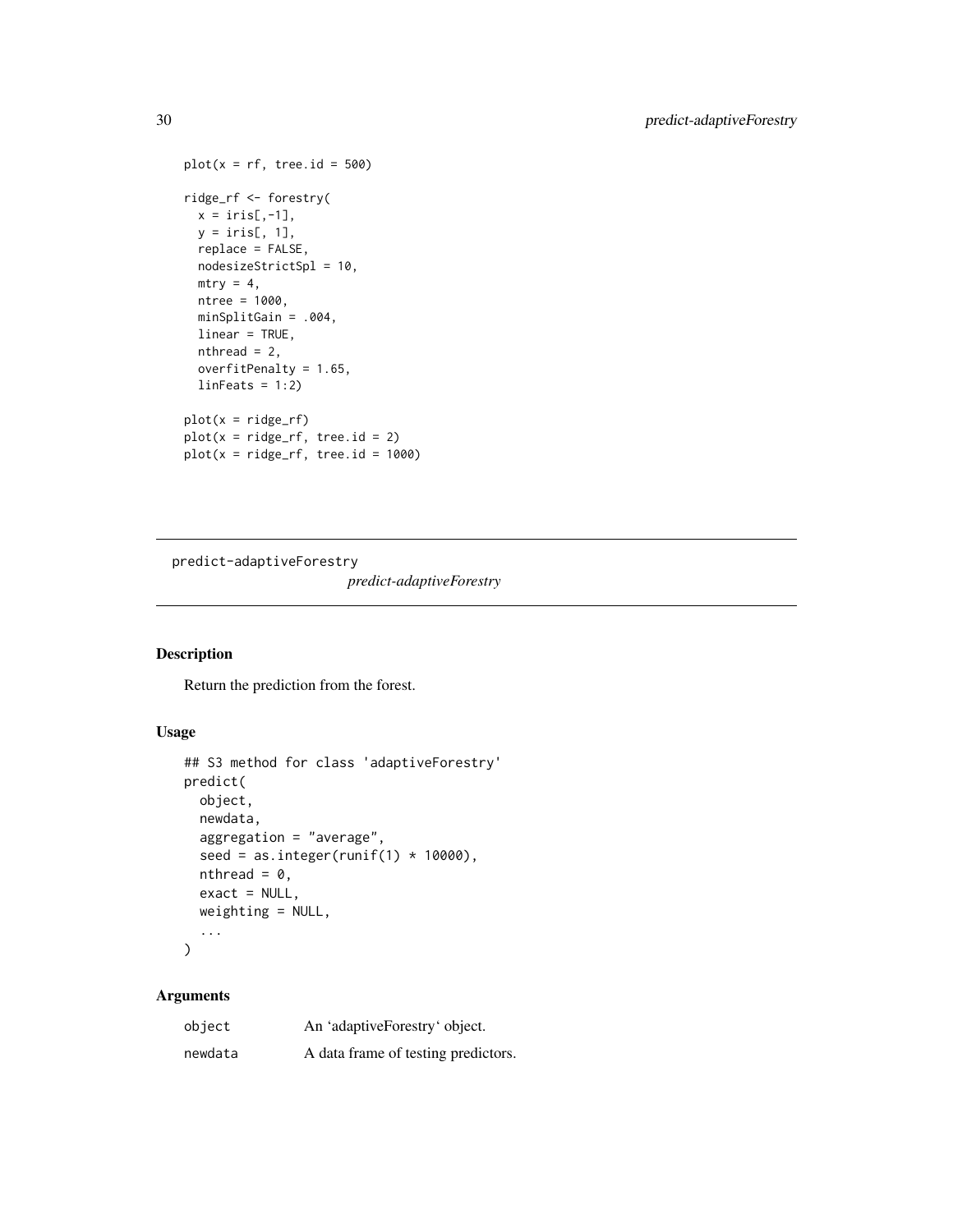<span id="page-30-0"></span>

| aggregation | How the individual tree predictions are aggregated: 'average' returns the mean<br>of all trees in the forest; 'weightMatrix' returns a list consisting of "weightMa-<br>trix", the adaptive nearest neighbor weights used to construct the predictions;<br>"terminalNodes", a matrix where the ith entry of the jth column is the index of<br>the leaf node to which the ith observation is assigned in the jth tree; and "sparse",<br>a matrix where the ith entry in the jth column is 1 if the ith observation in fea-<br>ture.new is assigned to the jth leaf and 0 otherwise. In each tree the leaves are<br>indexed using a depth first ordering, and, in the "sparse" representation, the first<br>leaf in the second tree has column index one more than the number of leaves in<br>the first tree and so on. So, for example, if the first tree has 5 leaves, the sixth<br>column of the "sparse" matrix corresponds to the first leaf in the second tree. |
|-------------|---------------------------------------------------------------------------------------------------------------------------------------------------------------------------------------------------------------------------------------------------------------------------------------------------------------------------------------------------------------------------------------------------------------------------------------------------------------------------------------------------------------------------------------------------------------------------------------------------------------------------------------------------------------------------------------------------------------------------------------------------------------------------------------------------------------------------------------------------------------------------------------------------------------------------------------------------------------------|
| seed        | random seed                                                                                                                                                                                                                                                                                                                                                                                                                                                                                                                                                                                                                                                                                                                                                                                                                                                                                                                                                         |
| nthread     | The number of threads with which to run the predictions with. This will default<br>to the number of threads with which the forest was trained with.                                                                                                                                                                                                                                                                                                                                                                                                                                                                                                                                                                                                                                                                                                                                                                                                                 |
| exact       | This specifies whether the forest predictions should be aggregated in a repro-<br>ducible ordering. Due to the non-associativity of floating point addition, when<br>we predict in parallel, predictions will be aggregated in varied orders as different<br>threads finish at different times. By default, exact is TRUE unless $N > 100,000$<br>or a custom aggregation function is used.                                                                                                                                                                                                                                                                                                                                                                                                                                                                                                                                                                         |
| weighting   | This should be a number between 0 and 1 indicating the weight with which<br>to use the predictions of the two forests. This specifically specifies the weight<br>given to the second forest object. The predictions are given by weighting * pre-<br>$dict(object@second.fores) + (1-weighting) * predict(object@first.fores).$ De-<br>faults to NULL, and in this case, weighting = ntree.second / (ntree.first + ntree.second).                                                                                                                                                                                                                                                                                                                                                                                                                                                                                                                                   |
| .           | additional arguments.                                                                                                                                                                                                                                                                                                                                                                                                                                                                                                                                                                                                                                                                                                                                                                                                                                                                                                                                               |

### Value

A vector of predicted responses.

predict-forestry *predict-forestry*

### Description

Return the prediction from the forest.

### Usage

```
## S3 method for class 'forestry'
predict(
 object,
 newdata = NULL,aggregation = "average",
  seed = as.integer(runif(1) * 10000),
 nthread = 0,
```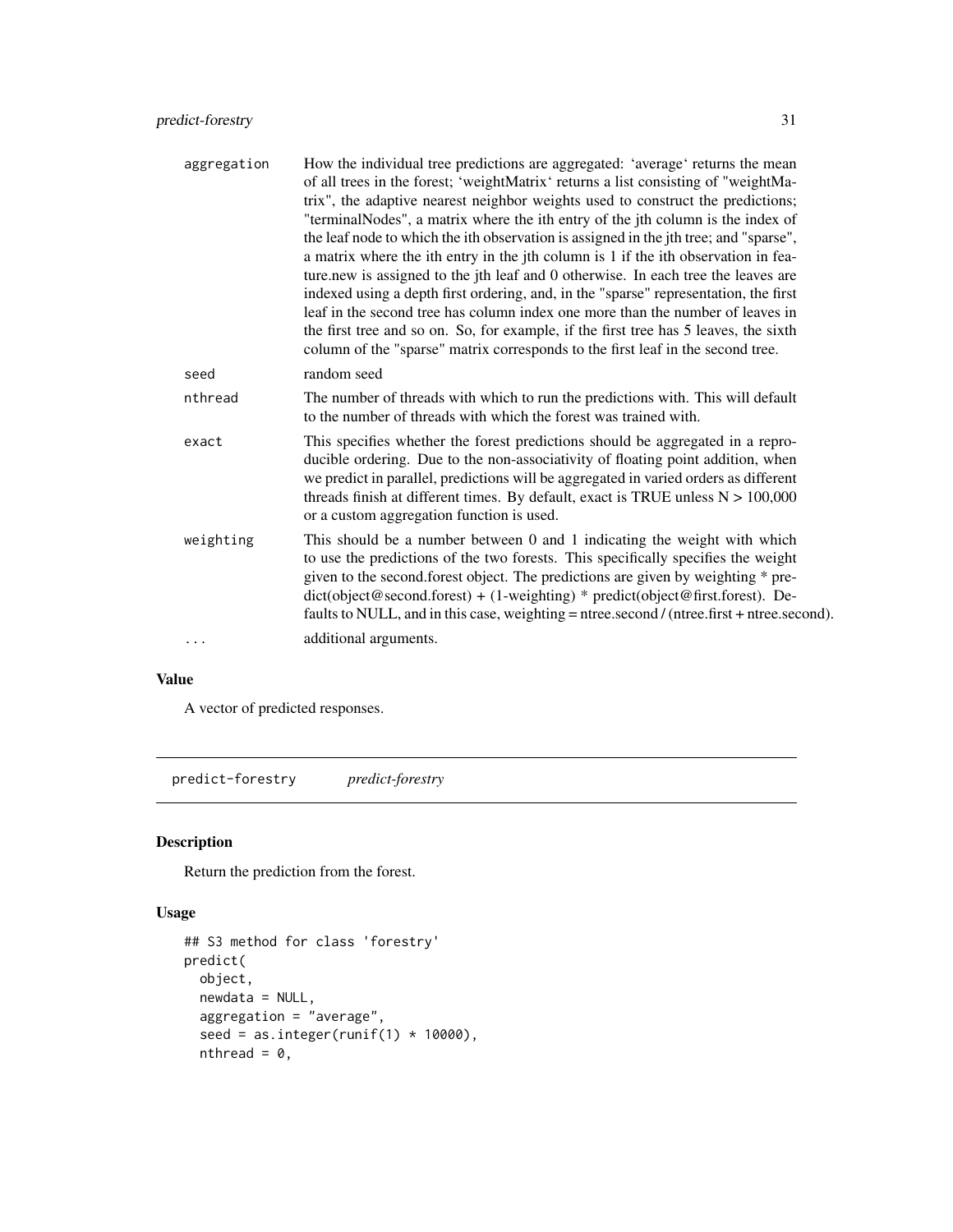```
exact = NULL,trees = NULL,
 weightMatrix = FALSE,
  ...
)
```
#### Arguments

| object  | A 'forestry' object.                |
|---------|-------------------------------------|
| newdata | A data frame of testing predictors. |

aggregation How the individual tree predictions are aggregated: 'average' returns the mean of all trees in the forest; 'terminalNodes' also returns the weightMatrix, as well as "terminalNodes", a matrix where the ith entry of the jth column is the index of the leaf node to which the ith observation is assigned in the jth tree; and "sparse", a matrix where the ith entry in the jth column is 1 if the ith observation in newdata is assigned to the jth leaf and 0 otherwise. In each tree the leaves are indexed using a depth first ordering, and, in the "sparse" representation, the first leaf in the second tree has column index one more than the number of leaves in the first tree and so on. So, for example, if the first tree has 5 leaves, the sixth column of the "sparse" matrix corresponds to the first leaf in the second tree. 'oob' returns the out-of-bag predictions for the forest. We assume that the ordering of the observations in newdata have not changed from training. If the ordering has changed, we will get the wrong OOB indices. 'doubleOOB' is an experimental flag, which can only be used when OOBhonest = TRUE and doubleBootstrap = TRUE. When both of these settings are on, the splitting set is selected as a bootstrap sample of observations and the averaging set is selected as a bootstrap sample of the observations which were left out of bag during the splitting set selection. This leaves a third set which is the observations which were not selected in either bootstrap sample. This predict flag gives the predictions using- for each observation- only the trees in which the observation fell into this third set (so was neither a splitting nor averaging example). 'coefs' is an aggregation option which works only when linear aggregation functions have been used. This returns the linear coefficients for each linear feature which were used in the leaf node regression of each predicted point. seed random seed

nthread The number of threads with which to run the predictions with. This will default to the number of threads with which the forest was trained with.

exact This specifies whether the forest predictions should be aggregated in a reproducible ordering. Due to the non-associativity of floating point addition, when we predict in parallel, predictions will be aggregated in varied orders as different threads finish at different times. By default, exact is TRUE unless  $N > 100,000$ or a custom aggregation function is used.

trees A vector (1-indexed) of indices in the range 1:ntree which tells predict which trees in the forest to use for the prediction. Predict will by default take the average of all trees in the forest, although this flag can be used to get single tree predictions, or averages of diffferent trees with different weightings. Duplicate entries are allowed, so if trees =  $c(1,2,2)$  this will predict the weighted average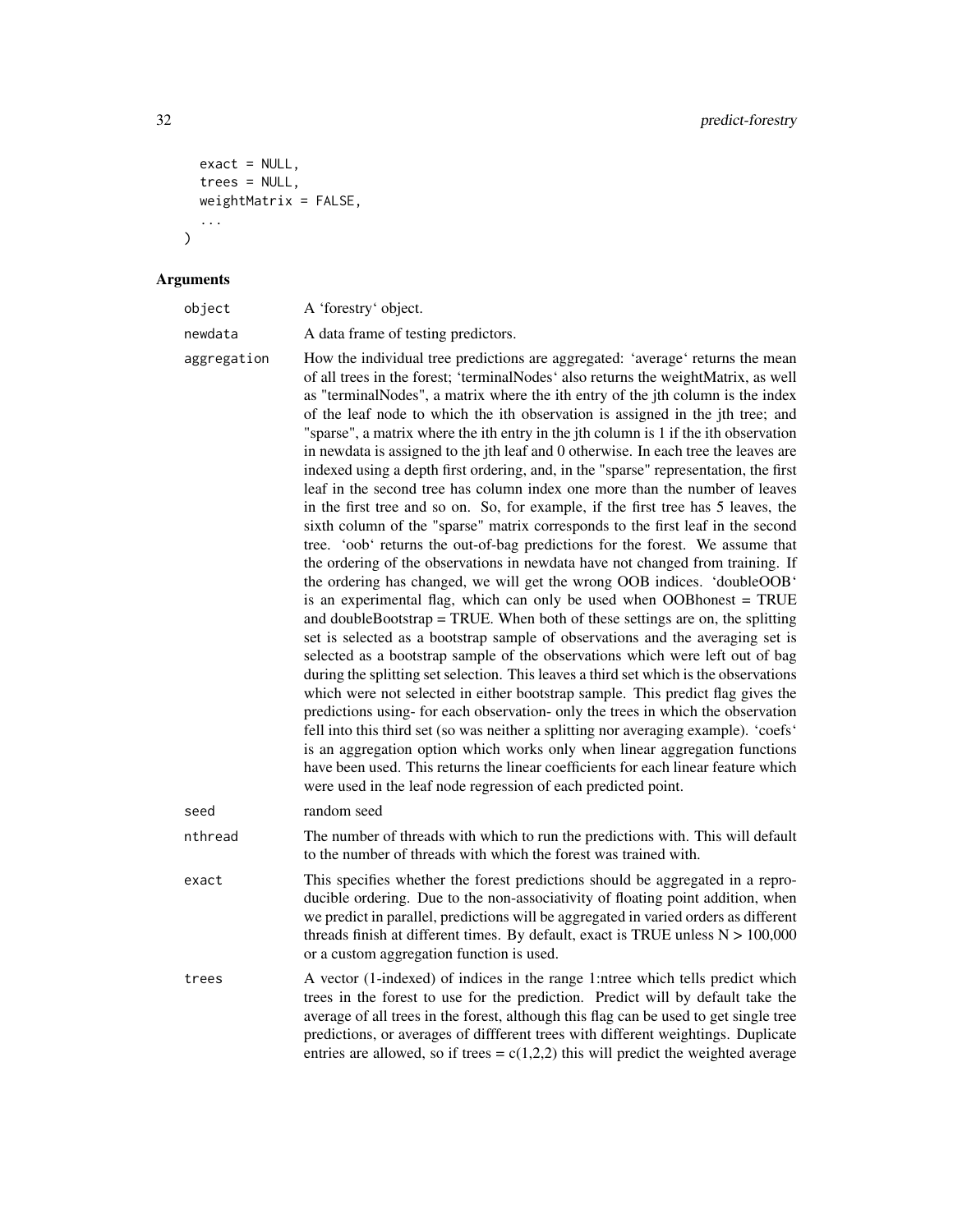<span id="page-32-0"></span>

|              | prediction of only trees 1 and 2 weighted by: predict(, trees = $c(1,2,2)$ ) =<br>(predict(, trees = c(1)) + 2*predict(, trees = c(2))) / 3. note we must have<br>$\text{exact} = \text{TRUE}$ , and aggregation = "average" to use tree indices.       |
|--------------|---------------------------------------------------------------------------------------------------------------------------------------------------------------------------------------------------------------------------------------------------------|
| weightMatrix | An indicator of whether or not we should also return a matrix of the weights<br>given to each training observation when making each prediction. When get-<br>ting the weight matrix, aggregation must be one of 'average', 'oob', and 'dou-<br>bleOOB'. |
| $\cdots$     | additional arguments.                                                                                                                                                                                                                                   |
|              |                                                                                                                                                                                                                                                         |

### Value

A vector of predicted responses.

predict-multilayer-forestry *predict-multilayer-forestry*

### Description

Return the prediction from the forest.

### Usage

```
## S3 method for class 'multilayerForestry'
predict(
 object,
 newdata,
 aggregation = "average",
  seed = as.integer(runif(1) * 10000),
 nthread = 0,
 exact = NULL,...
)
```

| object      | A 'multilayerForestry' object.                                                                                                                                                                                            |
|-------------|---------------------------------------------------------------------------------------------------------------------------------------------------------------------------------------------------------------------------|
| newdata     | A data frame of testing predictors.                                                                                                                                                                                       |
| aggregation | How shall the leaf be aggregated. The default is to return the mean of the leave<br>'average'. Other options are 'weightMatrix' which returns the adaptive nearest<br>neighbor weights used to construct the predictions. |
| seed        | random seed                                                                                                                                                                                                               |
| nthread     | The number of threads with which to run the predictions with. This will default<br>to the number of threads with which the forest was trained with.                                                                       |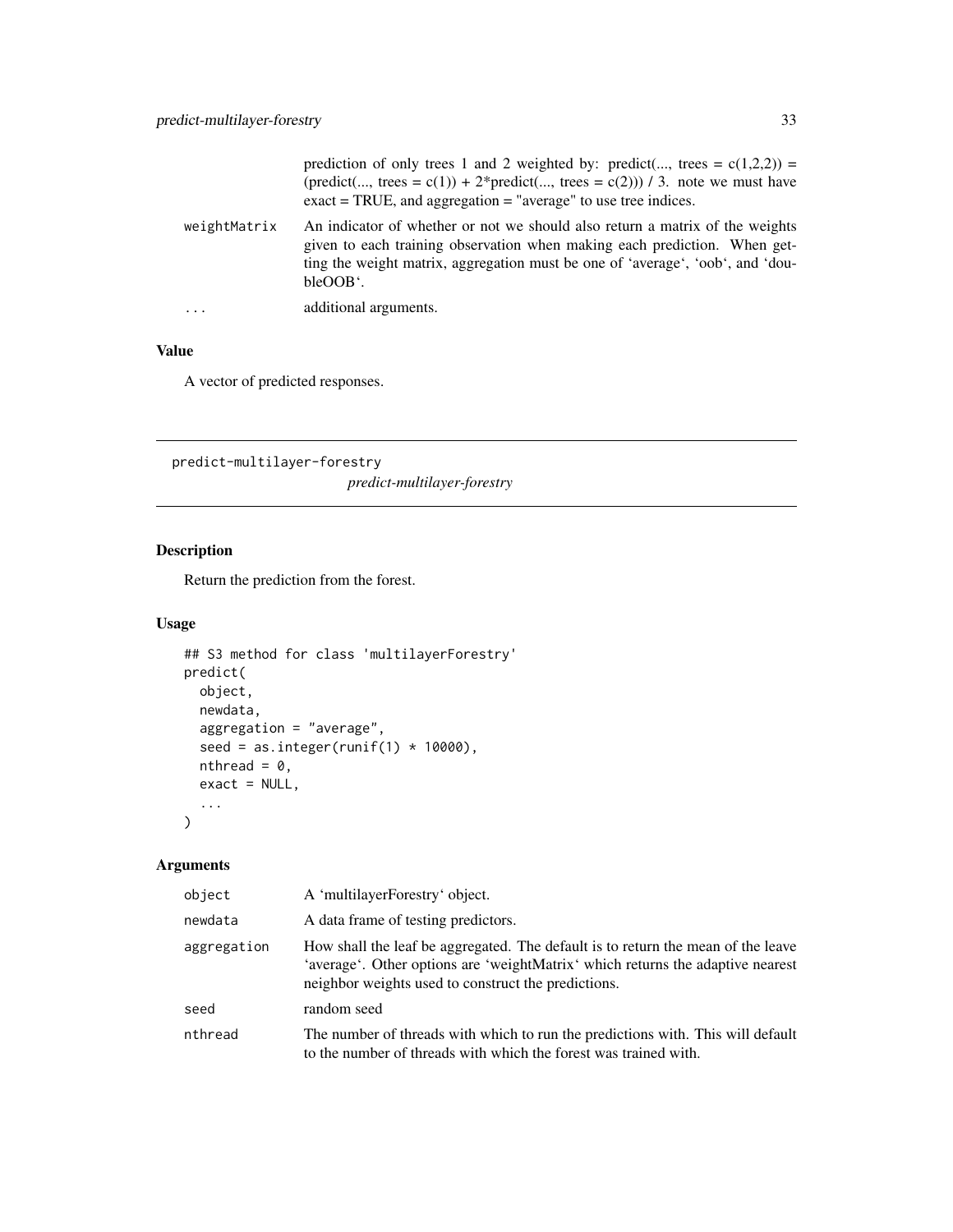<span id="page-33-0"></span>

| exact      | This specifies whether the forest predictions should be aggregated in a repro-       |
|------------|--------------------------------------------------------------------------------------|
|            | ducible ordering. Due to the non-associativity of floating point addition, when      |
|            | we predict in parallel, predictions will be aggregated in varied orders as different |
|            | threads finish at different times. By default, exact is TRUE unless $N > 100,000$    |
|            | or a custom aggregation function is used.                                            |
| $\ddots$ . | additional arguments.                                                                |

### Value

A vector of predicted responses.

predictInfo *predictInfo-forestry*

### Description

Get the observations which are used to predict for a set of new observations using either all trees (for out of sample observations), or tree for which the observation is out of averaging set or out of sample entirely.

#### Usage

predictInfo(object, newdata, aggregation = "average")

### Arguments

| object      | A 'forestry' object.                                                                                                                        |
|-------------|---------------------------------------------------------------------------------------------------------------------------------------------|
| newdata     | Data on which we want to do predictions. Must be the same length as the train-<br>ing set if we are doing 'oob' or 'doubleOOB' aggregation. |
| aggregation | Specifies which aggregation version is used to predict for the observation, must<br>be one of 'average', 'oob', and 'doubleOOB'.            |

#### Value

A list with four entries. 'weightMatrix' is a matrix specifying the weight given to training observatio i when prediction on observation j. 'avgIndices' gives the indices which are in the averaging set for each new observation. 'avgWeights' gives the weights corresponding to each averaging observation returned in 'avgIndices'. 'obsInfo' gives the full observation vectors which were used to predict for an observation, as well as the weight given each observation.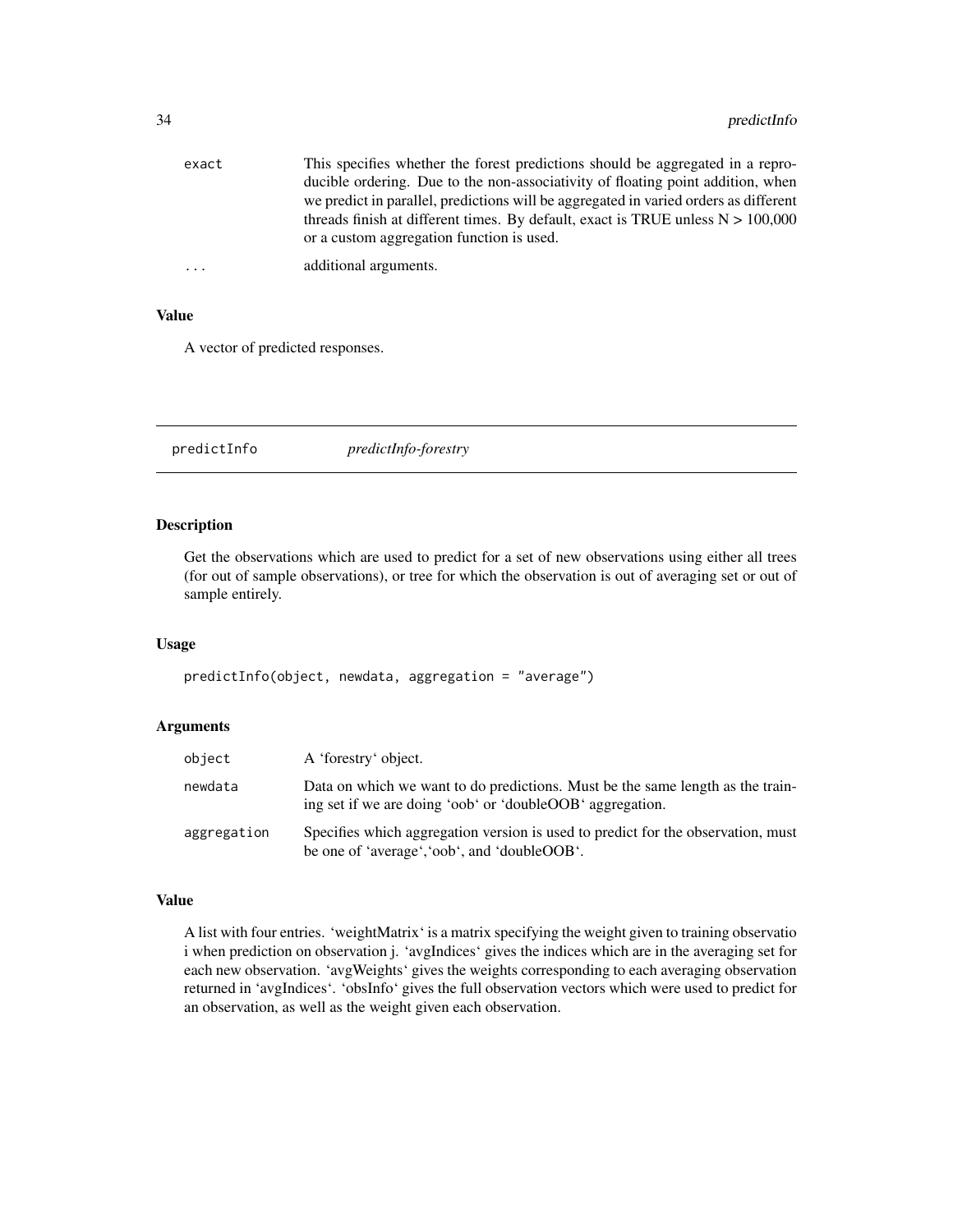<span id="page-34-0"></span>preprocess\_testing *preprocess\_testing*

#### Description

Perform preprocessing for the testing data, including converting data to dataframe, and testing if the columns are consistent with the training data and encoding categorical data into numerical representation in the same way as training data.

#### Usage

```
preprocess_testing(x, categoricalFeatureCols, categoricalFeatureMapping)
```
#### Arguments

x A data frame of all training predictors. categoricalFeatureCols A list of index for all categorical data. Used for trees to detect categorical columns. categoricalFeatureMapping

A list of encoding details for each categorical column, including all unique factor values and their corresponding numeric representation.

#### Value

A preprocessed training dataaset x

preprocess\_training *preprocess\_training*

### Description

Perform preprocessing for the training data, including converting data to dataframe, and encoding categorical data into numerical representation.

#### Usage

```
preprocess_training(x, y)
```
#### Arguments

|   | A data frame of all training predictors. |
|---|------------------------------------------|
| у | A vector of all training responses.      |

### Value

A list of two datasets along with necessary information that encodes the preprocessing.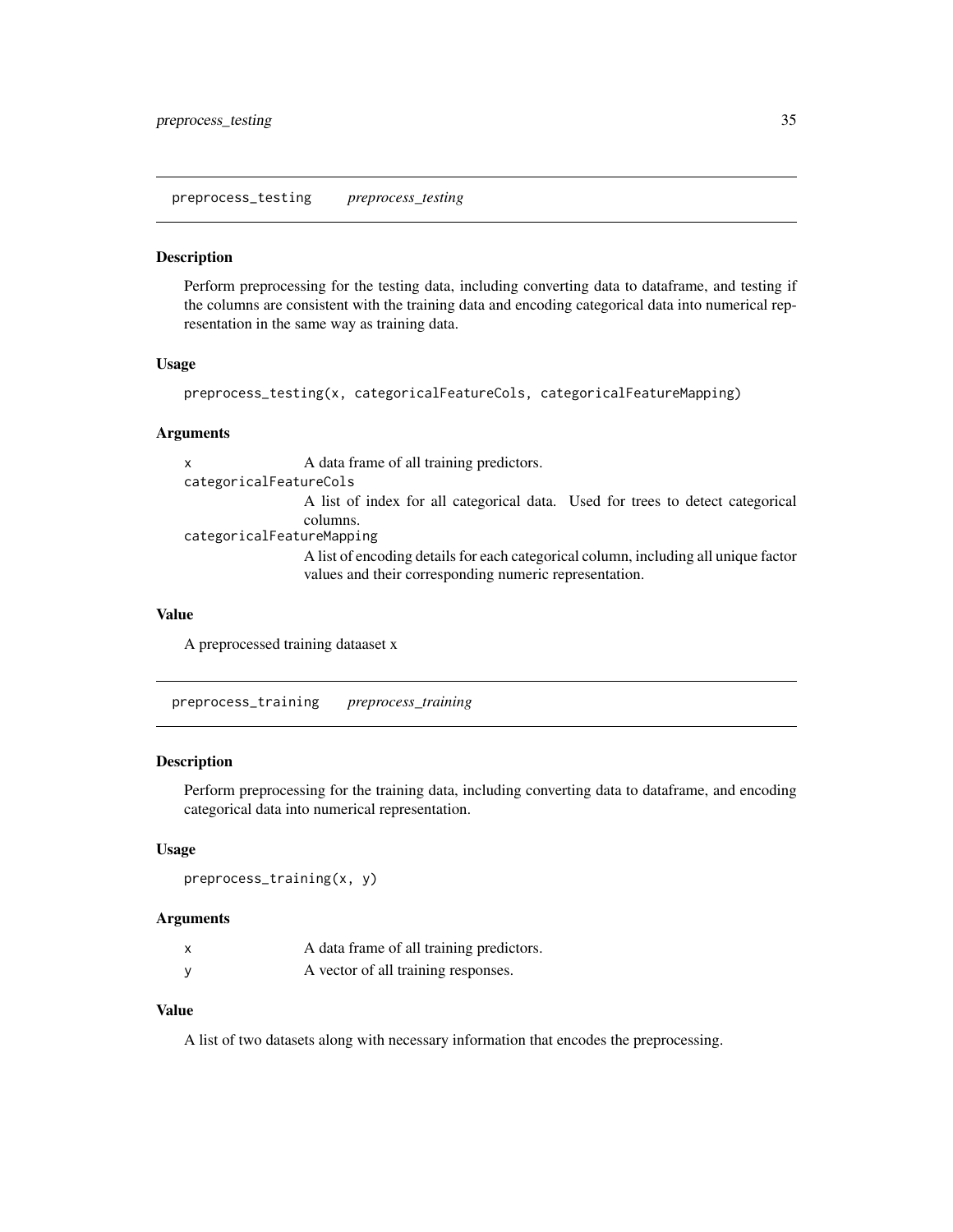<span id="page-35-0"></span>relinkCPP\_prt *relink CPP ptr*

### Description

When a 'foresty' object is saved and then reloaded the Cpp pointers for the data set and the Cpp forest have to be reconstructed

#### Usage

```
relinkCPP_prt(object)
```
### Arguments

object an object of class 'forestry' or class 'multilayerForestry'

### Value

Relinks the pointer to the correct C++ object.

saveForestry *save RF*

### Description

This wrapper function checks the forestry object, makes it saveable if needed, and then saves it.

### Usage

```
saveForestry(object, filename, ...)
```
### Arguments

| object   | an object of class 'forestry'                                         |
|----------|-----------------------------------------------------------------------|
| filename | a filename in which to store the 'forestry' object                    |
| $\cdots$ | additional arguments useful for specifying compression type and level |

#### Value

Saves the forest into filename.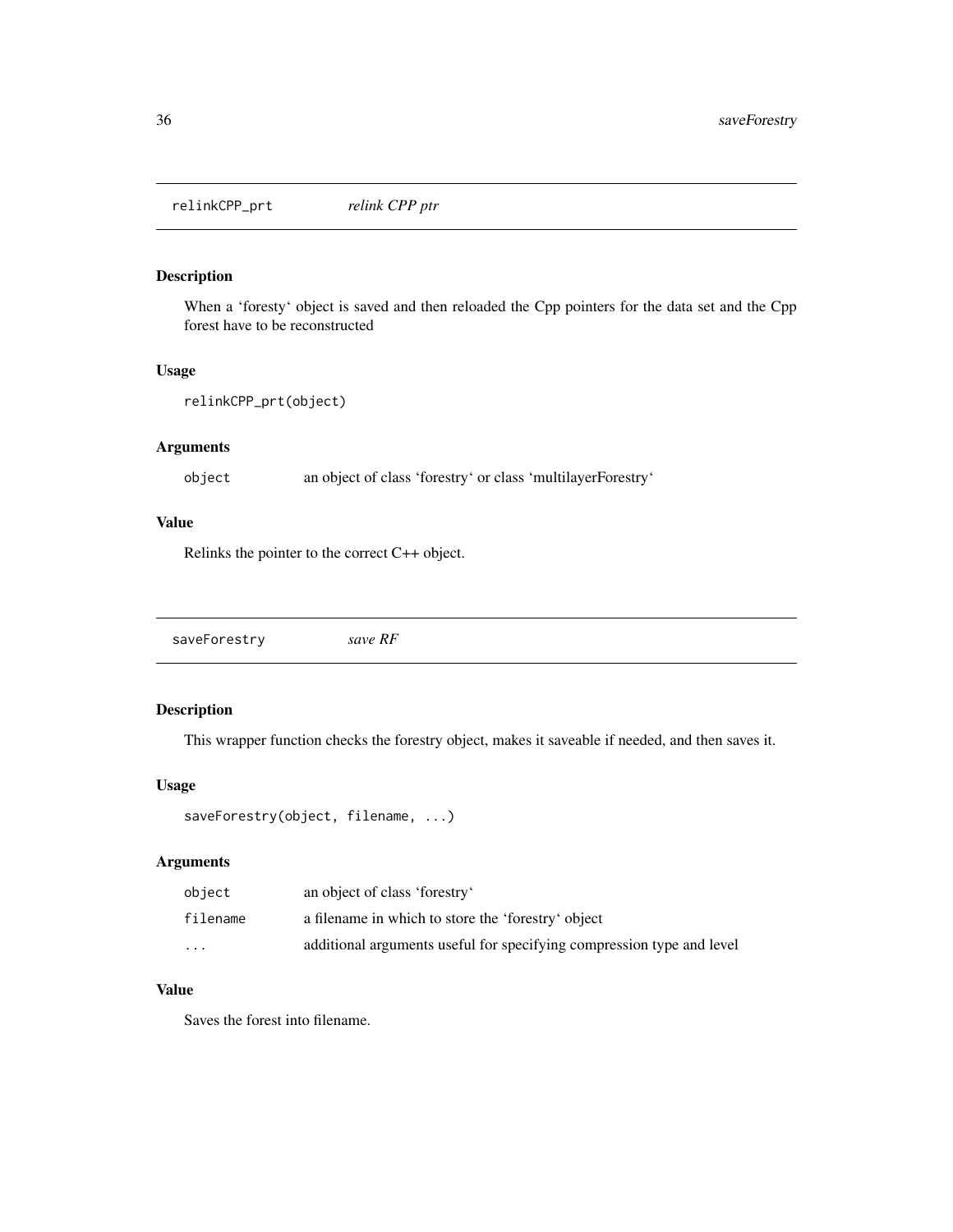<span id="page-36-0"></span>scale\_center *scale\_center*

#### Description

Given a dataframe, scale and center the continous features

### Usage

scale\_center(x, categoricalFeatureCols, colMeans, colSd)

### Arguments

| $\mathsf{x}$           | A dataframe in order to be processed.                                                              |  |
|------------------------|----------------------------------------------------------------------------------------------------|--|
| categoricalFeatureCols |                                                                                                    |  |
|                        | A vector of the categorical features, we don't want to scale/center these. Should<br>be 1-indexed. |  |
| colMeans               | A vector of the means to center each column.                                                       |  |
| colSd                  | A vector of the standard deviations to scale each column with.                                     |  |

### Value

A scaled and centered dataset x

```
testing_data_checker-forestry
                        Test data check
```
### Description

Check the testing data to do prediction

### Usage

```
testing_data_checker(object, newdata, hasNas)
```
### Arguments

| object  | A forestry object.                                               |
|---------|------------------------------------------------------------------|
| newdata | A data frame of testing predictors.                              |
| hasNas  | TRUE if the there were NAs in the training data FALSE otherwise. |

### Value

A feature dataframe if it can be used for new predictions.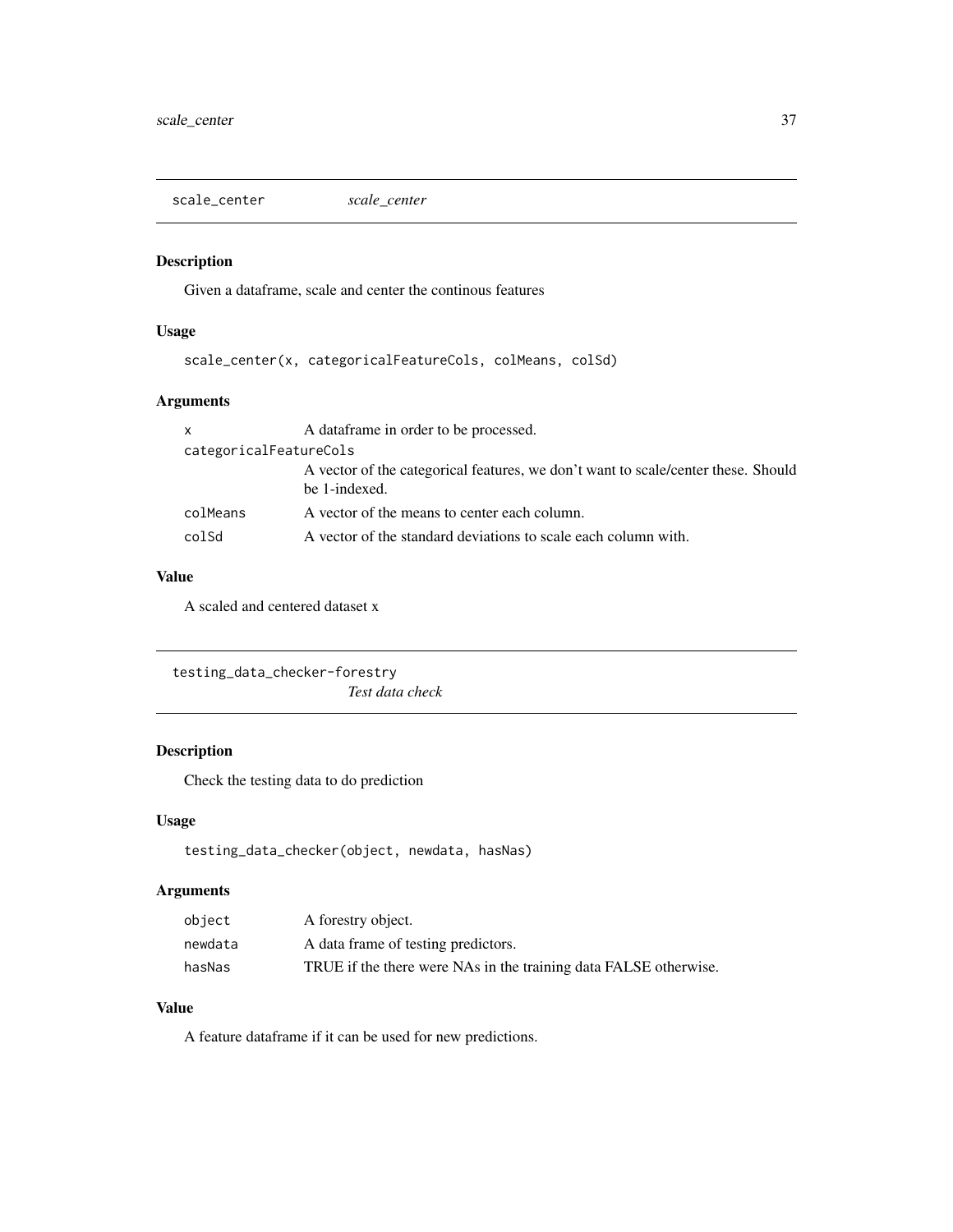<span id="page-37-0"></span>training\_data\_checker *Training data check*

#### Description

Check the input to forestry constructor

### Usage

```
training_data_checker(
 x,
 y,
 ntree,
 replace,
  sampsize,
 mtry,
 nodesizeSpl,
 nodesizeAvg,
 nodesizeStrictSpl,
 nodesizeStrictAvg,
 minSplitGain,
 maxDepth,
  interactionDepth,
  splitratio,
 OOBhonest,
  nthread,
 middleSplit,
  doubleTree,
  linFeats,
 monotonicConstraints,
 groups,
  featureWeights,
  deepFeatureWeights,
  observationWeights,
  linear,
  symmetric,
  scale,
 hasNas
\mathcal{L}
```

|       | A data frame of all training predictors.                             |
|-------|----------------------------------------------------------------------|
|       | A vector of all training responses.                                  |
| ntree | The number of trees to grow in the forest. The default value is 500. |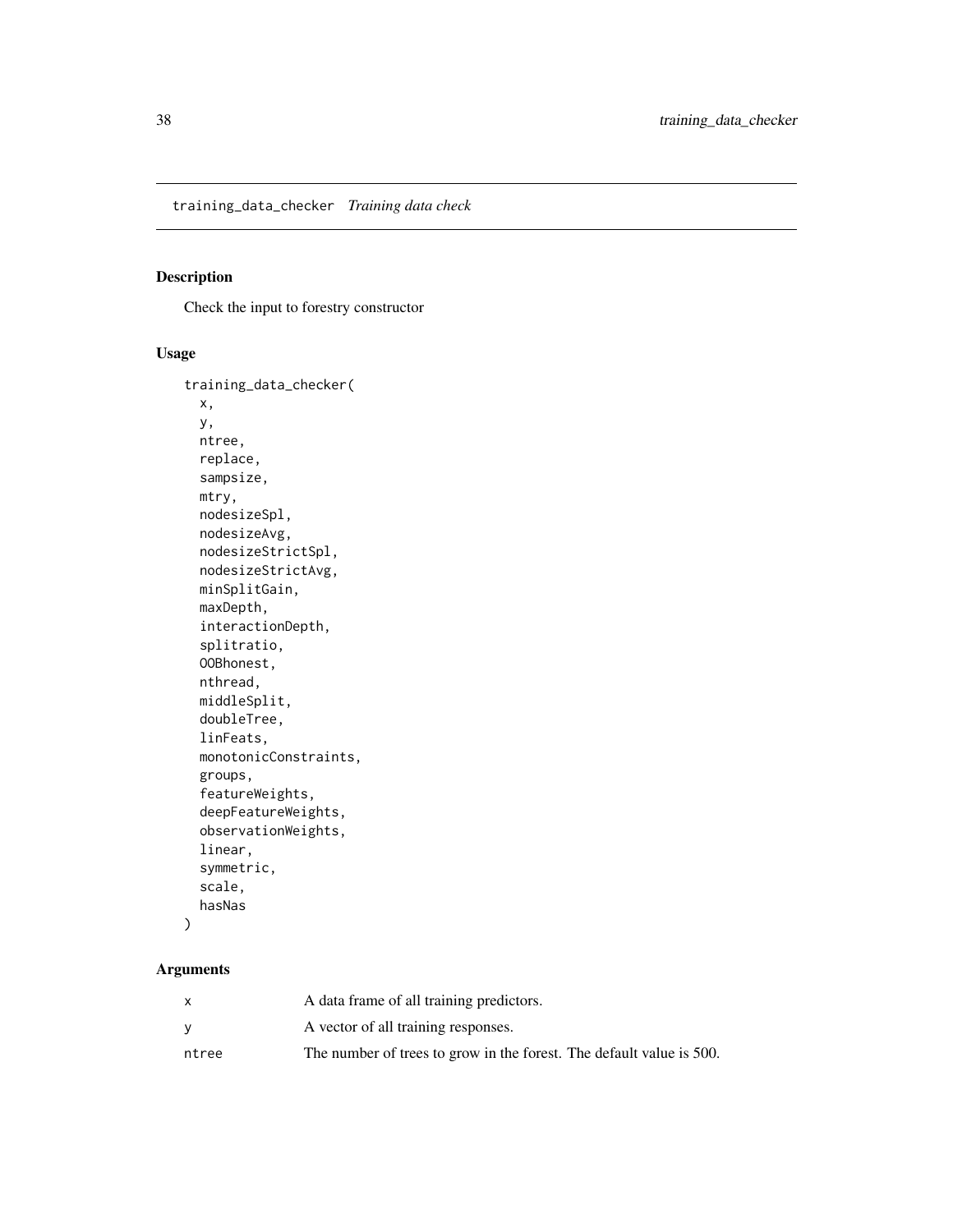| replace           | An indicator of whether sampling of training data is with replacement. The<br>default value is TRUE.                                                                                                                                                                                                                                                                                                                                                                                                                                                                                                                                                                                                                                                                                                                                                                                                                                                                                                                                                                                                                                                                                                                                                                                            |
|-------------------|-------------------------------------------------------------------------------------------------------------------------------------------------------------------------------------------------------------------------------------------------------------------------------------------------------------------------------------------------------------------------------------------------------------------------------------------------------------------------------------------------------------------------------------------------------------------------------------------------------------------------------------------------------------------------------------------------------------------------------------------------------------------------------------------------------------------------------------------------------------------------------------------------------------------------------------------------------------------------------------------------------------------------------------------------------------------------------------------------------------------------------------------------------------------------------------------------------------------------------------------------------------------------------------------------|
| sampsize          | The size of total samples to draw for the training data. If sampling with replace-<br>ment, the default value is the length of the training data. If sampling without<br>replacement, the default value is two-thirds of the length of the training data.                                                                                                                                                                                                                                                                                                                                                                                                                                                                                                                                                                                                                                                                                                                                                                                                                                                                                                                                                                                                                                       |
| mtry              | The number of variables randomly selected at each split point. The default value<br>is set to be one-third of the total number of features of the training data.                                                                                                                                                                                                                                                                                                                                                                                                                                                                                                                                                                                                                                                                                                                                                                                                                                                                                                                                                                                                                                                                                                                                |
| nodesizeSpl       | Minimum observations contained in terminal nodes. The default value is 5.                                                                                                                                                                                                                                                                                                                                                                                                                                                                                                                                                                                                                                                                                                                                                                                                                                                                                                                                                                                                                                                                                                                                                                                                                       |
| nodesizeAvg       | Minimum size of terminal nodes for averaging dataset. The default value is 5.                                                                                                                                                                                                                                                                                                                                                                                                                                                                                                                                                                                                                                                                                                                                                                                                                                                                                                                                                                                                                                                                                                                                                                                                                   |
| nodesizeStrictSpl |                                                                                                                                                                                                                                                                                                                                                                                                                                                                                                                                                                                                                                                                                                                                                                                                                                                                                                                                                                                                                                                                                                                                                                                                                                                                                                 |
|                   | Minimum observations to follow strictly in terminal nodes. The default value is<br>1.                                                                                                                                                                                                                                                                                                                                                                                                                                                                                                                                                                                                                                                                                                                                                                                                                                                                                                                                                                                                                                                                                                                                                                                                           |
| nodesizeStrictAvg |                                                                                                                                                                                                                                                                                                                                                                                                                                                                                                                                                                                                                                                                                                                                                                                                                                                                                                                                                                                                                                                                                                                                                                                                                                                                                                 |
|                   | The minimum size of terminal nodes for averaging data set to follow when pre-<br>dicting. No splits are allowed that result in nodes with observations less than<br>this parameter. This parameter enforces overlap of the averaging data set with<br>the splitting set when training. When using honesty, splits that leave less than<br>nodesizeStrictAvg averaging observations in either child node will be rejected,<br>ensuring every leaf node also has at least nodesizeStrictAvg averaging observa-<br>tions. The default value is 1.                                                                                                                                                                                                                                                                                                                                                                                                                                                                                                                                                                                                                                                                                                                                                  |
| minSplitGain      | Minimum loss reduction to split a node further in a tree.                                                                                                                                                                                                                                                                                                                                                                                                                                                                                                                                                                                                                                                                                                                                                                                                                                                                                                                                                                                                                                                                                                                                                                                                                                       |
| maxDepth          | Maximum depth of a tree. The default value is 99.                                                                                                                                                                                                                                                                                                                                                                                                                                                                                                                                                                                                                                                                                                                                                                                                                                                                                                                                                                                                                                                                                                                                                                                                                                               |
| interactionDepth  |                                                                                                                                                                                                                                                                                                                                                                                                                                                                                                                                                                                                                                                                                                                                                                                                                                                                                                                                                                                                                                                                                                                                                                                                                                                                                                 |
|                   | All splits at or above interaction depth must be on variables that are not weight-<br>ing variables (as provided by the interaction Variables argument).                                                                                                                                                                                                                                                                                                                                                                                                                                                                                                                                                                                                                                                                                                                                                                                                                                                                                                                                                                                                                                                                                                                                        |
| splitratio        | Proportion of the training data used as the splitting dataset. It is a ratio between<br>0 and 1. If the ratio is 1 (the default), then the splitting set uses the entire data,<br>as does the averaging set—i.e., the standard Breiman RF setup. If the ratio is 0,<br>then the splitting data set is empty, and the entire dataset is used for the averaging<br>set (This is not a good usage, however, since there will be no data available for<br>splitting).                                                                                                                                                                                                                                                                                                                                                                                                                                                                                                                                                                                                                                                                                                                                                                                                                               |
| 00Bhonest         | In this version of honesty, the out-of-bag observations for each tree are used as<br>the honest (averaging) set. This setting also changes how predictions are con-<br>structed. When predicting for observations that are out-of-sample (using pre-<br>dict(, aggregation = "average")), all the trees in the forest are used to construct<br>predictions. When predicting for an observation that was in-sample (using pre-<br>$dict(, aggregation = "oob"))$ , only the trees for which that observation was not<br>in the averaging set are used to construct the prediction for that observation. ag-<br>gregation="oob" (out-of-bag) ensures that the outcome value for an observation<br>is never used to construct predictions for a given observation even when it is<br>in sample. This property does not hold in standard honesty, which relies on an<br>asymptotic subsampling argument. By default, when OOBhonest = TRUE, the<br>out-of-bag observations for each tree are resamples with replacement to be used<br>for the honest (averaging) set. This results in a third set of observations that are<br>left out of both the splitting and averaging set, we call these the double out-of-<br>bag (doubleOOB) observations. In order to get the predictions of only the trees |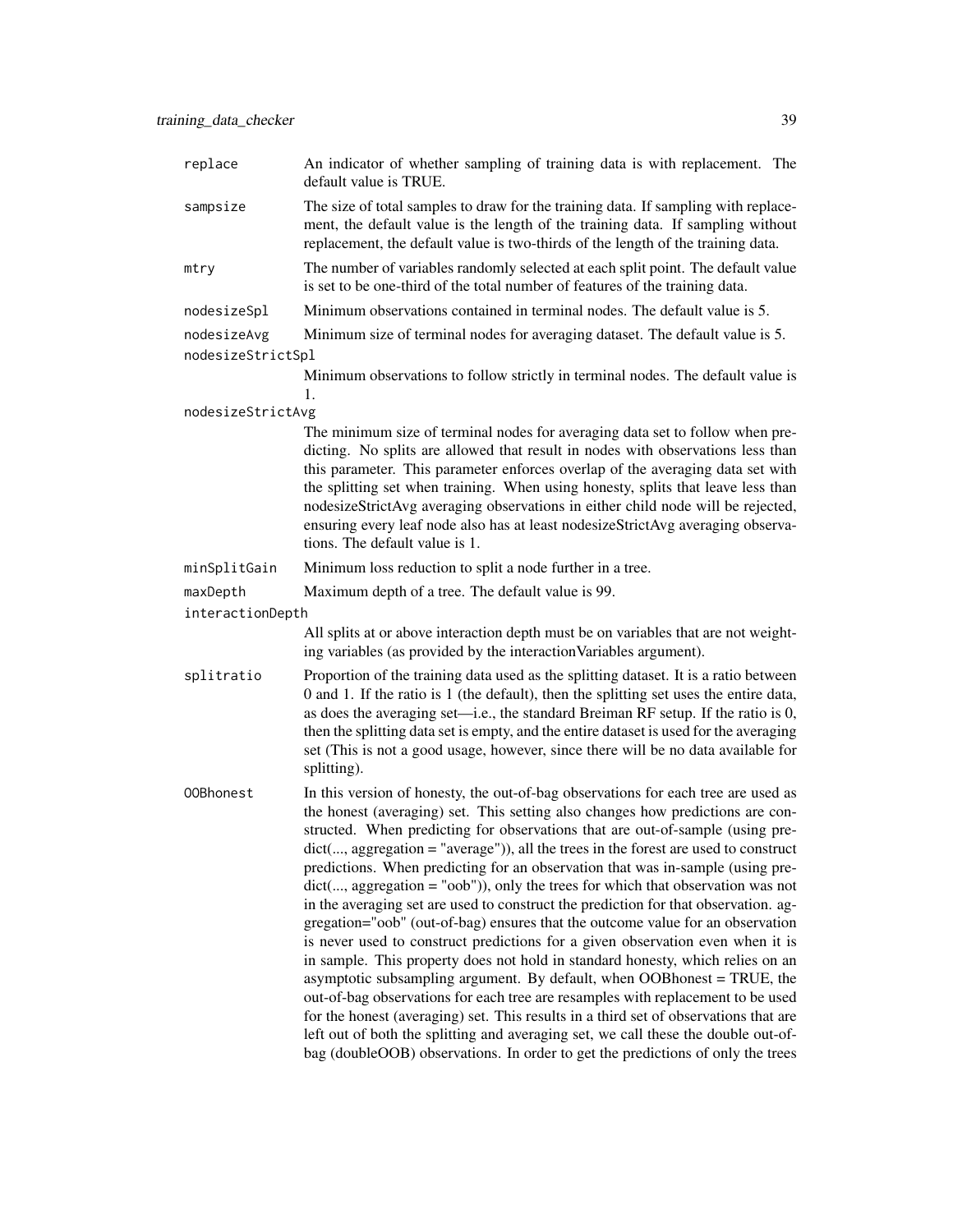|                      | in which each observation fell into this doubleOOB set, one can run predict(,<br>aggregation = "doubleOOB"). In order to not do this second bootstrap sample,<br>the doubleBootstrap flag can be set to FALSE.                                                                                                                                                                                                                                                                                                                                                                                                                                                |
|----------------------|---------------------------------------------------------------------------------------------------------------------------------------------------------------------------------------------------------------------------------------------------------------------------------------------------------------------------------------------------------------------------------------------------------------------------------------------------------------------------------------------------------------------------------------------------------------------------------------------------------------------------------------------------------------|
| nthread              | Number of threads to train and predict the forest. The default number is 0 which<br>represents using all cores.                                                                                                                                                                                                                                                                                                                                                                                                                                                                                                                                               |
| middleSplit          | Indicator of whether the split value is takes the average of two feature values. If<br>FALSE, it will take a point based on a uniform distribution between two feature<br>values. (Default = FALSE)                                                                                                                                                                                                                                                                                                                                                                                                                                                           |
| doubleTree           | if the number of tree is doubled as averaging and splitting data can be exchanged<br>to create decorrelated trees. (Default = FALSE)                                                                                                                                                                                                                                                                                                                                                                                                                                                                                                                          |
| linFeats             | A vector containing the indices of which features to split linearly on when using<br>linear penalized splits (defaults to use all numerical features).                                                                                                                                                                                                                                                                                                                                                                                                                                                                                                        |
| monotonicConstraints |                                                                                                                                                                                                                                                                                                                                                                                                                                                                                                                                                                                                                                                               |
|                      | Specifies monotonic relationships between the continuous features and the out-<br>come. Supplied as a vector of length p with entries in 1,0,-1 which 1 indicating<br>an increasing monotonic relationship, -1 indicating a decreasing monotonic re-<br>lationship, and 0 indicating no constraint. Constraints supplied for categorical<br>variable will be ignored.                                                                                                                                                                                                                                                                                         |
| groups               | A vector of factors specifying the group membership of each training observa-<br>tion. these groups are used in the aggregation when doing out of bag predictions<br>in order to predict with only trees where the entire group was not used for ag-<br>gregation. This allows the user to specify custom subgroups which will be used<br>to create predictions which do not use any data from a common group to make<br>predictions for any observation in the group. This can be used to create gen-<br>eral custom resampling schemes, and provide predictions consistent with the<br>Out-of-Group set.                                                    |
|                      | featureWeights weights used when subsampling features for nodes above or at interactionDepth.                                                                                                                                                                                                                                                                                                                                                                                                                                                                                                                                                                 |
| deepFeatureWeights   |                                                                                                                                                                                                                                                                                                                                                                                                                                                                                                                                                                                                                                                               |
|                      | weights used when subsampling features for nodes below interactionDepth.                                                                                                                                                                                                                                                                                                                                                                                                                                                                                                                                                                                      |
| observationWeights   |                                                                                                                                                                                                                                                                                                                                                                                                                                                                                                                                                                                                                                                               |
|                      | Denotes the weights for each training observation that determine how likely the<br>observation is to be selected in each bootstrap sample. This option is not allowed<br>when sampling is done without replacement.                                                                                                                                                                                                                                                                                                                                                                                                                                           |
| linear               | Indicator that enables Ridge penalized splits and linear aggregation functions in<br>the leaf nodes. This is recommended for data with linear outcomes. For imple-<br>mentation details, see: https://arxiv.org/abs/1906.06463. Default is FALSE.                                                                                                                                                                                                                                                                                                                                                                                                             |
| symmetric            | Used for the experimental feature which imposes strict symmetric marginal<br>structure on the predictions of the forest through only selecting symmetric splits<br>with symmetric aggregation functions. Should be a vector of size $ncol(x)$ with<br>a single 1 entry denoting the feature to enforce symmetry on. Defaults to all<br>zeroes. For version $\geq 0.9.0.83$ , we experimentally allow more than one feature<br>to enforce symmetry at a time. This should only be used for a small number<br>of features as it has a runtime that is exponential in the number of symmetric<br>features (O(N 2^ISI) where S is the set of symmetric features). |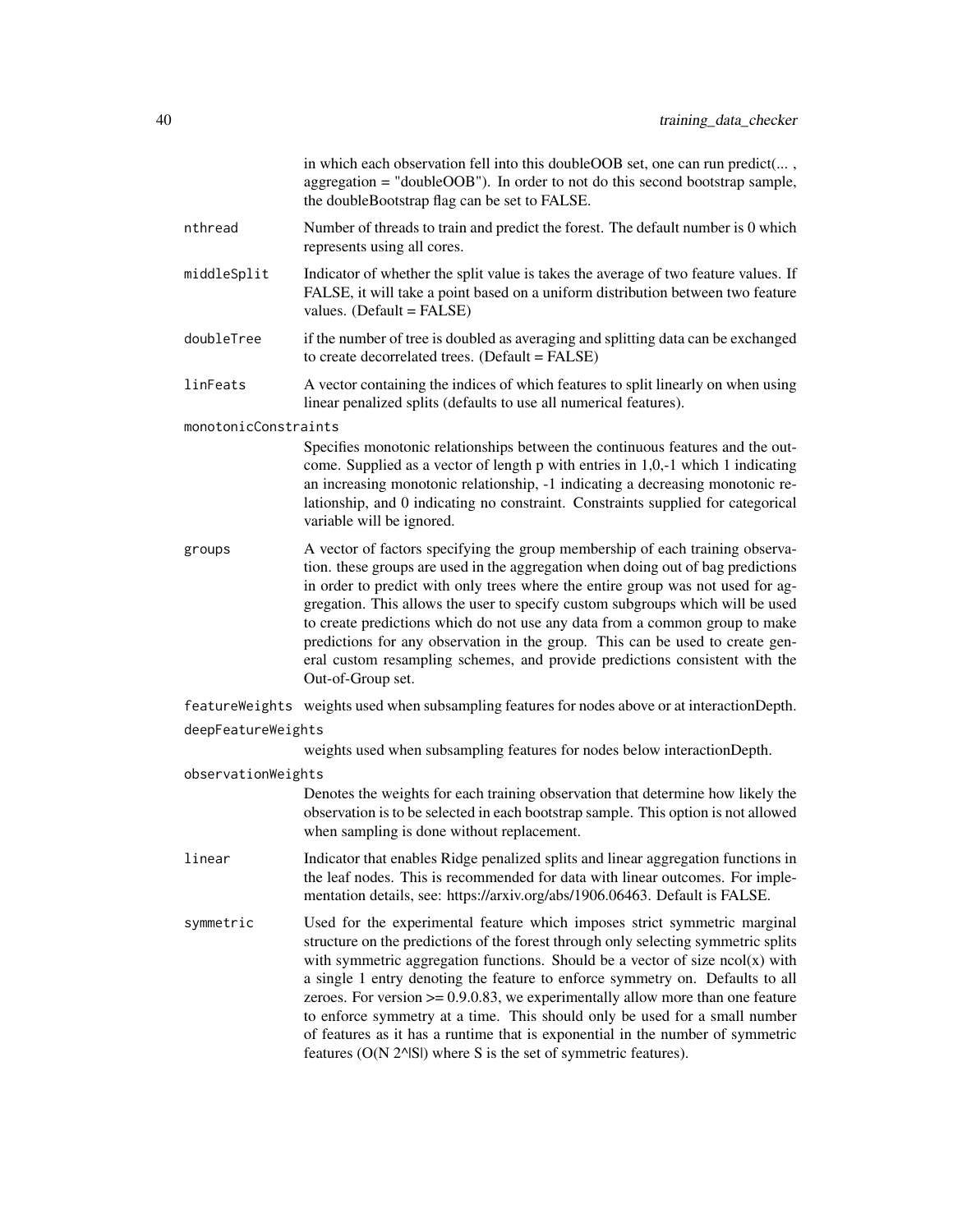### <span id="page-40-0"></span>unscale\_uncenter 41

| scale  | A parameter which indicates whether or not we want to scale and center the        |
|--------|-----------------------------------------------------------------------------------|
|        | covariates and outcome before doing the regression. This can help with stability, |
|        | so by default is TRUE.                                                            |
| hasNas | indicates if there is any missingness in x.                                       |

### Value

A list of parameters after checking the selected parameters are valid.

unscale\_uncenter *unscale\_uncenter*

### Description

Given a dataframe, un scale and un center the continous features

### Usage

```
unscale_uncenter(x, categoricalFeatureCols, colMeans, colSd)
```
### Arguments

| $\mathsf{x}$           | A data frame in order to be processed.                                                             |
|------------------------|----------------------------------------------------------------------------------------------------|
| categoricalFeatureCols |                                                                                                    |
|                        | A vector of the categorical features, we don't want to scale/center these. Should<br>be 1-indexed. |
| colMeans               | A vector of the means to add to each column.                                                       |
| colSd                  | A vector of the standard deviations to rescale each column with.                                   |

### Value

A dataset x in it's original scaling